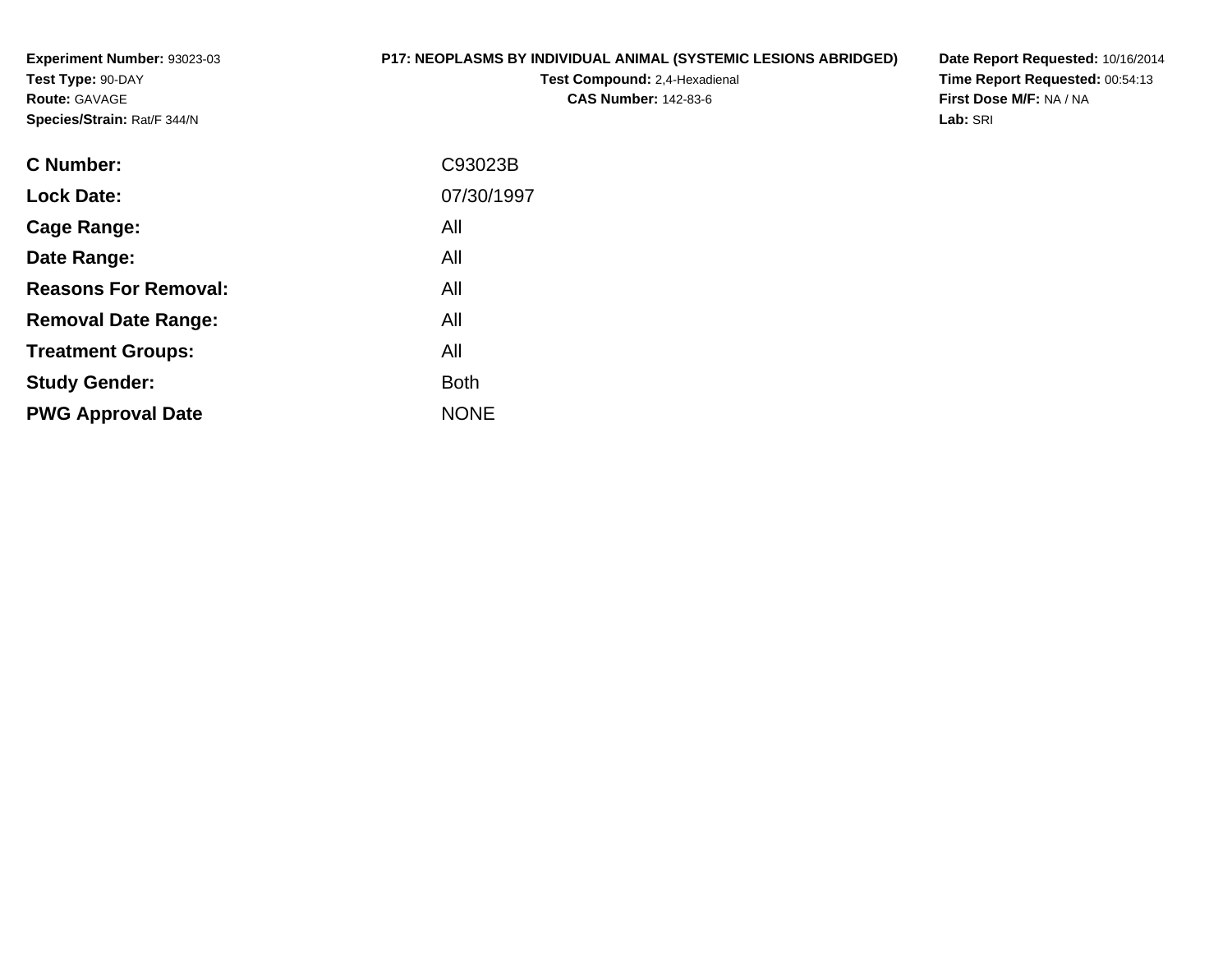**Test Type:** 90-DAY

**Route:** GAVAGE

**Species/Strain:** Rat/F 344/N

#### **P17: NEOPLASMS BY INDIVIDUAL ANIMAL (SYSTEMIC LESIONS ABRIDGED)**

**Test Compound:** 2,4-Hexadienal

**CAS Number:** 142-83-6

**Date Report Requested:** 10/16/2014**Time Report Requested:** 00:54:13**First Dose M/F:** NA / NA**Lab:** SRI

| F 344/N Rat Male<br><b>MG/KG/DY</b><br>0 | DAY ON TEST<br><b>ANIMAL ID</b> | $\boldsymbol{\theta}$<br>0<br>9<br>$\boldsymbol{4}$<br>$\pmb{0}$<br>$\mathbf{0}$<br>0<br>0<br>1 | 0<br>0<br>9<br>$\boldsymbol{4}$<br>$\mathbf 0$<br>$\Omega$<br>$\mathbf 0$<br>0<br>$\overline{2}$ | 0<br>$\boldsymbol{\theta}$<br>9<br>$\boldsymbol{4}$<br>$\mathbf 0$<br>$\Omega$<br>0<br>0<br>3 | $\boldsymbol{\theta}$<br>$\boldsymbol{\theta}$<br>9<br>$\boldsymbol{4}$<br>$\mathbf 0$<br>$\Omega$<br>$\mathbf 0$<br>0<br>4 | 0<br>0<br>9<br>$\boldsymbol{4}$<br>$\mathbf 0$<br>$\mathbf 0$<br>0<br>0<br>5 | 0<br>0<br>9<br>$\boldsymbol{4}$<br>$\Omega$<br>$\Omega$<br>$\mathbf 0$<br>0<br>6 | 0<br>$\boldsymbol{\theta}$<br>9<br>$\boldsymbol{4}$<br>0<br>$\Omega$<br>$\mathbf 0$<br>0<br>7 | 0<br>$\boldsymbol{\theta}$<br>9<br>$\boldsymbol{4}$<br>$\Omega$<br>$\Omega$<br>$\mathbf 0$<br>0<br>8 | 0<br>$\boldsymbol{\theta}$<br>9<br>$\boldsymbol{4}$<br>$\mathbf 0$<br>$\mathbf 0$<br>$\mathbf 0$<br>$\mathbf 0$<br>9 | 0<br>0<br>9<br>$\boldsymbol{4}$<br>$\mathbf 0$<br>$\Omega$<br>$\mathbf 0$<br>1<br>$\Omega$ | <i><b>*TOTALS</b></i> |
|------------------------------------------|---------------------------------|-------------------------------------------------------------------------------------------------|--------------------------------------------------------------------------------------------------|-----------------------------------------------------------------------------------------------|-----------------------------------------------------------------------------------------------------------------------------|------------------------------------------------------------------------------|----------------------------------------------------------------------------------|-----------------------------------------------------------------------------------------------|------------------------------------------------------------------------------------------------------|----------------------------------------------------------------------------------------------------------------------|--------------------------------------------------------------------------------------------|-----------------------|
| <b>Alimentary System</b>                 |                                 |                                                                                                 |                                                                                                  |                                                                                               |                                                                                                                             |                                                                              |                                                                                  |                                                                                               |                                                                                                      |                                                                                                                      |                                                                                            |                       |
| Esophagus                                |                                 | +                                                                                               | М                                                                                                | +                                                                                             | +                                                                                                                           | +                                                                            | +                                                                                | +                                                                                             | M                                                                                                    | M                                                                                                                    | $\ddot{}$                                                                                  | 7                     |
| Intestine Large, Cecum                   |                                 | +                                                                                               | $\ddot{}$                                                                                        | +                                                                                             | $\pm$                                                                                                                       | +                                                                            | +                                                                                | +                                                                                             | $\ddot{}$                                                                                            | $\ddot{}$                                                                                                            | +                                                                                          | 10                    |
| Intestine Large, Colon                   |                                 | $\ddot{}$                                                                                       | $\ddot{}$                                                                                        | $\ddot{}$                                                                                     | $\ddot{}$                                                                                                                   | $\pm$                                                                        | $\ddot{}$                                                                        | +                                                                                             | $\ddot{}$                                                                                            | $\ddot{}$                                                                                                            | $\ddot{}$                                                                                  | 10                    |
| Intestine Large, Rectum                  |                                 | $\ddot{}$                                                                                       | $\ddot{}$                                                                                        | $\ddot{}$                                                                                     | $\ddot{}$                                                                                                                   | $+$                                                                          | $\ddot{}$                                                                        | $\ddot{}$                                                                                     | $\ddot{}$                                                                                            | $\ddot{}$                                                                                                            | $\ddot{}$                                                                                  | 10                    |
| Intestine Small, Duodenum                |                                 | $\ddot{}$                                                                                       | $\ddot{}$                                                                                        | +                                                                                             | $\ddot{}$                                                                                                                   | $\ddot{}$                                                                    | $\ddot{}$                                                                        | $\ddot{}$                                                                                     | $\ddot{}$                                                                                            | $+$                                                                                                                  | $\ddot{}$                                                                                  | 10                    |
| Intestine Small, Ileum                   |                                 | $\ddot{}$                                                                                       | +                                                                                                | +                                                                                             | $\ddot{}$                                                                                                                   | $\ddot{}$                                                                    | $\ddot{}$                                                                        | +                                                                                             | $\ddot{}$                                                                                            | $\ddot{}$                                                                                                            | $\ddot{}$                                                                                  | 10                    |
| Intestine Small, Jejunum                 |                                 | $\ddot{}$                                                                                       | $\ddot{}$                                                                                        | $\ddot{}$                                                                                     | $\ddot{}$                                                                                                                   | $\ddot{}$                                                                    | $\ddot{}$                                                                        | $\ddot{}$                                                                                     | $\ddot{}$                                                                                            | $+$                                                                                                                  | $\ddot{}$                                                                                  | 10                    |
| Liver                                    |                                 | $\ddot{}$                                                                                       | +                                                                                                | $\ddot{}$                                                                                     | $\ddot{}$                                                                                                                   | $+$                                                                          | $\ddot{}$                                                                        | $\ddot{}$                                                                                     | $+$                                                                                                  | $\ddot{}$                                                                                                            | $\ddot{}$                                                                                  | 10                    |
| Pancreas                                 |                                 | $\ddot{}$                                                                                       | $\ddot{}$                                                                                        | $\ddot{}$                                                                                     | $\ddot{}$                                                                                                                   | $\pm$                                                                        | $\ddot{}$                                                                        | $\ddot{}$                                                                                     | $\ddot{}$                                                                                            | $\ddot{}$                                                                                                            | $\ddot{}$                                                                                  | 10                    |
| Salivary Glands                          |                                 | $\ddot{}$                                                                                       | $\ddot{}$                                                                                        | $\ddot{}$                                                                                     | $\ddot{}$                                                                                                                   | $\ddot{}$                                                                    | $\ddot{}$                                                                        | $\ddot{}$                                                                                     | $\ddot{}$                                                                                            | $\ddot{}$                                                                                                            | $\ddot{}$                                                                                  | 10                    |
| Stomach, Forestomach                     |                                 | $\ddot{}$                                                                                       | $\ddot{}$                                                                                        | $\ddot{}$                                                                                     | $+$                                                                                                                         | $\ddot{}$                                                                    | $+$                                                                              | $\ddot{}$                                                                                     | $+$                                                                                                  | $+$                                                                                                                  | $\ddot{}$                                                                                  | 10                    |
| Stomach, Glandular                       |                                 | $\ddot{}$                                                                                       | $\ddot{}$                                                                                        | $\ddot{}$                                                                                     | $\ddot{}$                                                                                                                   | $\ddot{}$                                                                    | ÷                                                                                | $\ddot{}$                                                                                     |                                                                                                      | ÷                                                                                                                    | +                                                                                          | 10                    |
| <b>Cardiovascular System</b>             |                                 |                                                                                                 |                                                                                                  |                                                                                               |                                                                                                                             |                                                                              |                                                                                  |                                                                                               |                                                                                                      |                                                                                                                      |                                                                                            |                       |
| Heart                                    |                                 | +                                                                                               |                                                                                                  |                                                                                               |                                                                                                                             |                                                                              |                                                                                  |                                                                                               |                                                                                                      |                                                                                                                      | ÷                                                                                          | 10                    |
| <b>Endocrine System</b>                  |                                 |                                                                                                 |                                                                                                  |                                                                                               |                                                                                                                             |                                                                              |                                                                                  |                                                                                               |                                                                                                      |                                                                                                                      |                                                                                            |                       |
| <b>Adrenal Cortex</b>                    |                                 | +                                                                                               | +                                                                                                | +                                                                                             | +                                                                                                                           | +                                                                            | +                                                                                | +                                                                                             | +                                                                                                    | ٠                                                                                                                    | +                                                                                          | 10                    |
| Adrenal Medulla                          |                                 | $\ddot{}$                                                                                       | +                                                                                                | $\pm$                                                                                         | $\ddot{}$                                                                                                                   | $\pm$                                                                        | $\ddot{}$                                                                        | +                                                                                             | $\ddot{}$                                                                                            | $\ddot{}$                                                                                                            | $\ddot{}$                                                                                  | 10                    |
| Islets, Pancreatic                       |                                 | +                                                                                               | +                                                                                                | +                                                                                             | $\ddot{}$                                                                                                                   | $\ddot{}$                                                                    | $\ddot{}$                                                                        | $\ddot{}$                                                                                     | $\ddot{}$                                                                                            | $+$                                                                                                                  | $\ddot{}$                                                                                  | 10                    |
| Parathyroid Gland                        |                                 | $\ddot{}$                                                                                       | $\ddot{}$                                                                                        | +                                                                                             | $\ddot{}$                                                                                                                   | $\ddot{}$                                                                    | $\ddot{}$                                                                        | $\ddot{}$                                                                                     | M                                                                                                    | $\ddot{}$                                                                                                            | $\ddot{}$                                                                                  | 9                     |
| <b>Pituitary Gland</b>                   |                                 | $\pm$                                                                                           | +                                                                                                | +                                                                                             | +                                                                                                                           | $\pm$                                                                        | +                                                                                | $\ddot{}$                                                                                     | $\ddot{}$                                                                                            | +                                                                                                                    | +                                                                                          | 10                    |

\* ..Total animals with tissue examined microscopically; Total animals with tumor **M** . Missing tissue M ..Missing tissue

+ ..Tissue examined microscopically

I ..Insufficient tissue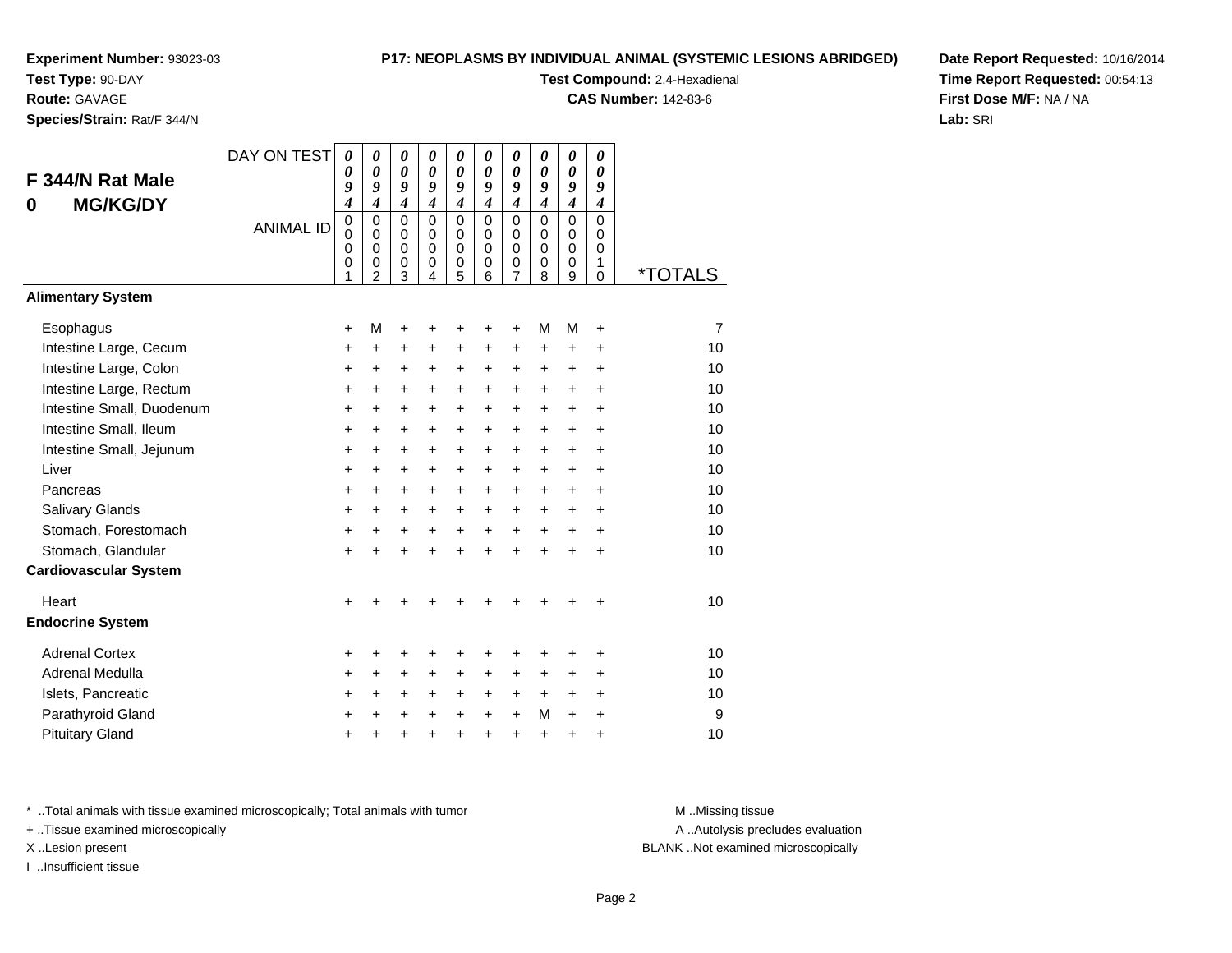#### **P17: NEOPLASMS BY INDIVIDUAL ANIMAL (SYSTEMIC LESIONS ABRIDGED)**

**Experiment Number:** 93023-03

**Test Type:** 90-DAY

**Route:** GAVAGE

**Species/Strain:** Rat/F 344/N

**Test Compound:** 2,4-Hexadienal

**CAS Number:** 142-83-6

**Date Report Requested:** 10/16/2014**Time Report Requested:** 00:54:13**First Dose M/F:** NA / NA**Lab:** SRI

| F 344/N Rat Male<br><b>MG/KG/DY</b><br>0           | DAY ON TEST      | 0<br>0<br>9<br>4                | 0<br>$\boldsymbol{\theta}$<br>9<br>$\boldsymbol{4}$    | 0<br>$\boldsymbol{\theta}$<br>9<br>$\overline{\boldsymbol{4}}$ | 0<br>$\boldsymbol{\theta}$<br>9<br>$\boldsymbol{4}$ | 0<br>$\pmb{\theta}$<br>9<br>$\overline{\boldsymbol{4}}$                  | 0<br>$\pmb{\theta}$<br>9<br>$\boldsymbol{4}$        | 0<br>$\boldsymbol{\theta}$<br>9<br>$\boldsymbol{4}$    | 0<br>$\boldsymbol{\theta}$<br>9<br>$\boldsymbol{4}$ | 0<br>$\boldsymbol{\theta}$<br>9<br>$\boldsymbol{4}$      | 0<br>$\boldsymbol{\theta}$<br>9<br>$\boldsymbol{4}$ |                       |
|----------------------------------------------------|------------------|---------------------------------|--------------------------------------------------------|----------------------------------------------------------------|-----------------------------------------------------|--------------------------------------------------------------------------|-----------------------------------------------------|--------------------------------------------------------|-----------------------------------------------------|----------------------------------------------------------|-----------------------------------------------------|-----------------------|
|                                                    | <b>ANIMAL ID</b> | $\mathbf 0$<br>0<br>0<br>0<br>1 | $\mathbf 0$<br>0<br>$\mathbf 0$<br>0<br>$\overline{c}$ | $\mathbf 0$<br>$\mathbf 0$<br>$\mathbf 0$<br>$\mathbf 0$<br>3  | $\mathbf 0$<br>$\mathbf 0$<br>$\mathbf 0$<br>0<br>4 | $\mathbf 0$<br>$\mathbf 0$<br>$\mathbf 0$<br>$\pmb{0}$<br>$\overline{5}$ | $\mathbf 0$<br>$\mathbf 0$<br>$\mathbf 0$<br>0<br>6 | 0<br>$\mathbf 0$<br>$\mathbf 0$<br>0<br>$\overline{7}$ | $\Omega$<br>$\Omega$<br>$\mathbf 0$<br>0<br>8       | $\mathbf 0$<br>0<br>$\mathbf 0$<br>0<br>$\boldsymbol{9}$ | 0<br>$\mathbf 0$<br>$\mathbf 0$<br>1<br>$\mathbf 0$ | <i><b>*TOTALS</b></i> |
| <b>Thyroid Gland</b><br><b>General Body System</b> |                  | $\ddot{}$                       | $\ddot{}$                                              | $\ddot{}$                                                      | $\ddot{}$                                           | $\ddot{}$                                                                | $+$                                                 | $\ddot{}$                                              | $\ddot{}$                                           | $\ddot{}$                                                | $\ddot{}$                                           | 10                    |
| <b>NONE</b><br><b>Genital System</b>               |                  |                                 |                                                        |                                                                |                                                     |                                                                          |                                                     |                                                        |                                                     |                                                          |                                                     |                       |
| Epididymis                                         |                  | +                               | +                                                      | +                                                              | +                                                   | +                                                                        | +                                                   | +                                                      | +                                                   | +                                                        | +                                                   | 10                    |
| <b>Preputial Gland</b>                             |                  | +                               | $\ddot{}$                                              | $\ddot{}$                                                      | $\ddot{}$                                           | +                                                                        | $\ddot{}$                                           | $\ddot{}$                                              | M                                                   | $\ddot{}$                                                | +                                                   | 9                     |
| Prostate                                           |                  | +                               | $\ddot{}$                                              | $\ddot{}$                                                      | $\ddot{}$                                           | $\ddot{}$                                                                | $\ddot{}$                                           | +                                                      | $\ddot{}$                                           | +                                                        | +                                                   | 10                    |
| <b>Seminal Vesicle</b>                             |                  | $\ddot{}$                       | +                                                      | $\ddot{}$                                                      | $\ddot{}$                                           | $\ddot{}$                                                                | $\ddot{}$                                           | $\ddot{}$                                              | $\ddot{}$                                           | $\ddot{}$                                                | $\ddot{}$                                           | 10                    |
| <b>Testes</b>                                      |                  | $\ddot{}$                       | +                                                      | $\ddot{}$                                                      | $\ddot{}$                                           | $\ddot{}$                                                                | $\ddot{}$                                           | $\ddot{}$                                              | $\ddot{}$                                           | $\ddot{}$                                                | $\ddot{}$                                           | 10                    |
| <b>Hematopoietic System</b>                        |                  |                                 |                                                        |                                                                |                                                     |                                                                          |                                                     |                                                        |                                                     |                                                          |                                                     |                       |
| <b>Bone Marrow</b>                                 |                  | +                               | +                                                      | +                                                              |                                                     | +                                                                        |                                                     | +                                                      | +                                                   | +                                                        | +                                                   | 10                    |
| Lymph Node, Mandibular                             |                  | +                               | +                                                      | +                                                              | +                                                   | $\ddot{}$                                                                | $\ddot{}$                                           | +                                                      | $\ddot{}$                                           | $\ddot{}$                                                | $\pm$                                               | 10                    |
| Lymph Node, Mesenteric                             |                  | $\ddot{}$                       | +                                                      | $\ddot{}$                                                      | $\ddot{}$                                           | $\ddot{}$                                                                | $\ddot{}$                                           | $\ddot{}$                                              | +                                                   | +                                                        | +                                                   | 10                    |
| Spleen                                             |                  | +                               | +                                                      | $\ddot{}$                                                      | $\ddot{}$                                           | $\boldsymbol{+}$                                                         | +                                                   | +                                                      | $\ddot{}$                                           | $\ddot{}$                                                | +                                                   | 10                    |
| Thymus                                             |                  | +                               |                                                        | +                                                              |                                                     | +                                                                        |                                                     | $\ddot{}$                                              | $\ddot{}$                                           | $\ddot{}$                                                | $\ddot{}$                                           | 10                    |
| <b>Integumentary System</b>                        |                  |                                 |                                                        |                                                                |                                                     |                                                                          |                                                     |                                                        |                                                     |                                                          |                                                     |                       |
| <b>Mammary Gland</b>                               |                  | +                               | +                                                      | +                                                              | M                                                   | +                                                                        | +                                                   | M                                                      | +                                                   | +                                                        | +                                                   | 8                     |
| Skin                                               |                  | +                               |                                                        | +                                                              | +                                                   | +                                                                        |                                                     | +                                                      | +                                                   | +                                                        | +                                                   | 10                    |
| <b>Musculoskeletal System</b>                      |                  |                                 |                                                        |                                                                |                                                     |                                                                          |                                                     |                                                        |                                                     |                                                          |                                                     |                       |
| <b>Bone</b>                                        |                  | +                               |                                                        |                                                                |                                                     |                                                                          |                                                     | ٠                                                      | +                                                   | +                                                        | +                                                   | 10                    |

\* ..Total animals with tissue examined microscopically; Total animals with tumor **M** . Missing tissue M ..Missing tissue

+ ..Tissue examined microscopically

I ..Insufficient tissue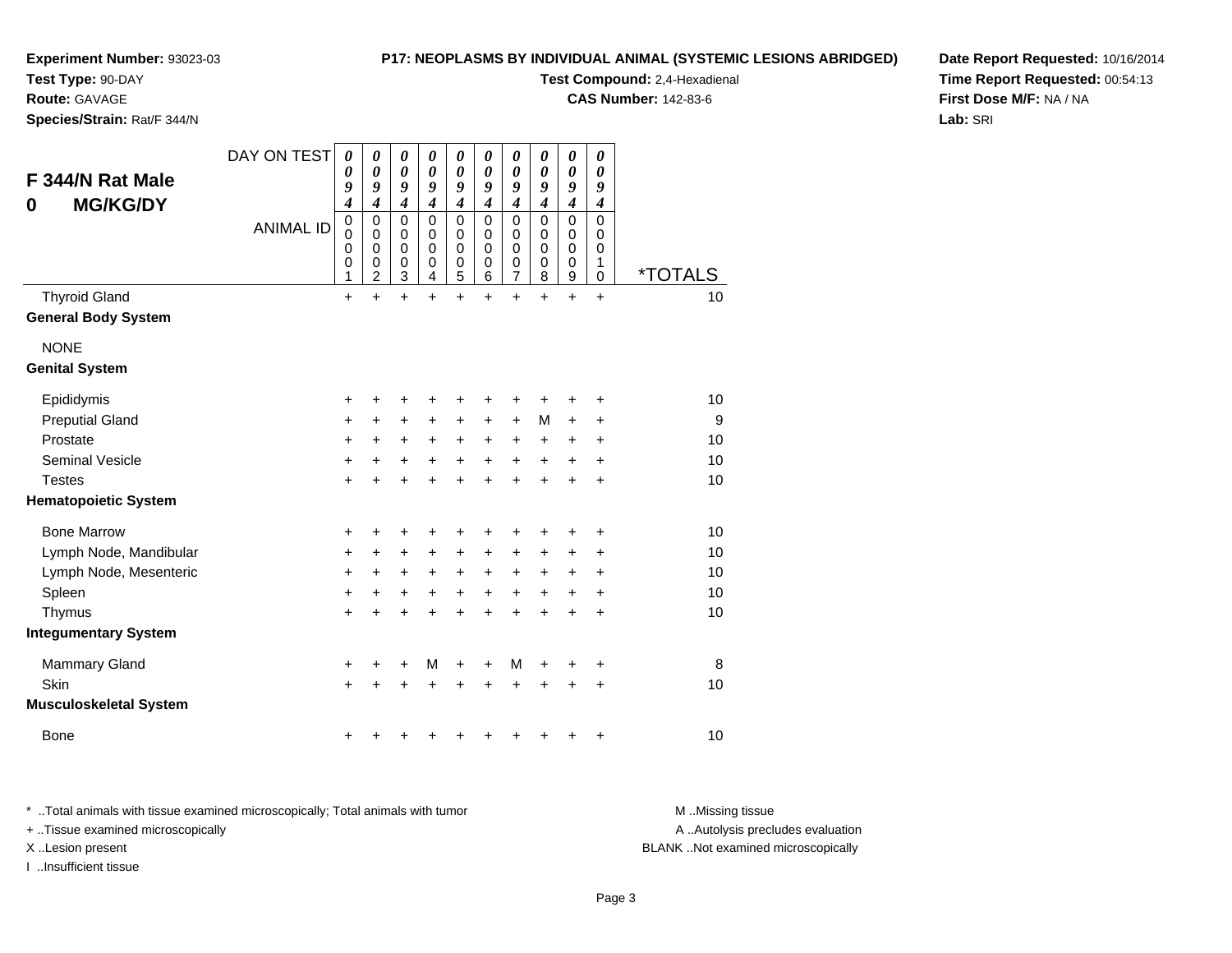**Test Type:** 90-DAY

**Route:** GAVAGE

**Species/Strain:** Rat/F 344/N

#### **P17: NEOPLASMS BY INDIVIDUAL ANIMAL (SYSTEMIC LESIONS ABRIDGED)**

**Test Compound:** 2,4-Hexadienal

**CAS Number:** 142-83-6

**Date Report Requested:** 10/16/2014**Time Report Requested:** 00:54:13**First Dose M/F:** NA / NA**Lab:** SRI

| F 344/N Rat Male<br><b>MG/KG/DY</b><br>0 | DAY ON TEST<br><b>ANIMAL ID</b> | 0<br>0<br>9<br>$\boldsymbol{4}$<br>$\pmb{0}$<br>$\mathbf 0$<br>$\mathbf 0$<br>$\mathbf 0$<br>1 | 0<br>$\boldsymbol{\theta}$<br>9<br>4<br>0<br>$\mathbf 0$<br>$\mathbf 0$<br>$\mathbf 0$<br>$\overline{2}$ | 0<br>$\boldsymbol{\theta}$<br>9<br>$\boldsymbol{4}$<br>$\pmb{0}$<br>$\mathbf 0$<br>$\pmb{0}$<br>$\mathbf 0$<br>3 | 0<br>$\boldsymbol{\theta}$<br>9<br>4<br>$\mathbf 0$<br>$\mathbf 0$<br>$\mathbf 0$<br>$\mathbf 0$<br>4 | 0<br>0<br>9<br>$\boldsymbol{4}$<br>0<br>$\pmb{0}$<br>0<br>0<br>5 | 0<br>0<br>9<br>4<br>$\mathbf 0$<br>0<br>0<br>$\mathbf 0$<br>6 | 0<br>$\boldsymbol{\theta}$<br>9<br>4<br>0<br>$\mathbf 0$<br>0<br>0<br>$\overline{7}$ | 0<br>$\boldsymbol{\theta}$<br>9<br>4<br>$\Omega$<br>$\mathbf 0$<br>0<br>$\mathbf 0$<br>8 | 0<br>$\boldsymbol{\theta}$<br>9<br>$\boldsymbol{4}$<br>$\mathbf 0$<br>$\mathbf 0$<br>$\mathbf 0$<br>$\mathbf 0$<br>9 | 0<br>0<br>9<br>4<br>$\Omega$<br>0<br>0<br>1<br>$\Omega$ | <i><b>*TOTALS</b></i> |
|------------------------------------------|---------------------------------|------------------------------------------------------------------------------------------------|----------------------------------------------------------------------------------------------------------|------------------------------------------------------------------------------------------------------------------|-------------------------------------------------------------------------------------------------------|------------------------------------------------------------------|---------------------------------------------------------------|--------------------------------------------------------------------------------------|------------------------------------------------------------------------------------------|----------------------------------------------------------------------------------------------------------------------|---------------------------------------------------------|-----------------------|
| <b>Nervous System</b>                    |                                 |                                                                                                |                                                                                                          |                                                                                                                  |                                                                                                       |                                                                  |                                                               |                                                                                      |                                                                                          |                                                                                                                      |                                                         |                       |
| <b>Brain</b>                             |                                 | +                                                                                              |                                                                                                          |                                                                                                                  |                                                                                                       |                                                                  |                                                               |                                                                                      |                                                                                          |                                                                                                                      | $\div$                                                  | 10                    |
| <b>Respiratory System</b>                |                                 |                                                                                                |                                                                                                          |                                                                                                                  |                                                                                                       |                                                                  |                                                               |                                                                                      |                                                                                          |                                                                                                                      |                                                         |                       |
| Lung                                     |                                 | $\ddot{}$                                                                                      | +                                                                                                        |                                                                                                                  |                                                                                                       |                                                                  |                                                               | +                                                                                    |                                                                                          | +                                                                                                                    | +                                                       | 10                    |
| <b>Nose</b>                              |                                 | +                                                                                              | $\ddot{}$                                                                                                | $\ddot{}$                                                                                                        | $\ddot{}$                                                                                             | $\ddot{}$                                                        | $+$                                                           | $\ddot{}$                                                                            | $+$                                                                                      | $\ddot{}$                                                                                                            | $\ddot{}$                                               | 10                    |
| Trachea                                  |                                 | $\ddot{}$                                                                                      |                                                                                                          | $\ddot{}$                                                                                                        | $\ddot{}$                                                                                             | $\ddot{}$                                                        | $\ddot{}$                                                     | $\ddot{}$                                                                            | $+$                                                                                      | $\ddot{}$                                                                                                            | $\ddot{}$                                               | 10                    |
| <b>Special Senses System</b>             |                                 |                                                                                                |                                                                                                          |                                                                                                                  |                                                                                                       |                                                                  |                                                               |                                                                                      |                                                                                          |                                                                                                                      |                                                         |                       |
| <b>NONE</b>                              |                                 |                                                                                                |                                                                                                          |                                                                                                                  |                                                                                                       |                                                                  |                                                               |                                                                                      |                                                                                          |                                                                                                                      |                                                         |                       |
| <b>Urinary System</b>                    |                                 |                                                                                                |                                                                                                          |                                                                                                                  |                                                                                                       |                                                                  |                                                               |                                                                                      |                                                                                          |                                                                                                                      |                                                         |                       |
| Kidney                                   |                                 | $\ddot{}$                                                                                      |                                                                                                          |                                                                                                                  |                                                                                                       | +                                                                | +                                                             | +                                                                                    | $\div$                                                                                   | +                                                                                                                    | +                                                       | 10                    |
| <b>Urinary Bladder</b>                   |                                 | $\ddot{}$                                                                                      |                                                                                                          |                                                                                                                  |                                                                                                       |                                                                  |                                                               | ÷                                                                                    | $\ddot{}$                                                                                | +                                                                                                                    | $\ddot{}$                                               | 10                    |
| <b>SYSTEMIC LESIONS</b>                  |                                 |                                                                                                |                                                                                                          |                                                                                                                  |                                                                                                       |                                                                  |                                                               |                                                                                      |                                                                                          |                                                                                                                      |                                                         |                       |
| Multiple Organ                           |                                 | +                                                                                              |                                                                                                          |                                                                                                                  |                                                                                                       |                                                                  |                                                               |                                                                                      |                                                                                          |                                                                                                                      | +                                                       | 10                    |

\* ..Total animals with tissue examined microscopically; Total animals with tumor **M** . Missing tissue M ..Missing tissue

+ ..Tissue examined microscopically

I ..Insufficient tissue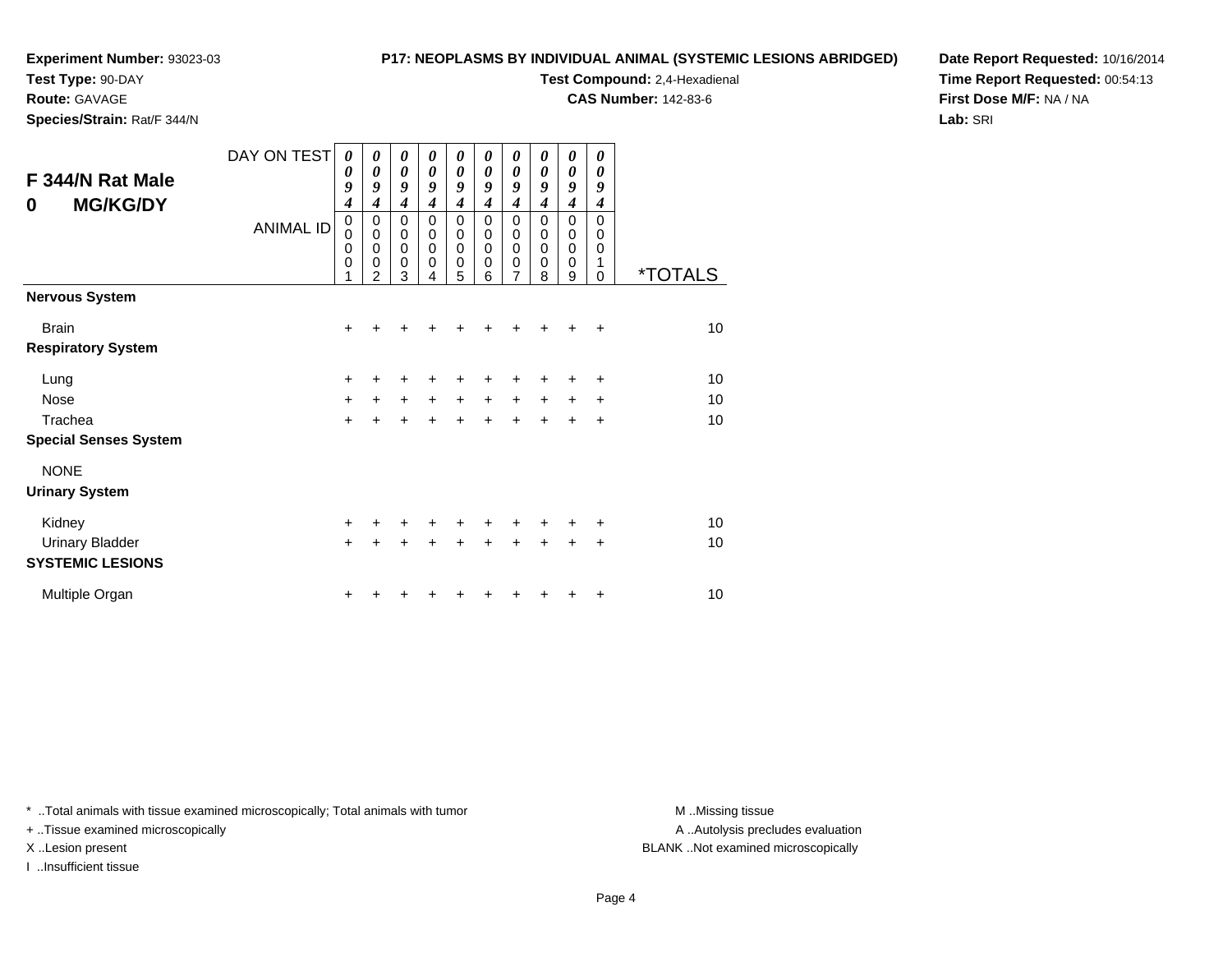**Test Type:** 90-DAY

**Route:** GAVAGE

**Species/Strain:** Rat/F 344/N

#### **P17: NEOPLASMS BY INDIVIDUAL ANIMAL (SYSTEMIC LESIONS ABRIDGED)**

**Test Compound:** 2,4-Hexadienal

**CAS Number:** 142-83-6

**Date Report Requested:** 10/16/2014**Time Report Requested:** 00:54:13**First Dose M/F:** NA / NA**Lab:** SRI

| F 344/N Rat Male<br>7.5<br><b>MG/KG/DY</b>           | DAY ON TEST<br><b>ANIMAL ID</b> | $\pmb{\theta}$<br>$\boldsymbol{\theta}$<br>9<br>$\boldsymbol{4}$<br>$\mathbf 0$<br>$\mathbf 0$<br>$\pmb{0}$<br>1<br>1 | $\boldsymbol{\theta}$<br>$\boldsymbol{\theta}$<br>$\boldsymbol{g}$<br>$\boldsymbol{4}$<br>$\pmb{0}$<br>$\pmb{0}$<br>$\pmb{0}$<br>1<br>$\overline{2}$ | $\boldsymbol{\theta}$<br>$\boldsymbol{\theta}$<br>$\boldsymbol{g}$<br>$\boldsymbol{4}$<br>$\mathsf 0$<br>$\mathbf 0$<br>$\mathbf 0$<br>$\mathbf{1}$<br>3 | $\boldsymbol{\theta}$<br>$\boldsymbol{\theta}$<br>9<br>$\boldsymbol{4}$<br>$\mathbf 0$<br>$\mathbf 0$<br>$\mathbf 0$<br>$\mathbf{1}$<br>$\overline{4}$ | $\pmb{\theta}$<br>$\pmb{\theta}$<br>$\boldsymbol{g}$<br>$\boldsymbol{4}$<br>$\mathsf 0$<br>$\pmb{0}$<br>$\mathbf 0$<br>1<br>5 | $\boldsymbol{\theta}$<br>$\pmb{\theta}$<br>$\boldsymbol{g}$<br>$\boldsymbol{4}$<br>$\mathsf 0$<br>$\pmb{0}$<br>$\mathbf 0$<br>1<br>6 | $\boldsymbol{\theta}$<br>$\boldsymbol{\theta}$<br>$\boldsymbol{g}$<br>$\boldsymbol{4}$<br>$\mathbf 0$<br>$\pmb{0}$<br>$\pmb{0}$<br>1<br>$\overline{7}$ | $\boldsymbol{\theta}$<br>$\boldsymbol{\theta}$<br>$\boldsymbol{g}$<br>$\boldsymbol{4}$<br>$\mathbf 0$<br>$\pmb{0}$<br>$\mathbf 0$<br>1<br>8 | 0<br>$\pmb{\theta}$<br>9<br>$\boldsymbol{4}$<br>$\mathsf 0$<br>$\mathbf 0$<br>$\mathbf 0$<br>1<br>9 | $\pmb{\theta}$<br>$\boldsymbol{\theta}$<br>$\boldsymbol{9}$<br>$\boldsymbol{4}$<br>$\mathsf 0$<br>$\mathbf 0$<br>$\mathbf 0$<br>$\overline{c}$<br>$\mathbf 0$ | <i><b>*TOTALS</b></i> |
|------------------------------------------------------|---------------------------------|-----------------------------------------------------------------------------------------------------------------------|------------------------------------------------------------------------------------------------------------------------------------------------------|----------------------------------------------------------------------------------------------------------------------------------------------------------|--------------------------------------------------------------------------------------------------------------------------------------------------------|-------------------------------------------------------------------------------------------------------------------------------|--------------------------------------------------------------------------------------------------------------------------------------|--------------------------------------------------------------------------------------------------------------------------------------------------------|---------------------------------------------------------------------------------------------------------------------------------------------|-----------------------------------------------------------------------------------------------------|---------------------------------------------------------------------------------------------------------------------------------------------------------------|-----------------------|
| <b>Alimentary System</b>                             |                                 |                                                                                                                       |                                                                                                                                                      |                                                                                                                                                          |                                                                                                                                                        |                                                                                                                               |                                                                                                                                      |                                                                                                                                                        |                                                                                                                                             |                                                                                                     |                                                                                                                                                               |                       |
| Stomach, Forestomach<br><b>Cardiovascular System</b> |                                 | $\ddot{}$                                                                                                             |                                                                                                                                                      |                                                                                                                                                          | $\ddot{}$                                                                                                                                              | $\ddot{}$                                                                                                                     | $\ddot{}$                                                                                                                            |                                                                                                                                                        |                                                                                                                                             | $\ddot{}$                                                                                           | $\ddot{}$                                                                                                                                                     | 10 <sup>1</sup>       |
| <b>NONE</b><br><b>Endocrine System</b>               |                                 |                                                                                                                       |                                                                                                                                                      |                                                                                                                                                          |                                                                                                                                                        |                                                                                                                               |                                                                                                                                      |                                                                                                                                                        |                                                                                                                                             |                                                                                                     |                                                                                                                                                               |                       |
| <b>NONE</b><br><b>General Body System</b>            |                                 |                                                                                                                       |                                                                                                                                                      |                                                                                                                                                          |                                                                                                                                                        |                                                                                                                               |                                                                                                                                      |                                                                                                                                                        |                                                                                                                                             |                                                                                                     |                                                                                                                                                               |                       |
| <b>NONE</b><br><b>Genital System</b>                 |                                 |                                                                                                                       |                                                                                                                                                      |                                                                                                                                                          |                                                                                                                                                        |                                                                                                                               |                                                                                                                                      |                                                                                                                                                        |                                                                                                                                             |                                                                                                     |                                                                                                                                                               |                       |
| <b>NONE</b><br><b>Hematopoietic System</b>           |                                 |                                                                                                                       |                                                                                                                                                      |                                                                                                                                                          |                                                                                                                                                        |                                                                                                                               |                                                                                                                                      |                                                                                                                                                        |                                                                                                                                             |                                                                                                     |                                                                                                                                                               |                       |
| <b>NONE</b><br><b>Integumentary System</b>           |                                 |                                                                                                                       |                                                                                                                                                      |                                                                                                                                                          |                                                                                                                                                        |                                                                                                                               |                                                                                                                                      |                                                                                                                                                        |                                                                                                                                             |                                                                                                     |                                                                                                                                                               |                       |
| <b>NONE</b><br><b>Musculoskeletal System</b>         |                                 |                                                                                                                       |                                                                                                                                                      |                                                                                                                                                          |                                                                                                                                                        |                                                                                                                               |                                                                                                                                      |                                                                                                                                                        |                                                                                                                                             |                                                                                                     |                                                                                                                                                               |                       |
| <b>NONE</b><br><b>Nervous System</b>                 |                                 |                                                                                                                       |                                                                                                                                                      |                                                                                                                                                          |                                                                                                                                                        |                                                                                                                               |                                                                                                                                      |                                                                                                                                                        |                                                                                                                                             |                                                                                                     |                                                                                                                                                               |                       |
| <b>NONE</b>                                          |                                 |                                                                                                                       |                                                                                                                                                      |                                                                                                                                                          |                                                                                                                                                        |                                                                                                                               |                                                                                                                                      |                                                                                                                                                        |                                                                                                                                             |                                                                                                     |                                                                                                                                                               |                       |
|                                                      |                                 |                                                                                                                       |                                                                                                                                                      |                                                                                                                                                          |                                                                                                                                                        |                                                                                                                               |                                                                                                                                      |                                                                                                                                                        |                                                                                                                                             |                                                                                                     |                                                                                                                                                               |                       |

\* ..Total animals with tissue examined microscopically; Total animals with tumor **M** ...Missing tissue M ...Missing tissue

+ ..Tissue examined microscopically

I ..Insufficient tissue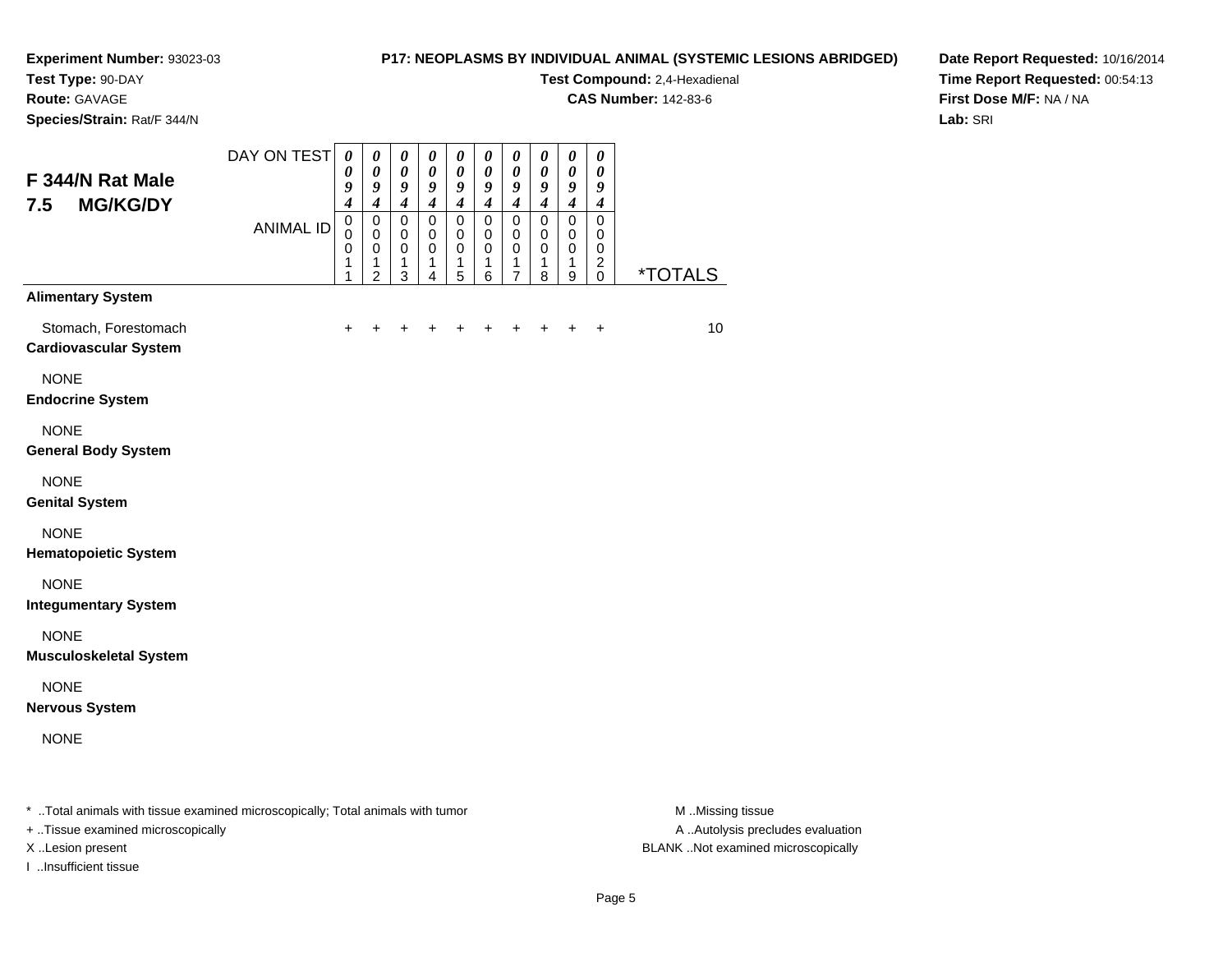### **Test Type:** 90-DAY

**Route:** GAVAGE

**Species/Strain:** Rat/F 344/N

#### **P17: NEOPLASMS BY INDIVIDUAL ANIMAL (SYSTEMIC LESIONS ABRIDGED)**

**Test Compound:** 2,4-Hexadienal

**CAS Number:** 142-83-6

**Date Report Requested:** 10/16/2014**Time Report Requested:** 00:54:13**First Dose M/F:** NA / NA**Lab:** SRI

| F 344/N Rat Male<br><b>MG/KG/DY</b><br>7.5 | DAY ON TEST      | 0<br>0<br>9<br>4      | 0<br>$\boldsymbol{\theta}$<br>9<br>4                        | $\boldsymbol{\theta}$<br>$\boldsymbol{\theta}$<br>9<br>4 | 0<br>$\boldsymbol{\theta}$<br>9<br>4 | 0<br>$\boldsymbol{\theta}$<br>9<br>$\boldsymbol{4}$ | 0<br>$\boldsymbol{\theta}$<br>9<br>4 | 0<br>$\boldsymbol{\theta}$<br>9<br>$\boldsymbol{4}$ | 0<br>$\boldsymbol{\theta}$<br>9<br>4 | 0<br>$\boldsymbol{\theta}$<br>9<br>4      | 0<br>0<br>9<br>4                    |                       |
|--------------------------------------------|------------------|-----------------------|-------------------------------------------------------------|----------------------------------------------------------|--------------------------------------|-----------------------------------------------------|--------------------------------------|-----------------------------------------------------|--------------------------------------|-------------------------------------------|-------------------------------------|-----------------------|
| <b>Respiratory System</b>                  | <b>ANIMAL ID</b> | 0<br>0<br>0<br>1<br>1 | $\mathbf 0$<br>$\mathbf 0$<br>$\mathbf 0$<br>$\overline{2}$ | $\mathbf 0$<br>$\mathbf 0$<br>$\mathbf 0$<br>3           | 0<br>$\mathbf 0$<br>$\mathbf 0$<br>4 | $\mathbf 0$<br>$\mathbf 0$<br>$\mathbf 0$<br>1<br>5 | 0<br>$\mathbf 0$<br>$\mathbf 0$<br>6 | 0<br>$\pmb{0}$<br>0<br>1<br>7                       | $\Omega$<br>0<br>$\mathbf 0$<br>8    | $\mathbf 0$<br>0<br>$\mathbf 0$<br>1<br>9 | $\Omega$<br>0<br>0<br>2<br>$\Omega$ | <i><b>*TOTALS</b></i> |
|                                            |                  |                       |                                                             |                                                          |                                      |                                                     |                                      |                                                     |                                      |                                           |                                     |                       |
| Nose<br><b>Special Senses System</b>       |                  | $+$                   | $\ddot{}$                                                   | $\ddot{}$                                                | $\pm$                                | $\ddot{}$                                           | $\ddot{}$                            | $\div$                                              | $\ddot{}$                            | $\div$                                    | $\ddot{}$                           | 10                    |
| <b>NONE</b><br><b>Urinary System</b>       |                  |                       |                                                             |                                                          |                                      |                                                     |                                      |                                                     |                                      |                                           |                                     |                       |
| <b>NONE</b><br><b>SYSTEMIC LESIONS</b>     |                  |                       |                                                             |                                                          |                                      |                                                     |                                      |                                                     |                                      |                                           |                                     |                       |
| Multiple Organ                             |                  | ÷                     |                                                             |                                                          |                                      |                                                     |                                      |                                                     |                                      |                                           | ÷                                   | 10                    |

\* ..Total animals with tissue examined microscopically; Total animals with tumor **M** . Missing tissue M ..Missing tissue

+ ..Tissue examined microscopically

I ..Insufficient tissue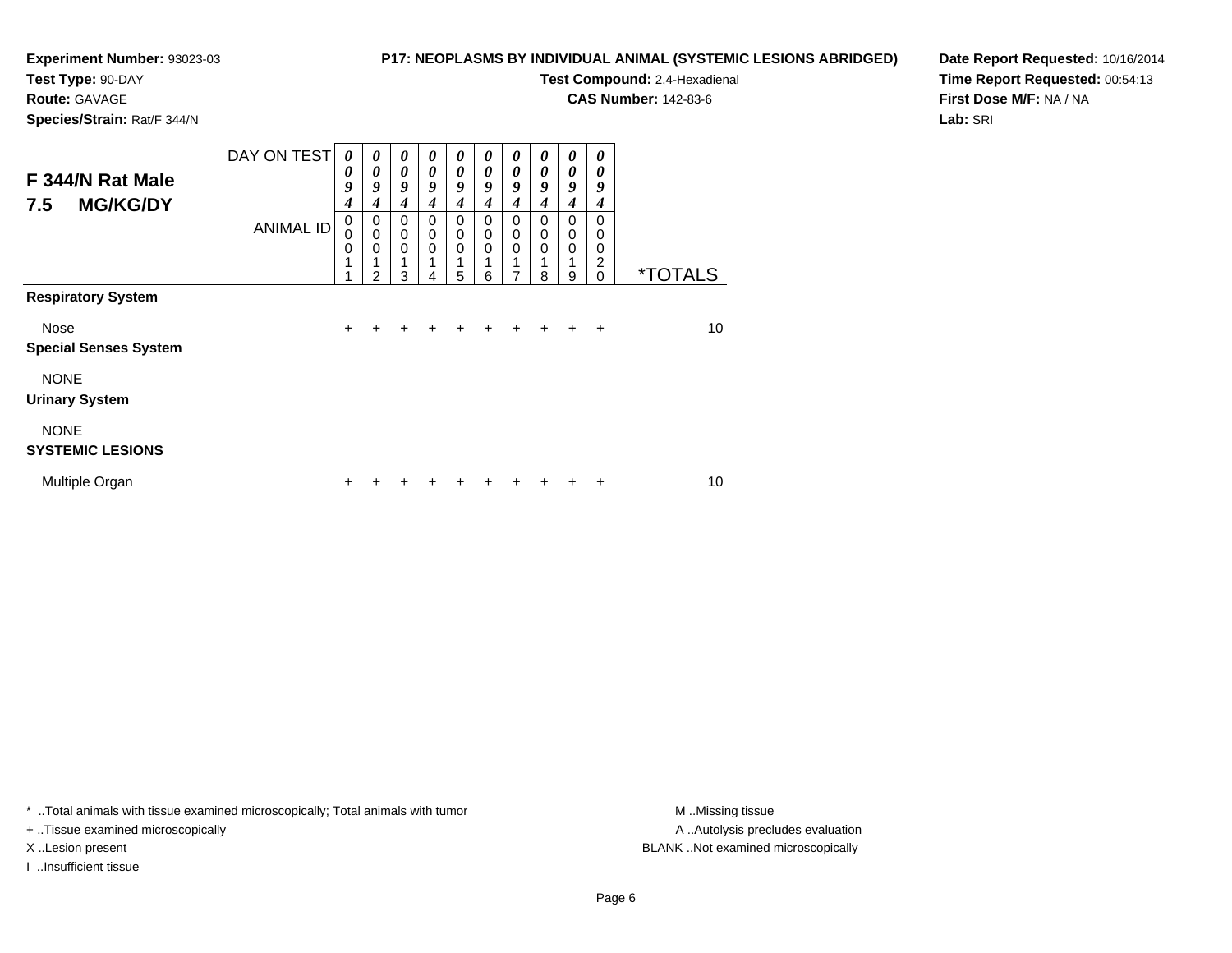**Test Type:** 90-DAY

**Route:** GAVAGE

**Species/Strain:** Rat/F 344/N

#### **P17: NEOPLASMS BY INDIVIDUAL ANIMAL (SYSTEMIC LESIONS ABRIDGED)**

**Test Compound:** 2,4-Hexadienal

**CAS Number:** 142-83-6

**Date Report Requested:** 10/16/2014**Time Report Requested:** 00:54:13**First Dose M/F:** NA / NA**Lab:** SRI

| <b>ANIMAL ID</b><br>$\mathbf 0$<br>$\pmb{0}$<br>$\mathbf 0$<br>$\mathbf 0$<br>$\mathbf 0$<br>0<br>$\mathbf 0$<br>0<br>$\mathbf 0$<br>$\mathbf 0$<br>$\mathbf 0$<br>$\mathbf 0$<br>$\mathbf 0$<br>$\pmb{0}$<br>$\pmb{0}$<br>$\,0\,$<br>$\,0\,$<br>$\mathbf 0$<br>$\pmb{0}$<br>0<br>$\boldsymbol{2}$<br>$\frac{2}{5}$<br>$\frac{2}{7}$<br>$\boldsymbol{2}$<br>$\frac{2}{2}$<br>$\frac{2}{3}$<br>$\frac{2}{4}$<br>$\frac{2}{6}$<br>$\overline{c}$<br>3<br>$\mathbf{1}$<br>8<br>$\boldsymbol{9}$<br>0<br><b>Alimentary System</b><br>Stomach, Forestomach<br>$\ddot{}$<br>$+$<br>÷<br>+<br>$\ddot{}$<br>$\ddot{}$<br>+<br>$\div$<br>+<br>٠<br><b>Cardiovascular System</b><br><b>NONE</b><br><b>Endocrine System</b><br><b>NONE</b><br><b>General Body System</b><br><b>NONE</b><br><b>Genital System</b><br><b>NONE</b><br><b>Hematopoietic System</b><br><b>NONE</b><br><b>Integumentary System</b><br><b>NONE</b><br><b>Musculoskeletal System</b><br><b>NONE</b><br><b>Nervous System</b><br><b>NONE</b> | F 344/N Rat Male<br>15<br><b>MG/KG/DY</b> | DAY ON TEST | $\boldsymbol{\theta}$<br>0<br>9<br>$\overline{4}$ | 0<br>$\boldsymbol{\theta}$<br>9<br>$\overline{\boldsymbol{4}}$ | $\boldsymbol{\theta}$<br>$\pmb{\theta}$<br>9<br>$\boldsymbol{4}$ | 0<br>$\boldsymbol{\theta}$<br>9<br>$\overline{\boldsymbol{4}}$ | 0<br>$\boldsymbol{\theta}$<br>9<br>$\boldsymbol{4}$ | 0<br>$\pmb{\theta}$<br>9<br>$\overline{\boldsymbol{4}}$ | 0<br>$\pmb{\theta}$<br>9<br>$\boldsymbol{4}$ | 0<br>$\boldsymbol{\theta}$<br>9<br>$\boldsymbol{4}$ | 0<br>$\boldsymbol{\theta}$<br>9<br>$\boldsymbol{4}$ | 0<br>$\pmb{\theta}$<br>9<br>$\boldsymbol{4}$ |                              |
|----------------------------------------------------------------------------------------------------------------------------------------------------------------------------------------------------------------------------------------------------------------------------------------------------------------------------------------------------------------------------------------------------------------------------------------------------------------------------------------------------------------------------------------------------------------------------------------------------------------------------------------------------------------------------------------------------------------------------------------------------------------------------------------------------------------------------------------------------------------------------------------------------------------------------------------------------------------------------------------------------------|-------------------------------------------|-------------|---------------------------------------------------|----------------------------------------------------------------|------------------------------------------------------------------|----------------------------------------------------------------|-----------------------------------------------------|---------------------------------------------------------|----------------------------------------------|-----------------------------------------------------|-----------------------------------------------------|----------------------------------------------|------------------------------|
|                                                                                                                                                                                                                                                                                                                                                                                                                                                                                                                                                                                                                                                                                                                                                                                                                                                                                                                                                                                                          |                                           |             | $\pmb{0}$                                         | $\mathsf 0$                                                    | $\mathbf 0$                                                      | $\mathbf 0$                                                    | $\mathbf 0$                                         | $\mathbf 0$                                             | $\mathsf 0$                                  | $\mathsf 0$                                         | $\mathsf 0$                                         | $\mathbf 0$                                  | <u><i><b>*TOTALS</b></i></u> |
|                                                                                                                                                                                                                                                                                                                                                                                                                                                                                                                                                                                                                                                                                                                                                                                                                                                                                                                                                                                                          |                                           |             |                                                   |                                                                |                                                                  |                                                                |                                                     |                                                         |                                              |                                                     |                                                     |                                              |                              |
|                                                                                                                                                                                                                                                                                                                                                                                                                                                                                                                                                                                                                                                                                                                                                                                                                                                                                                                                                                                                          |                                           |             |                                                   |                                                                |                                                                  |                                                                |                                                     |                                                         |                                              |                                                     |                                                     |                                              | 10 <sup>°</sup>              |
|                                                                                                                                                                                                                                                                                                                                                                                                                                                                                                                                                                                                                                                                                                                                                                                                                                                                                                                                                                                                          |                                           |             |                                                   |                                                                |                                                                  |                                                                |                                                     |                                                         |                                              |                                                     |                                                     |                                              |                              |
|                                                                                                                                                                                                                                                                                                                                                                                                                                                                                                                                                                                                                                                                                                                                                                                                                                                                                                                                                                                                          |                                           |             |                                                   |                                                                |                                                                  |                                                                |                                                     |                                                         |                                              |                                                     |                                                     |                                              |                              |
|                                                                                                                                                                                                                                                                                                                                                                                                                                                                                                                                                                                                                                                                                                                                                                                                                                                                                                                                                                                                          |                                           |             |                                                   |                                                                |                                                                  |                                                                |                                                     |                                                         |                                              |                                                     |                                                     |                                              |                              |
|                                                                                                                                                                                                                                                                                                                                                                                                                                                                                                                                                                                                                                                                                                                                                                                                                                                                                                                                                                                                          |                                           |             |                                                   |                                                                |                                                                  |                                                                |                                                     |                                                         |                                              |                                                     |                                                     |                                              |                              |
|                                                                                                                                                                                                                                                                                                                                                                                                                                                                                                                                                                                                                                                                                                                                                                                                                                                                                                                                                                                                          |                                           |             |                                                   |                                                                |                                                                  |                                                                |                                                     |                                                         |                                              |                                                     |                                                     |                                              |                              |
|                                                                                                                                                                                                                                                                                                                                                                                                                                                                                                                                                                                                                                                                                                                                                                                                                                                                                                                                                                                                          |                                           |             |                                                   |                                                                |                                                                  |                                                                |                                                     |                                                         |                                              |                                                     |                                                     |                                              |                              |
|                                                                                                                                                                                                                                                                                                                                                                                                                                                                                                                                                                                                                                                                                                                                                                                                                                                                                                                                                                                                          |                                           |             |                                                   |                                                                |                                                                  |                                                                |                                                     |                                                         |                                              |                                                     |                                                     |                                              |                              |
|                                                                                                                                                                                                                                                                                                                                                                                                                                                                                                                                                                                                                                                                                                                                                                                                                                                                                                                                                                                                          |                                           |             |                                                   |                                                                |                                                                  |                                                                |                                                     |                                                         |                                              |                                                     |                                                     |                                              |                              |

\* ..Total animals with tissue examined microscopically; Total animals with tumor **M** . Missing tissue M ..Missing tissue

+ ..Tissue examined microscopically

I ..Insufficient tissue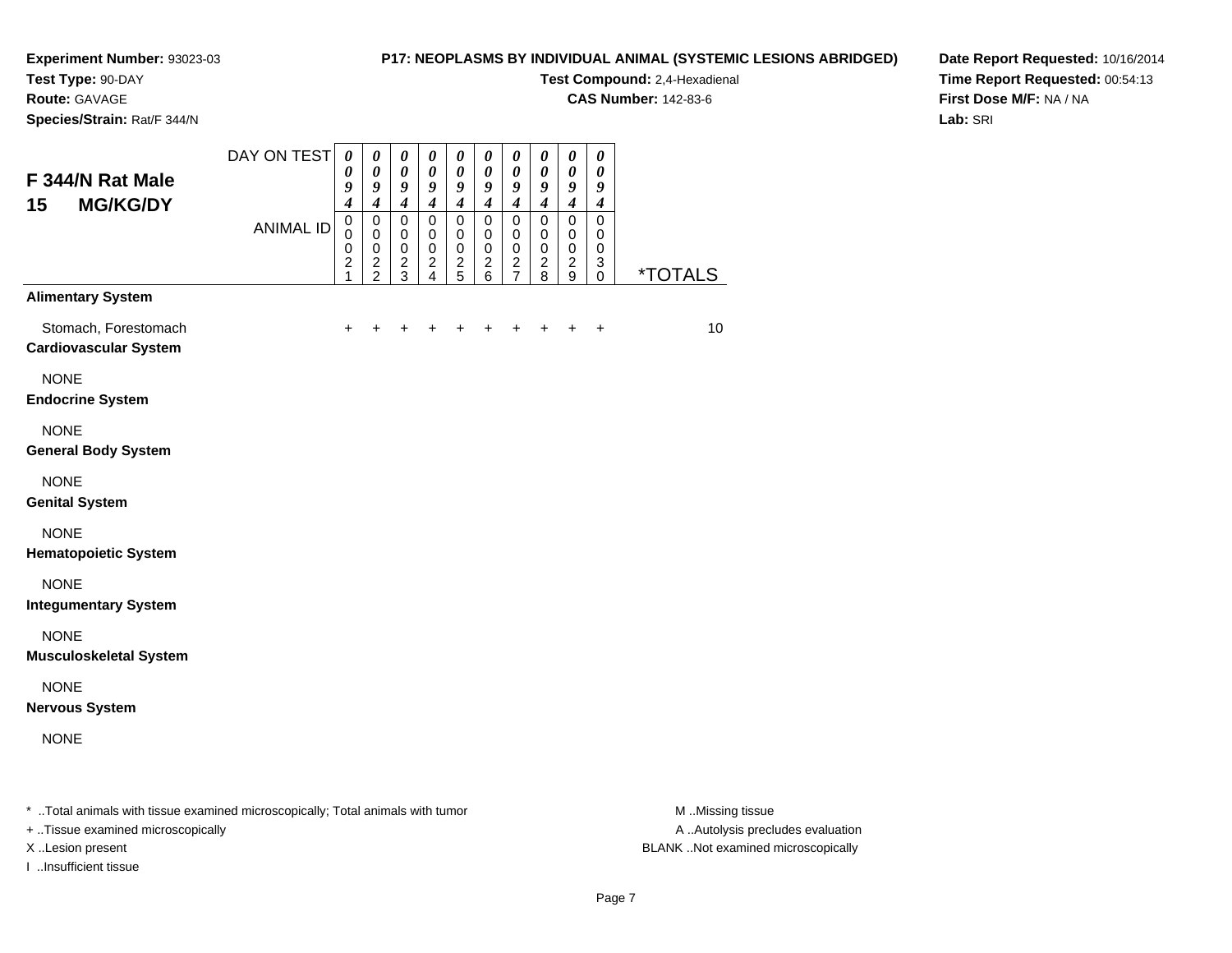#### **Test Type:** 90-DAY

**Route:** GAVAGE

**Species/Strain:** Rat/F 344/N

#### **P17: NEOPLASMS BY INDIVIDUAL ANIMAL (SYSTEMIC LESIONS ABRIDGED)**

# **Test Compound:** 2,4-Hexadienal

**CAS Number:** 142-83-6

**Date Report Requested:** 10/16/2014**Time Report Requested:** 00:54:13**First Dose M/F:** NA / NA**Lab:** SRI

| F 344/N Rat Male<br><b>MG/KG/DY</b><br>15 | DAY ON TEST      | 0<br>0<br>9<br>4                        | $\boldsymbol{\theta}$<br>0<br>9<br>4         | $\boldsymbol{\theta}$<br>$\boldsymbol{\theta}$<br>9<br>4   | 0<br>$\boldsymbol{\theta}$<br>9<br>4                             | 0<br>$\boldsymbol{\theta}$<br>9<br>4                     | 0<br>$\boldsymbol{\theta}$<br>9<br>4                          | 0<br>$\boldsymbol{\theta}$<br>9<br>$\boldsymbol{4}$                        | 0<br>0<br>9<br>4                                                | 0<br>0<br>9<br>4                                    | 0<br>0<br>9<br>4                           |                       |
|-------------------------------------------|------------------|-----------------------------------------|----------------------------------------------|------------------------------------------------------------|------------------------------------------------------------------|----------------------------------------------------------|---------------------------------------------------------------|----------------------------------------------------------------------------|-----------------------------------------------------------------|-----------------------------------------------------|--------------------------------------------|-----------------------|
|                                           | <b>ANIMAL ID</b> | $\mathbf 0$<br>0<br>0<br>$\overline{c}$ | 0<br>$\mathbf 0$<br>0<br>$\overline{c}$<br>2 | $\mathbf 0$<br>$\mathbf 0$<br>$\mathbf 0$<br>$\frac{2}{3}$ | $\mathbf 0$<br>$\mathbf 0$<br>$\mathbf 0$<br>$\overline{c}$<br>4 | $\mathbf 0$<br>$\mathbf 0$<br>$\pmb{0}$<br>$\frac{2}{5}$ | $\Omega$<br>$\mathbf 0$<br>$\mathbf 0$<br>$\overline{c}$<br>6 | $\Omega$<br>$\mathbf 0$<br>$\mathbf 0$<br>$\overline{c}$<br>$\overline{7}$ | $\Omega$<br>$\mathbf 0$<br>$\mathbf 0$<br>$\boldsymbol{2}$<br>8 | $\Omega$<br>$\mathbf 0$<br>0<br>$\overline{2}$<br>9 | $\Omega$<br>$\Omega$<br>0<br>3<br>$\Omega$ | <i><b>*TOTALS</b></i> |
| <b>Respiratory System</b>                 |                  |                                         |                                              |                                                            |                                                                  |                                                          |                                                               |                                                                            |                                                                 |                                                     |                                            |                       |
| Nose<br><b>Special Senses System</b>      |                  | $\ddot{}$                               | +                                            | ٠                                                          | ٠                                                                | +                                                        | ÷                                                             | ٠                                                                          |                                                                 | ÷                                                   | $\ddot{}$                                  | 10                    |
| <b>NONE</b><br><b>Urinary System</b>      |                  |                                         |                                              |                                                            |                                                                  |                                                          |                                                               |                                                                            |                                                                 |                                                     |                                            |                       |
| <b>NONE</b><br><b>SYSTEMIC LESIONS</b>    |                  |                                         |                                              |                                                            |                                                                  |                                                          |                                                               |                                                                            |                                                                 |                                                     |                                            |                       |
| Multiple Organ                            |                  | ÷                                       |                                              |                                                            |                                                                  |                                                          |                                                               |                                                                            |                                                                 |                                                     | +                                          | 10                    |

\* ..Total animals with tissue examined microscopically; Total animals with tumor **M** . Missing tissue M ..Missing tissue

+ ..Tissue examined microscopically

I ..Insufficient tissue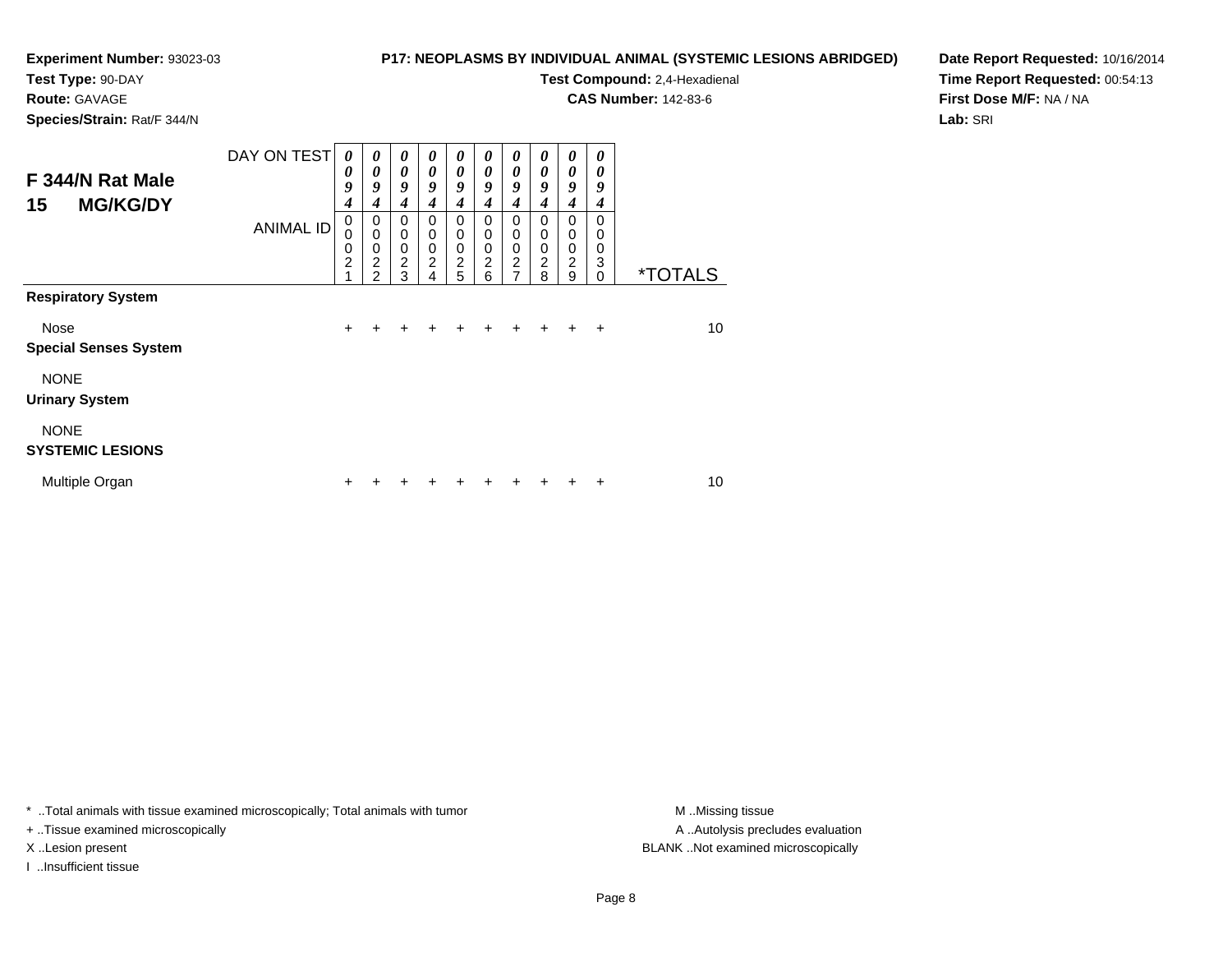### **Test Type:** 90-DAY

**Route:** GAVAGE

**Species/Strain:** Rat/F 344/N

#### **P17: NEOPLASMS BY INDIVIDUAL ANIMAL (SYSTEMIC LESIONS ABRIDGED)**

**Test Compound:** 2,4-Hexadienal

**CAS Number:** 142-83-6

**Date Report Requested:** 10/16/2014**Time Report Requested:** 00:54:13**First Dose M/F:** NA / NA**Lab:** SRI

| F 344/N Rat Male<br><b>MG/KG/DY</b><br>30            | DAY ON TEST                                                                      | $\boldsymbol{\theta}$<br>$\boldsymbol{\theta}$<br>9<br>$\boldsymbol{4}$ | $\boldsymbol{\theta}$<br>$\boldsymbol{\theta}$<br>9<br>$\boldsymbol{4}$ | $\boldsymbol{\theta}$<br>$\pmb{\theta}$<br>9<br>$\boldsymbol{4}$ | 0<br>0<br>9<br>$\boldsymbol{4}$                        | $\boldsymbol{\theta}$<br>$\boldsymbol{\theta}$<br>9<br>$\boldsymbol{4}$ | $\pmb{\theta}$<br>0<br>9<br>$\boldsymbol{4}$                      | $\pmb{\theta}$<br>$\boldsymbol{\theta}$<br>9<br>$\boldsymbol{4}$ | $\pmb{\theta}$<br>0<br>9<br>$\overline{\boldsymbol{4}}$                     | $\boldsymbol{\theta}$<br>0<br>9<br>$\overline{\boldsymbol{4}}$          | $\pmb{\theta}$<br>0<br>9<br>$\boldsymbol{4}$ |                                                                                                                                                                                                                                                                                                                                    |
|------------------------------------------------------|----------------------------------------------------------------------------------|-------------------------------------------------------------------------|-------------------------------------------------------------------------|------------------------------------------------------------------|--------------------------------------------------------|-------------------------------------------------------------------------|-------------------------------------------------------------------|------------------------------------------------------------------|-----------------------------------------------------------------------------|-------------------------------------------------------------------------|----------------------------------------------|------------------------------------------------------------------------------------------------------------------------------------------------------------------------------------------------------------------------------------------------------------------------------------------------------------------------------------|
|                                                      | <b>ANIMAL ID</b>                                                                 | $\pmb{0}$<br>$\pmb{0}$<br>$\pmb{0}$<br>3<br>1                           | $\pmb{0}$<br>$\pmb{0}$<br>$\pmb{0}$<br>3<br>$\overline{2}$              | $\pmb{0}$<br>$\mathbf 0$<br>$\pmb{0}$<br>3<br>3                  | $\mathbf 0$<br>0<br>$\mathbf 0$<br>3<br>$\overline{4}$ | $\pmb{0}$<br>$\pmb{0}$<br>$\pmb{0}$<br>3<br>$\overline{5}$              | $\mathbf 0$<br>0<br>$\mathbf 0$<br>$\ensuremath{\mathsf{3}}$<br>6 | 0<br>0<br>$\pmb{0}$<br>3<br>$\overline{7}$                       | $\mathbf 0$<br>$\mathbf 0$<br>$\mathbf 0$<br>$\ensuremath{\mathsf{3}}$<br>8 | $\mathbf 0$<br>$\,0\,$<br>$\mathbf 0$<br>$\ensuremath{\mathsf{3}}$<br>9 | $\mathbf 0$<br>0<br>$\mathbf 0$<br>4<br>0    | <i><b>*TOTALS</b></i>                                                                                                                                                                                                                                                                                                              |
| <b>Alimentary System</b>                             |                                                                                  |                                                                         |                                                                         |                                                                  |                                                        |                                                                         |                                                                   |                                                                  |                                                                             |                                                                         |                                              |                                                                                                                                                                                                                                                                                                                                    |
| Stomach, Forestomach<br><b>Cardiovascular System</b> |                                                                                  | +                                                                       |                                                                         |                                                                  |                                                        |                                                                         |                                                                   |                                                                  |                                                                             |                                                                         |                                              | 10                                                                                                                                                                                                                                                                                                                                 |
| <b>NONE</b><br><b>Endocrine System</b>               |                                                                                  |                                                                         |                                                                         |                                                                  |                                                        |                                                                         |                                                                   |                                                                  |                                                                             |                                                                         |                                              |                                                                                                                                                                                                                                                                                                                                    |
| <b>NONE</b><br><b>General Body System</b>            |                                                                                  |                                                                         |                                                                         |                                                                  |                                                        |                                                                         |                                                                   |                                                                  |                                                                             |                                                                         |                                              |                                                                                                                                                                                                                                                                                                                                    |
| <b>NONE</b><br><b>Genital System</b>                 |                                                                                  |                                                                         |                                                                         |                                                                  |                                                        |                                                                         |                                                                   |                                                                  |                                                                             |                                                                         |                                              |                                                                                                                                                                                                                                                                                                                                    |
| <b>NONE</b><br><b>Hematopoietic System</b>           |                                                                                  |                                                                         |                                                                         |                                                                  |                                                        |                                                                         |                                                                   |                                                                  |                                                                             |                                                                         |                                              |                                                                                                                                                                                                                                                                                                                                    |
| <b>NONE</b><br><b>Integumentary System</b>           |                                                                                  |                                                                         |                                                                         |                                                                  |                                                        |                                                                         |                                                                   |                                                                  |                                                                             |                                                                         |                                              |                                                                                                                                                                                                                                                                                                                                    |
| <b>NONE</b><br><b>Musculoskeletal System</b>         |                                                                                  |                                                                         |                                                                         |                                                                  |                                                        |                                                                         |                                                                   |                                                                  |                                                                             |                                                                         |                                              |                                                                                                                                                                                                                                                                                                                                    |
| <b>NONE</b><br><b>Nervous System</b>                 |                                                                                  |                                                                         |                                                                         |                                                                  |                                                        |                                                                         |                                                                   |                                                                  |                                                                             |                                                                         |                                              |                                                                                                                                                                                                                                                                                                                                    |
| <b>NONE</b>                                          |                                                                                  |                                                                         |                                                                         |                                                                  |                                                        |                                                                         |                                                                   |                                                                  |                                                                             |                                                                         |                                              |                                                                                                                                                                                                                                                                                                                                    |
| 一下 いわかし かいきかい かしょういきけん せいしん                          | a construction of the construction of the first state of the construction of the |                                                                         |                                                                         |                                                                  |                                                        |                                                                         |                                                                   |                                                                  |                                                                             |                                                                         |                                              | $\mathbf{A}$ $\mathbf{A}$ $\mathbf{A}$ $\mathbf{A}$ $\mathbf{A}$ $\mathbf{A}$ $\mathbf{A}$ $\mathbf{A}$ $\mathbf{A}$ $\mathbf{A}$ $\mathbf{A}$ $\mathbf{A}$ $\mathbf{A}$ $\mathbf{A}$ $\mathbf{A}$ $\mathbf{A}$ $\mathbf{A}$ $\mathbf{A}$ $\mathbf{A}$ $\mathbf{A}$ $\mathbf{A}$ $\mathbf{A}$ $\mathbf{A}$ $\mathbf{A}$ $\mathbf{$ |

..Total animals with tissue examined microscopically; Total animals with tumor M ..Missing tissue M ..Missing tissue

+ ..Tissue examined microscopically

I ..Insufficient tissue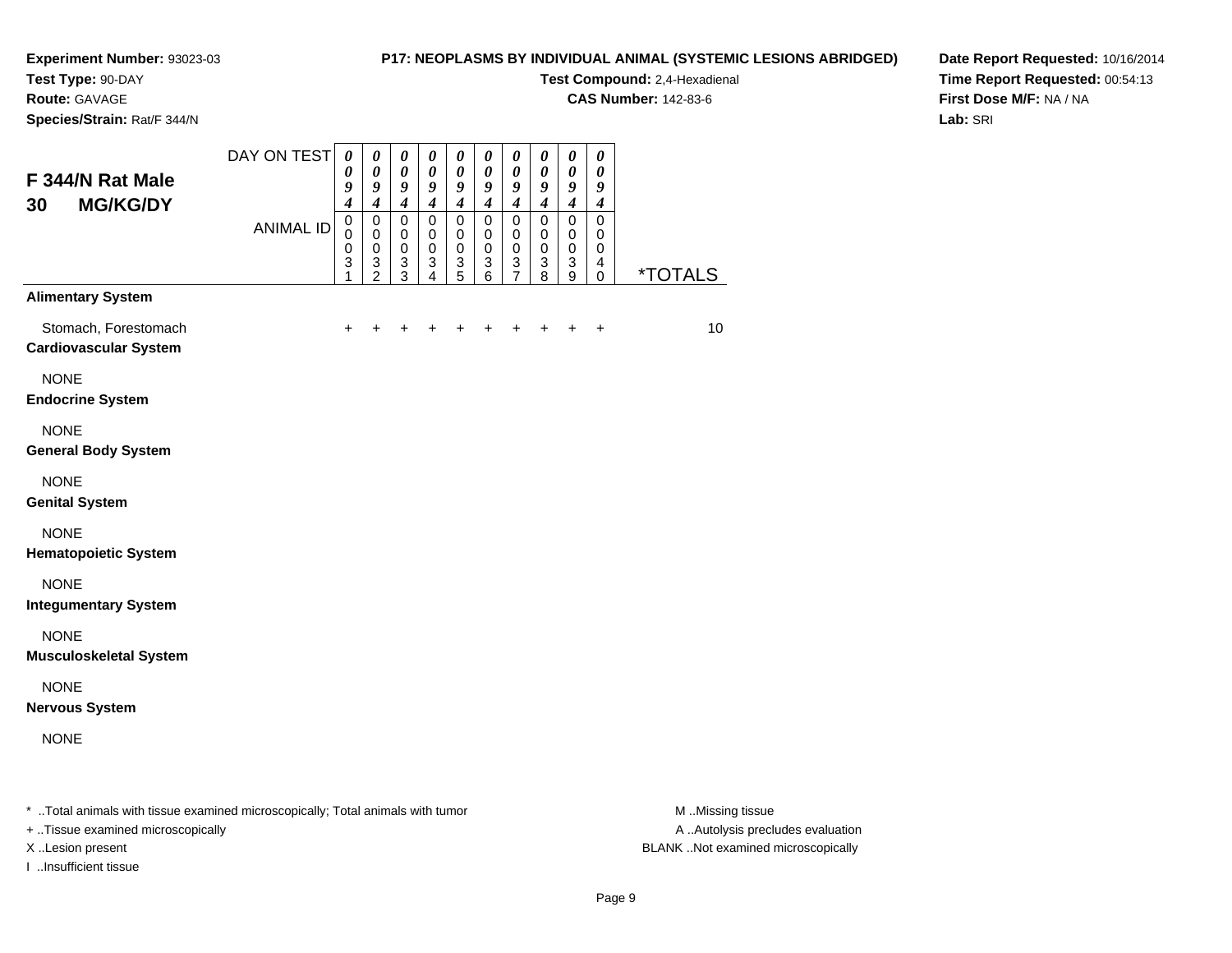### **Test Type:** 90-DAY

**Route:** GAVAGE

**Species/Strain:** Rat/F 344/N

#### **P17: NEOPLASMS BY INDIVIDUAL ANIMAL (SYSTEMIC LESIONS ABRIDGED)**

**Test Compound:** 2,4-Hexadienal

**CAS Number:** 142-83-6

**Date Report Requested:** 10/16/2014**Time Report Requested:** 00:54:13**First Dose M/F:** NA / NA**Lab:** SRI

| F 344/N Rat Male<br><b>MG/KG/DY</b><br>30 | DAY ON TEST      | 0<br>0<br>9<br>$\boldsymbol{4}$ | 0<br>$\boldsymbol{\theta}$<br>9<br>4         | 0<br>$\boldsymbol{\theta}$<br>9<br>4      | 0<br>0<br>9<br>4                | $\boldsymbol{\theta}$<br>$\boldsymbol{\theta}$<br>9<br>4 | 0<br>0<br>9<br>4                       | $\boldsymbol{\theta}$<br>$\boldsymbol{\theta}$<br>9<br>4         | 0<br>0<br>9<br>4                                    | 0<br>$\boldsymbol{\theta}$<br>9<br>$\boldsymbol{4}$ | 0<br>0<br>9<br>4                    |                       |
|-------------------------------------------|------------------|---------------------------------|----------------------------------------------|-------------------------------------------|---------------------------------|----------------------------------------------------------|----------------------------------------|------------------------------------------------------------------|-----------------------------------------------------|-----------------------------------------------------|-------------------------------------|-----------------------|
| <b>Respiratory System</b>                 | <b>ANIMAL ID</b> | $\mathbf 0$<br>0<br>0<br>3      | 0<br>$\mathbf 0$<br>0<br>3<br>$\mathfrak{p}$ | $\mathbf 0$<br>$\mathbf 0$<br>0<br>3<br>3 | $\mathbf 0$<br>0<br>0<br>3<br>4 | $\mathbf 0$<br>$\mathbf 0$<br>$\mathbf 0$<br>3<br>5      | $\Omega$<br>$\mathbf 0$<br>0<br>3<br>6 | $\mathbf 0$<br>$\mathbf 0$<br>$\mathbf 0$<br>3<br>$\overline{7}$ | $\mathbf 0$<br>$\mathbf 0$<br>$\mathbf 0$<br>3<br>8 | $\Omega$<br>$\mathbf 0$<br>$\pmb{0}$<br>3<br>9      | $\Omega$<br>0<br>0<br>4<br>$\Omega$ | <i><b>*TOTALS</b></i> |
|                                           |                  |                                 |                                              |                                           |                                 |                                                          |                                        |                                                                  |                                                     |                                                     |                                     |                       |
| Nose<br><b>Special Senses System</b>      |                  | $\ddot{}$                       | ÷                                            | ÷                                         | ٠                               | ٠                                                        | ٠                                      | ٠                                                                | +                                                   | ÷                                                   | $\ddot{}$                           | 10                    |
| <b>NONE</b><br><b>Urinary System</b>      |                  |                                 |                                              |                                           |                                 |                                                          |                                        |                                                                  |                                                     |                                                     |                                     |                       |
| <b>NONE</b><br><b>SYSTEMIC LESIONS</b>    |                  |                                 |                                              |                                           |                                 |                                                          |                                        |                                                                  |                                                     |                                                     |                                     |                       |
| Multiple Organ                            |                  | ÷                               |                                              |                                           |                                 |                                                          |                                        |                                                                  |                                                     |                                                     | +                                   | 10                    |

\* ..Total animals with tissue examined microscopically; Total animals with tumor **M** . Missing tissue M ..Missing tissue

+ ..Tissue examined microscopically

I ..Insufficient tissue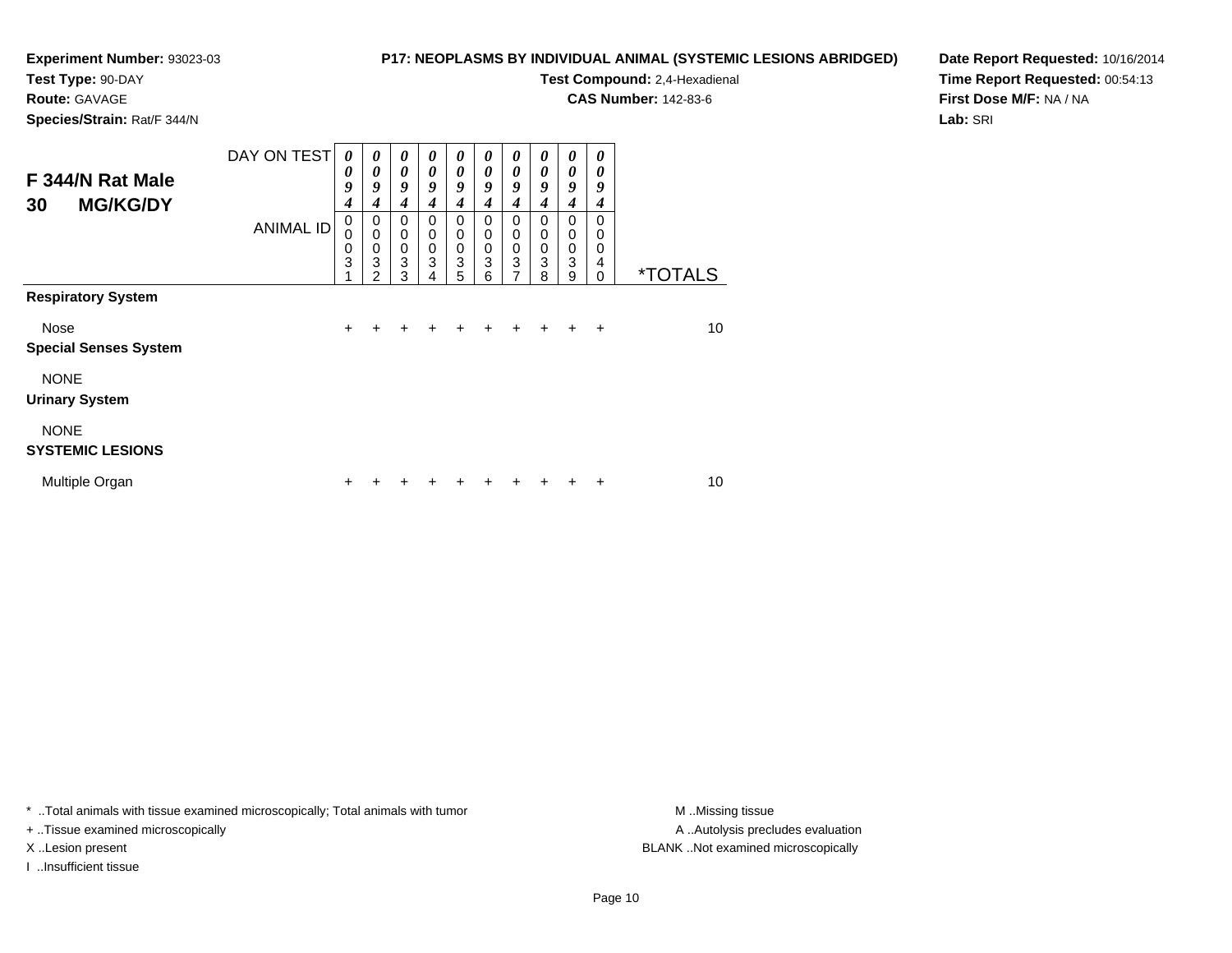## **Test Type:** 90-DAY

**Route:** GAVAGE

**Species/Strain:** Rat/F 344/N

#### **P17: NEOPLASMS BY INDIVIDUAL ANIMAL (SYSTEMIC LESIONS ABRIDGED)**

**Test Compound:** 2,4-Hexadienal

**CAS Number:** 142-83-6

**Date Report Requested:** 10/16/2014**Time Report Requested:** 00:54:13**First Dose M/F:** NA / NA**Lab:** SRI

| F 344/N Rat Male<br><b>MG/KG/DY</b><br>60                                      | DAY ON TEST      | $\boldsymbol{\theta}$<br>$\boldsymbol{\theta}$<br>9<br>$\boldsymbol{4}$   | 0<br>$\boldsymbol{\theta}$<br>9<br>$\boldsymbol{4}$                                    | $\boldsymbol{\theta}$<br>$\boldsymbol{\theta}$<br>9<br>$\overline{\boldsymbol{4}}$ | $\boldsymbol{\theta}$<br>$\boldsymbol{\theta}$<br>9<br>$\boldsymbol{4}$ | $\boldsymbol{\theta}$<br>0<br>9<br>$\boldsymbol{4}$                     | $\boldsymbol{\theta}$<br>$\boldsymbol{\theta}$<br>9<br>$\boldsymbol{4}$ | $\boldsymbol{\theta}$<br>$\boldsymbol{\theta}$<br>9<br>$\boldsymbol{4}$    | $\boldsymbol{\theta}$<br>0<br>9<br>$\boldsymbol{4}$            | $\boldsymbol{\theta}$<br>$\boldsymbol{\theta}$<br>9<br>$\boldsymbol{4}$     | $\boldsymbol{\theta}$<br>0<br>9<br>$\boldsymbol{4}$ |                       |
|--------------------------------------------------------------------------------|------------------|---------------------------------------------------------------------------|----------------------------------------------------------------------------------------|------------------------------------------------------------------------------------|-------------------------------------------------------------------------|-------------------------------------------------------------------------|-------------------------------------------------------------------------|----------------------------------------------------------------------------|----------------------------------------------------------------|-----------------------------------------------------------------------------|-----------------------------------------------------|-----------------------|
|                                                                                | <b>ANIMAL ID</b> | $\mathbf 0$<br>$\mathbf 0$<br>$\mathbf 0$<br>$\overline{\mathbf{4}}$<br>1 | $\mathbf 0$<br>$\mathbf 0$<br>$\mathbf 0$<br>$\overline{\mathbf{4}}$<br>$\overline{2}$ | $\mathbf 0$<br>$\mathbf 0$<br>$\pmb{0}$<br>$\overline{\mathbf{4}}$<br>3            | $\pmb{0}$<br>0<br>$\mathbf 0$<br>4<br>4                                 | $\mathbf 0$<br>$\mathbf 0$<br>$\pmb{0}$<br>$\overline{\mathbf{4}}$<br>5 | $\mathbf 0$<br>$\pmb{0}$<br>$\pmb{0}$<br>$\overline{\mathbf{4}}$<br>6   | $\mathbf 0$<br>0<br>$\pmb{0}$<br>$\overline{\mathbf{4}}$<br>$\overline{7}$ | $\pmb{0}$<br>$\mathbf 0$<br>$\mathbf 0$<br>$\overline{4}$<br>8 | $\pmb{0}$<br>$\mathbf 0$<br>$\mathbf 0$<br>$\overline{4}$<br>$\overline{9}$ | $\mathbf 0$<br>0<br>0<br>$\sqrt{5}$<br>$\mathbf 0$  | <i><b>*TOTALS</b></i> |
| <b>Alimentary System</b>                                                       |                  |                                                                           |                                                                                        |                                                                                    |                                                                         |                                                                         |                                                                         |                                                                            |                                                                |                                                                             |                                                     |                       |
| Stomach, Forestomach<br><b>Cardiovascular System</b>                           |                  | $+$                                                                       | M                                                                                      | $\ddot{}$                                                                          |                                                                         |                                                                         |                                                                         |                                                                            |                                                                |                                                                             | $\ddot{}$                                           | $\boldsymbol{9}$      |
| <b>NONE</b><br><b>Endocrine System</b>                                         |                  |                                                                           |                                                                                        |                                                                                    |                                                                         |                                                                         |                                                                         |                                                                            |                                                                |                                                                             |                                                     |                       |
| <b>NONE</b><br><b>General Body System</b>                                      |                  |                                                                           |                                                                                        |                                                                                    |                                                                         |                                                                         |                                                                         |                                                                            |                                                                |                                                                             |                                                     |                       |
| <b>NONE</b><br><b>Genital System</b>                                           |                  |                                                                           |                                                                                        |                                                                                    |                                                                         |                                                                         |                                                                         |                                                                            |                                                                |                                                                             |                                                     |                       |
| <b>NONE</b><br><b>Hematopoietic System</b>                                     |                  |                                                                           |                                                                                        |                                                                                    |                                                                         |                                                                         |                                                                         |                                                                            |                                                                |                                                                             |                                                     |                       |
| <b>NONE</b><br><b>Integumentary System</b>                                     |                  |                                                                           |                                                                                        |                                                                                    |                                                                         |                                                                         |                                                                         |                                                                            |                                                                |                                                                             |                                                     |                       |
| <b>NONE</b><br><b>Musculoskeletal System</b>                                   |                  |                                                                           |                                                                                        |                                                                                    |                                                                         |                                                                         |                                                                         |                                                                            |                                                                |                                                                             |                                                     |                       |
| <b>NONE</b><br><b>Nervous System</b>                                           |                  |                                                                           |                                                                                        |                                                                                    |                                                                         |                                                                         |                                                                         |                                                                            |                                                                |                                                                             |                                                     |                       |
| <b>NONE</b>                                                                    |                  |                                                                           |                                                                                        |                                                                                    |                                                                         |                                                                         |                                                                         |                                                                            |                                                                |                                                                             |                                                     |                       |
| * Total animals with tissue examined microscopically; Total animals with tumor |                  |                                                                           |                                                                                        |                                                                                    |                                                                         |                                                                         |                                                                         |                                                                            |                                                                |                                                                             |                                                     | M Missing tissue      |

+ ..Tissue examined microscopically

I ..Insufficient tissue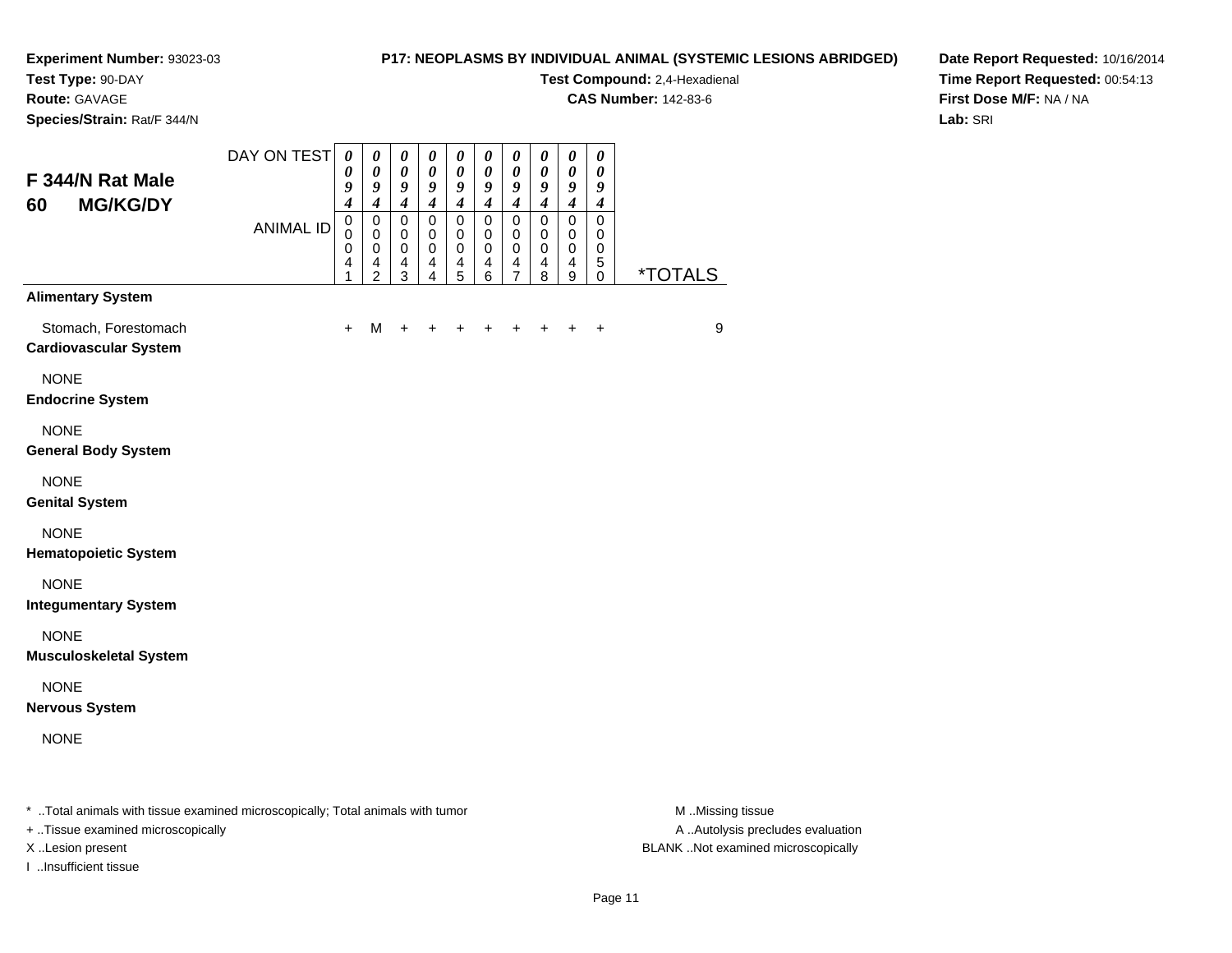**Test Type:** 90-DAY

**Route:** GAVAGE

**Species/Strain:** Rat/F 344/N

#### **P17: NEOPLASMS BY INDIVIDUAL ANIMAL (SYSTEMIC LESIONS ABRIDGED)**

**Test Compound:** 2,4-Hexadienal

**CAS Number:** 142-83-6

**Date Report Requested:** 10/16/2014**Time Report Requested:** 00:54:13**First Dose M/F:** NA / NA**Lab:** SRI

| F 344/N Rat Male<br><b>MG/KG/DY</b><br>60 | DAY ON TEST<br><b>ANIMAL ID</b> | 0<br>0<br>9<br>4<br>0<br>0 | $\boldsymbol{\theta}$<br>0<br>9<br>4<br>$\pmb{0}$<br>$\mathbf 0$ | 0<br>$\boldsymbol{\theta}$<br>9<br>4<br>$\mathbf 0$<br>$\pmb{0}$<br>$\mathbf 0$ | 0<br>0<br>9<br>4<br>0<br>$\pmb{0}$ | $\boldsymbol{\theta}$<br>$\boldsymbol{\theta}$<br>9<br>4<br>0<br>$\pmb{0}$ | 0<br>0<br>9<br>4<br>0<br>$\pmb{0}$ | $\boldsymbol{\theta}$<br>$\boldsymbol{\theta}$<br>9<br>4<br>0<br>$\pmb{0}$ | 0<br>$\theta$<br>9<br>4<br>$\Omega$<br>$\mathbf 0$ | 0<br>$\boldsymbol{\theta}$<br>9<br>$\boldsymbol{4}$<br>0<br>$\mathbf 0$ | 0<br>0<br>9<br>4<br>$\Omega$<br>0 |                       |
|-------------------------------------------|---------------------------------|----------------------------|------------------------------------------------------------------|---------------------------------------------------------------------------------|------------------------------------|----------------------------------------------------------------------------|------------------------------------|----------------------------------------------------------------------------|----------------------------------------------------|-------------------------------------------------------------------------|-----------------------------------|-----------------------|
|                                           |                                 | 0<br>4<br>1                | $\mathbf 0$<br>$\overline{4}$<br>$\overline{2}$                  | $\overline{4}$<br>3                                                             | $\pmb{0}$<br>4<br>4                | $\pmb{0}$<br>$\overline{4}$<br>5                                           | $\pmb{0}$<br>$\overline{4}$<br>6   | $\pmb{0}$<br>$\overline{4}$<br>7                                           | $\mathbf 0$<br>4<br>8                              | $\mathbf 0$<br>$\overline{4}$<br>9                                      | $\mathbf 0$<br>5<br>0             | <i><b>*TOTALS</b></i> |
| <b>Respiratory System</b>                 |                                 |                            |                                                                  |                                                                                 |                                    |                                                                            |                                    |                                                                            |                                                    |                                                                         |                                   |                       |
| Lung                                      |                                 |                            |                                                                  |                                                                                 |                                    | +                                                                          |                                    |                                                                            |                                                    |                                                                         |                                   | 1                     |
| Nose<br><b>Special Senses System</b>      |                                 | $\ddot{}$                  |                                                                  | $\ddot{}$                                                                       | $\ddot{}$                          | $\ddot{}$                                                                  |                                    |                                                                            | $\ddot{}$                                          |                                                                         | $\ddot{}$                         | 10                    |
| <b>NONE</b><br><b>Urinary System</b>      |                                 |                            |                                                                  |                                                                                 |                                    |                                                                            |                                    |                                                                            |                                                    |                                                                         |                                   |                       |
| Kidney<br><b>SYSTEMIC LESIONS</b>         |                                 |                            |                                                                  | $\ddot{}$                                                                       |                                    |                                                                            |                                    |                                                                            |                                                    |                                                                         |                                   | 1                     |
|                                           |                                 |                            |                                                                  |                                                                                 |                                    |                                                                            |                                    |                                                                            |                                                    |                                                                         |                                   |                       |
| Multiple Organ                            |                                 | ٠                          |                                                                  |                                                                                 |                                    |                                                                            |                                    |                                                                            |                                                    |                                                                         | ٠                                 | 10                    |

\* ..Total animals with tissue examined microscopically; Total animals with tumor **M** . Missing tissue M ..Missing tissue

+ ..Tissue examined microscopically

I ..Insufficient tissue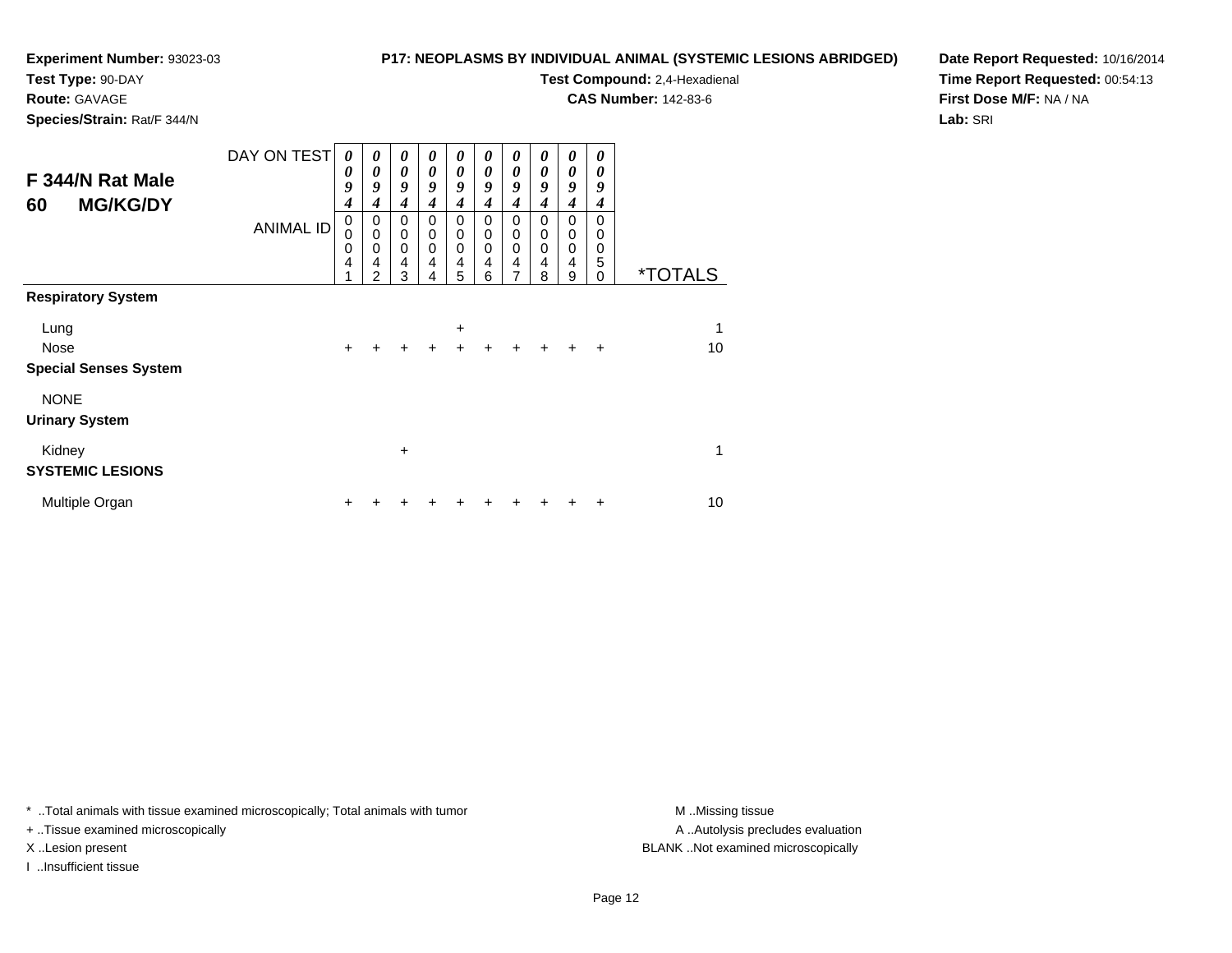**Test Type:** 90-DAY

**Route:** GAVAGE

**Species/Strain:** Rat/F 344/N

#### **P17: NEOPLASMS BY INDIVIDUAL ANIMAL (SYSTEMIC LESIONS ABRIDGED)**

**Test Compound:** 2,4-Hexadienal

**CAS Number:** 142-83-6

**Date Report Requested:** 10/16/2014**Time Report Requested:** 00:54:13**First Dose M/F:** NA / NA**Lab:** SRI

| F 344/N Rat Male<br><b>MG/KG/DY</b><br>120 | DAY ON TEST      | $\boldsymbol{\theta}$<br>0<br>9<br>$\boldsymbol{4}$ | $\boldsymbol{\theta}$<br>$\boldsymbol{\theta}$<br>9<br>$\boldsymbol{4}$ | 0<br>0<br>9<br>$\boldsymbol{4}$        | 0<br>0<br>9<br>4                              | 0<br>0<br>9<br>$\overline{\mathbf{4}}$ | $\boldsymbol{\theta}$<br>$\boldsymbol{\theta}$<br>9<br>$\boldsymbol{4}$ | 0<br>0<br>9<br>$\overline{\boldsymbol{4}}$                    | 0<br>$\boldsymbol{\theta}$<br>9<br>$\boldsymbol{4}$ | 0<br>$\boldsymbol{\theta}$<br>9<br>$\boldsymbol{4}$ | 0<br>0<br>9<br>4             |                       |
|--------------------------------------------|------------------|-----------------------------------------------------|-------------------------------------------------------------------------|----------------------------------------|-----------------------------------------------|----------------------------------------|-------------------------------------------------------------------------|---------------------------------------------------------------|-----------------------------------------------------|-----------------------------------------------------|------------------------------|-----------------------|
|                                            | <b>ANIMAL ID</b> | $\mathbf 0$<br>$\Omega$<br>0<br>5<br>1              | $\mathbf 0$<br>$\Omega$<br>$\mathbf 0$<br>5<br>$\mathfrak{p}$           | $\mathbf 0$<br>$\Omega$<br>0<br>5<br>3 | $\Omega$<br>$\Omega$<br>$\mathbf 0$<br>5<br>4 | $\mathbf 0$<br>0<br>0<br>5<br>5        | $\Omega$<br>$\Omega$<br>$\mathbf 0$<br>5<br>6                           | $\mathbf 0$<br>$\Omega$<br>$\mathbf 0$<br>5<br>$\overline{7}$ | $\mathbf 0$<br>$\mathbf 0$<br>$\mathbf 0$<br>5<br>8 | $\mathbf 0$<br>$\mathbf 0$<br>$\mathbf 0$<br>5<br>9 | 0<br>$\Omega$<br>0<br>6<br>0 | <i><b>*TOTALS</b></i> |
| <b>Alimentary System</b>                   |                  |                                                     |                                                                         |                                        |                                               |                                        |                                                                         |                                                               |                                                     |                                                     |                              |                       |
| Esophagus                                  |                  | +                                                   | +                                                                       | +                                      | +                                             | +                                      | +                                                                       | +                                                             | +                                                   | +                                                   | +                            | 10                    |
| Intestine Large, Cecum                     |                  | $\ddot{}$                                           | +                                                                       | +                                      | +                                             | +                                      | $\ddot{}$                                                               | +                                                             | +                                                   | +                                                   | +                            | 10                    |
| Intestine Large, Colon                     |                  | $\ddot{}$                                           | $\ddot{}$                                                               | $\ddot{}$                              | $\ddot{}$                                     | $\ddot{}$                              | $\ddot{}$                                                               | $\ddot{}$                                                     | $\ddot{}$                                           | $\ddot{}$                                           | $\ddot{}$                    | 10                    |
| Intestine Large, Rectum                    |                  | $\ddot{}$                                           | $\ddot{}$                                                               | $\ddot{}$                              | $\ddot{}$                                     | $\ddot{}$                              | $\ddot{}$                                                               | $\ddot{}$                                                     | $\ddot{}$                                           | $\ddot{}$                                           | $\ddot{}$                    | 10                    |
| Intestine Small, Duodenum                  |                  | $\ddot{}$                                           | $\ddot{}$                                                               | $\ddot{}$                              | $\ddot{}$                                     | +                                      | $\ddot{}$                                                               | $\ddot{}$                                                     | $\ddot{}$                                           | $\ddot{}$                                           | $\ddot{}$                    | 10                    |
| Intestine Small, Ileum                     |                  | +                                                   | $\ddot{}$                                                               | $\ddot{}$                              | +                                             | +                                      | $\ddot{}$                                                               | +                                                             | $\ddot{}$                                           | $\ddot{}$                                           | +                            | 10                    |
| Intestine Small, Jejunum                   |                  | $\ddot{}$                                           | $\ddot{}$                                                               | $\ddot{}$                              | $\ddot{}$                                     | $\ddot{}$                              | $\ddot{}$                                                               | $\ddot{}$                                                     | $\ddot{}$                                           | $\ddot{}$                                           | $\ddot{}$                    | 10                    |
| Liver                                      |                  | $\ddot{}$                                           | $\ddot{}$                                                               | $\ddot{}$                              | $\ddot{}$                                     | +                                      | $\ddot{}$                                                               | $\ddot{}$                                                     | $\ddot{}$                                           | $\ddot{}$                                           | $\ddot{}$                    | 10                    |
| Pancreas                                   |                  | $\ddot{}$                                           | $\ddot{}$                                                               | $\pm$                                  | +                                             | $\ddot{}$                              | $\ddot{}$                                                               | +                                                             | $\ddot{}$                                           | $\ddot{}$                                           | +                            | 10                    |
| Salivary Glands                            |                  | $\ddot{}$                                           | $\ddot{}$                                                               | $\ddot{}$                              | $\ddot{}$                                     | $\ddot{}$                              | $\ddot{}$                                                               | $\ddot{}$                                                     | $\ddot{}$                                           | $\ddot{}$                                           | $\ddot{}$                    | 10                    |
| Stomach, Forestomach                       |                  | $\ddot{}$                                           | $\ddot{}$                                                               | $\ddot{}$                              | $+$                                           | $+$                                    | $+$                                                                     | $\ddot{}$                                                     | $\ddot{}$                                           | $\ddot{}$                                           | $\ddot{}$                    | 10                    |
| Stomach, Glandular                         |                  | $\ddot{}$                                           | $\ddot{}$                                                               | $\ddot{}$                              | $\ddot{}$                                     | $\ddot{}$                              | ÷                                                                       | $\ddot{}$                                                     | $\ddot{}$                                           | $\ddot{}$                                           | +                            | 10                    |
| <b>Cardiovascular System</b>               |                  |                                                     |                                                                         |                                        |                                               |                                        |                                                                         |                                                               |                                                     |                                                     |                              |                       |
| Heart                                      |                  | $\ddot{}$                                           |                                                                         |                                        |                                               |                                        |                                                                         |                                                               |                                                     |                                                     | $\ddot{}$                    | 10                    |
| <b>Endocrine System</b>                    |                  |                                                     |                                                                         |                                        |                                               |                                        |                                                                         |                                                               |                                                     |                                                     |                              |                       |
| <b>Adrenal Cortex</b>                      |                  | +                                                   | +                                                                       | +                                      | +                                             | +                                      | +                                                                       | +                                                             | +                                                   | +                                                   | +                            | 10                    |
| Adrenal Medulla                            |                  | +                                                   | $\ddot{}$                                                               | $\pm$                                  | +                                             | +                                      | $\ddot{}$                                                               | +                                                             | +                                                   | $\ddot{}$                                           | +                            | 10                    |
| Islets, Pancreatic                         |                  | +                                                   | $\ddot{}$                                                               | $\ddot{}$                              | $\ddot{}$                                     | $\ddot{}$                              | $\ddot{}$                                                               | +                                                             | +                                                   | $\ddot{}$                                           | +                            | 10                    |
| Parathyroid Gland                          |                  | $\ddot{}$                                           | $\ddot{}$                                                               | $\ddot{}$                              | $\ddot{}$                                     | $\ddot{}$                              | $\ddot{}$                                                               | $\ddot{}$                                                     | +                                                   | $\ddot{}$                                           | M                            | 9                     |
| <b>Pituitary Gland</b>                     |                  | +                                                   | +                                                                       | +                                      | +                                             | +                                      | +                                                                       | +                                                             | +                                                   | +                                                   | +                            | 10                    |

\* ..Total animals with tissue examined microscopically; Total animals with tumor **M** . Missing tissue M ..Missing tissue

+ ..Tissue examined microscopically

I ..Insufficient tissue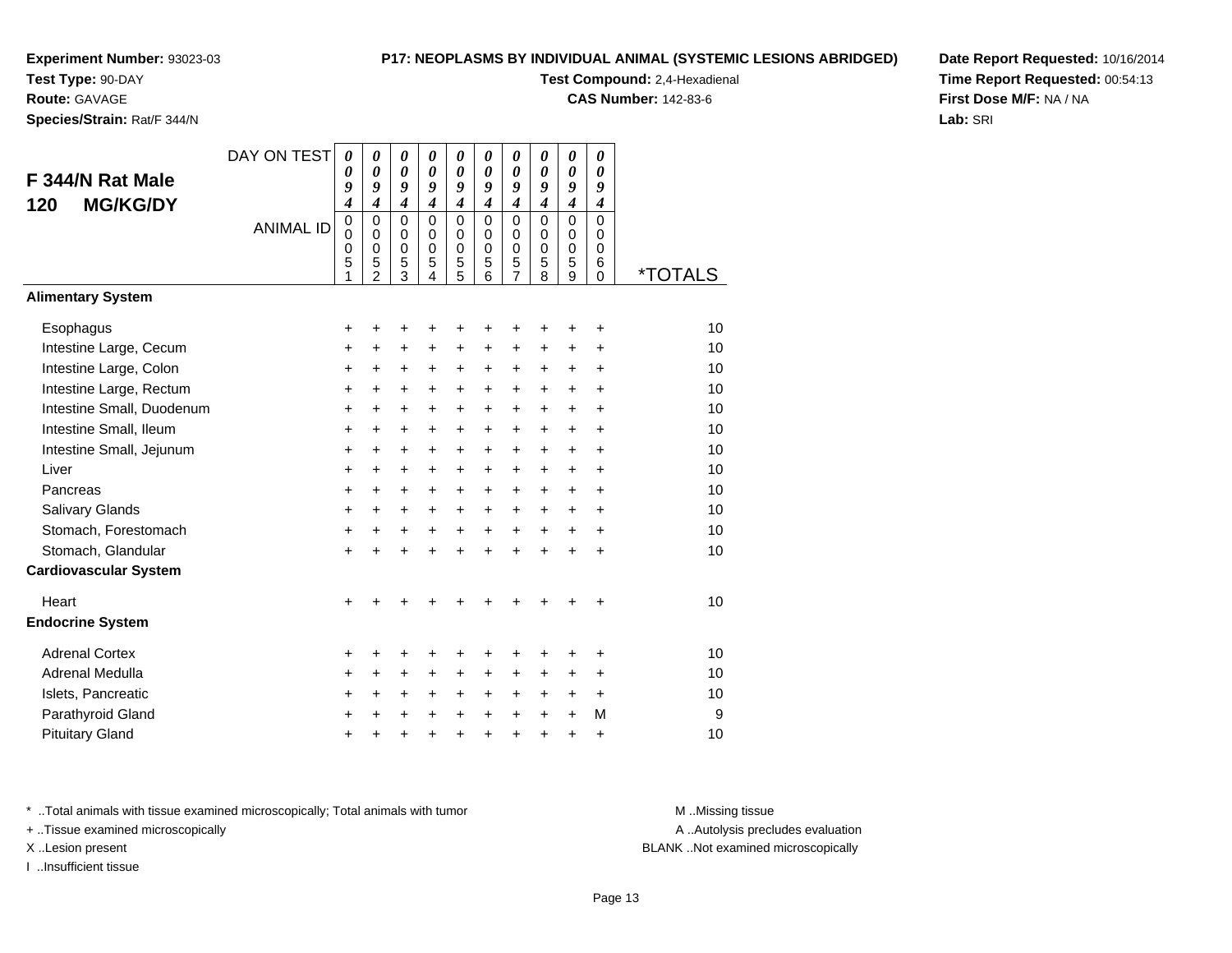#### **P17: NEOPLASMS BY INDIVIDUAL ANIMAL (SYSTEMIC LESIONS ABRIDGED)**

**Experiment Number:** 93023-03

**Test Type:** 90-DAY**Route:** GAVAGE

**Species/Strain:** Rat/F 344/N

**Test Compound:** 2,4-Hexadienal

**CAS Number:** 142-83-6

**Date Report Requested:** 10/16/2014**Time Report Requested:** 00:54:13**First Dose M/F:** NA / NA**Lab:** SRI

| F 344/N Rat Male<br><b>MG/KG/DY</b><br>120         | DAY ON TEST      | 0<br>0<br>9<br>4                | 0<br>$\boldsymbol{\theta}$<br>9<br>$\overline{\boldsymbol{4}}$ | $\boldsymbol{\theta}$<br>$\boldsymbol{\theta}$<br>9<br>$\boldsymbol{4}$ | $\boldsymbol{\theta}$<br>$\boldsymbol{\theta}$<br>9<br>$\boldsymbol{4}$ | $\boldsymbol{\theta}$<br>$\boldsymbol{\theta}$<br>9<br>$\boldsymbol{4}$ | 0<br>$\pmb{\theta}$<br>9<br>$\boldsymbol{4}$        | 0<br>$\pmb{\theta}$<br>9<br>$\boldsymbol{4}$                 | 0<br>$\boldsymbol{\theta}$<br>9<br>$\boldsymbol{4}$ | 0<br>$\boldsymbol{\theta}$<br>9<br>$\boldsymbol{4}$  | 0<br>0<br>9<br>$\boldsymbol{4}$                     |                       |
|----------------------------------------------------|------------------|---------------------------------|----------------------------------------------------------------|-------------------------------------------------------------------------|-------------------------------------------------------------------------|-------------------------------------------------------------------------|-----------------------------------------------------|--------------------------------------------------------------|-----------------------------------------------------|------------------------------------------------------|-----------------------------------------------------|-----------------------|
|                                                    | <b>ANIMAL ID</b> | $\mathbf 0$<br>0<br>0<br>5<br>1 | $\mathbf 0$<br>$\mathbf 0$<br>0<br>5<br>$\overline{c}$         | $\mathbf 0$<br>$\mathbf 0$<br>$\mathbf 0$<br>5<br>$\overline{3}$        | $\mathbf 0$<br>$\mathbf 0$<br>$\mathbf 0$<br>5<br>4                     | $\mathbf 0$<br>$\mathbf 0$<br>0<br>$\frac{5}{5}$                        | $\mathbf 0$<br>$\mathbf 0$<br>$\mathbf 0$<br>5<br>6 | $\mathbf 0$<br>$\pmb{0}$<br>$\pmb{0}$<br>5<br>$\overline{7}$ | $\mathbf 0$<br>$\Omega$<br>$\mathbf 0$<br>5<br>8    | $\mathbf 0$<br>$\pmb{0}$<br>0<br>5<br>$\overline{9}$ | $\mathbf 0$<br>$\mathbf 0$<br>$\mathbf 0$<br>6<br>0 | <i><b>*TOTALS</b></i> |
| <b>Thyroid Gland</b><br><b>General Body System</b> |                  | $\ddot{}$                       | $\ddot{}$                                                      | $\ddot{}$                                                               | $\ddot{}$                                                               | $\ddot{}$                                                               | $\ddot{}$                                           | $\ddot{}$                                                    | $\ddot{}$                                           | $\ddot{}$                                            | $\ddot{}$                                           | 10                    |
| <b>NONE</b><br><b>Genital System</b>               |                  |                                 |                                                                |                                                                         |                                                                         |                                                                         |                                                     |                                                              |                                                     |                                                      |                                                     |                       |
| Epididymis                                         |                  | +                               | +                                                              | +                                                                       | +                                                                       | +                                                                       | +                                                   | +                                                            | +                                                   | +                                                    | +                                                   | 10                    |
| <b>Preputial Gland</b>                             |                  | +                               | +                                                              | $\ddot{}$                                                               | $\ddot{}$                                                               | $\ddot{}$                                                               | +                                                   | +                                                            | +                                                   | +                                                    | +                                                   | 10                    |
| Prostate                                           |                  | $\ddot{}$                       | $\ddot{}$                                                      | $\ddot{}$                                                               | $\ddot{}$                                                               | $\ddot{}$                                                               | $\ddot{}$                                           | $\ddot{}$                                                    | $\ddot{}$                                           | $\ddot{}$                                            | $\ddot{}$                                           | 10                    |
| <b>Seminal Vesicle</b>                             |                  | $\ddot{}$                       | +                                                              | $\ddot{}$                                                               | $\ddot{}$                                                               | $\ddot{}$                                                               | $\ddot{}$                                           | $\ddot{}$                                                    | $\ddot{}$                                           | $\ddot{}$                                            | +                                                   | 10                    |
| <b>Testes</b>                                      |                  | $\ddot{}$                       | $\ddot{}$                                                      | $\ddot{}$                                                               | $\ddot{}$                                                               | $\ddot{}$                                                               | $\ddot{}$                                           | $\ddot{}$                                                    | $\ddot{}$                                           | $\ddot{}$                                            | $\ddot{}$                                           | 10                    |
| <b>Hematopoietic System</b>                        |                  |                                 |                                                                |                                                                         |                                                                         |                                                                         |                                                     |                                                              |                                                     |                                                      |                                                     |                       |
| <b>Bone Marrow</b>                                 |                  | +                               | +                                                              | +                                                                       |                                                                         | +                                                                       |                                                     | +                                                            | +                                                   | +                                                    | +                                                   | 10                    |
| Lymph Node, Mandibular                             |                  | +                               | +                                                              | $\ddot{}$                                                               | $\ddot{}$                                                               | $\ddot{}$                                                               | +                                                   | +                                                            | +                                                   | +                                                    | $\pm$                                               | 10                    |
| Lymph Node, Mesenteric                             |                  | +                               | $\pm$                                                          | $\ddot{}$                                                               | +                                                                       | $\ddot{}$                                                               | $\ddot{}$                                           | +                                                            | $\ddot{}$                                           | $\ddot{}$                                            | $\ddot{}$                                           | 10                    |
| Spleen                                             |                  | +                               | +                                                              | +                                                                       | $\ddot{}$                                                               | $\ddot{}$                                                               | +                                                   | +                                                            | +                                                   | +                                                    | +                                                   | 10                    |
| Thymus                                             |                  | $\ddot{}$                       |                                                                | +                                                                       |                                                                         | $\ddot{}$                                                               |                                                     | $\ddot{}$                                                    | $\ddot{}$                                           | $\ddot{}$                                            | $\ddot{}$                                           | 10                    |
| <b>Integumentary System</b>                        |                  |                                 |                                                                |                                                                         |                                                                         |                                                                         |                                                     |                                                              |                                                     |                                                      |                                                     |                       |
| <b>Mammary Gland</b>                               |                  | +                               | +                                                              | +                                                                       | M                                                                       | +                                                                       | +                                                   | +                                                            | +                                                   | +                                                    | М                                                   | 8                     |
| Skin                                               |                  | $\ddot{}$                       |                                                                | $\ddot{}$                                                               | +                                                                       | +                                                                       |                                                     | +                                                            | +                                                   | +                                                    | $\ddot{}$                                           | 10                    |
| <b>Musculoskeletal System</b>                      |                  |                                 |                                                                |                                                                         |                                                                         |                                                                         |                                                     |                                                              |                                                     |                                                      |                                                     |                       |
| <b>Bone</b>                                        |                  | +                               |                                                                |                                                                         |                                                                         |                                                                         |                                                     | +                                                            | +                                                   | +                                                    | +                                                   | 10                    |

\* ..Total animals with tissue examined microscopically; Total animals with tumor **M** . Missing tissue M ..Missing tissue + ..Tissue examined microscopically X ..Lesion present BLANK ..Not examined microscopically

I ..Insufficient tissue

A ..Autolysis precludes evaluation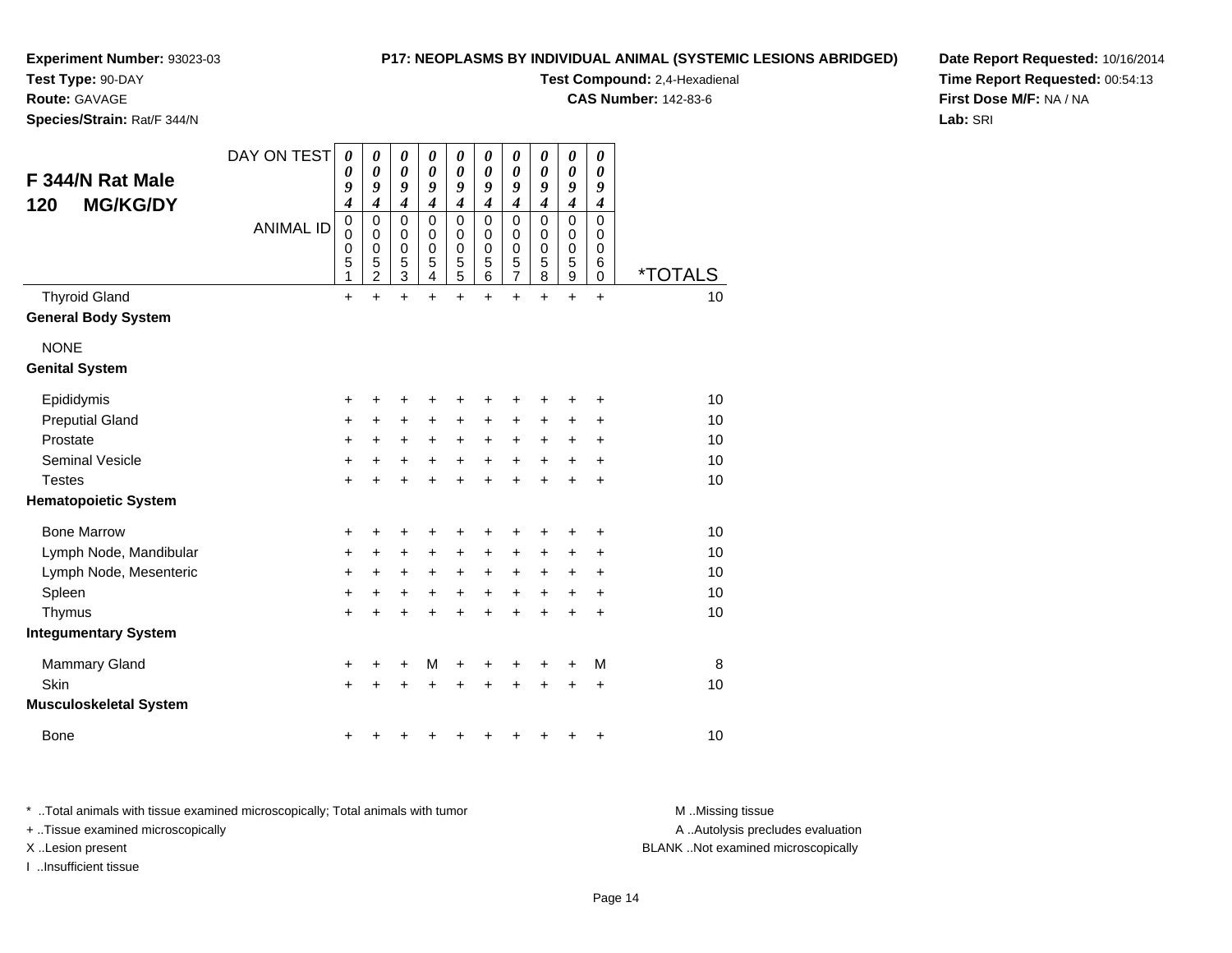### **Test Type:** 90-DAY

**Route:** GAVAGE

**Species/Strain:** Rat/F 344/N

#### **P17: NEOPLASMS BY INDIVIDUAL ANIMAL (SYSTEMIC LESIONS ABRIDGED)**

**Test Compound:** 2,4-Hexadienal

**CAS Number:** 142-83-6

**Date Report Requested:** 10/16/2014**Time Report Requested:** 00:54:13**First Dose M/F:** NA / NA**Lab:** SRI

| F 344/N Rat Male<br><b>MG/KG/DY</b><br>120                  | DAY ON TEST<br><b>ANIMAL ID</b> | 0<br>0<br>9<br>$\boldsymbol{4}$<br>0<br>0<br>0<br>5 | 0<br>0<br>9<br>$\boldsymbol{4}$<br>$\mathbf 0$<br>$\mathbf 0$<br>0<br>5<br>$\overline{2}$ | 0<br>$\boldsymbol{\theta}$<br>9<br>$\overline{4}$<br>$\mathbf 0$<br>0<br>0<br>5<br>3 | 0<br>0<br>9<br>$\overline{\boldsymbol{4}}$<br>$\mathbf 0$<br>$\mathbf 0$<br>$\pmb{0}$<br>5<br>4 | 0<br>0<br>9<br>$\boldsymbol{4}$<br>$\mathbf 0$<br>$\mathbf 0$<br>0<br>5<br>5 | 0<br>0<br>9<br>$\overline{\boldsymbol{4}}$<br>$\mathbf 0$<br>0<br>$\pmb{0}$<br>5<br>6 | 0<br>0<br>9<br>$\boldsymbol{4}$<br>$\mathbf 0$<br>$\mathbf 0$<br>$\pmb{0}$<br>5<br>$\overline{7}$ | 0<br>0<br>9<br>$\boldsymbol{4}$<br>$\mathbf 0$<br>0<br>0<br>5<br>8 | 0<br>0<br>9<br>$\boldsymbol{4}$<br>$\mathbf 0$<br>0<br>0<br>$\sqrt{5}$<br>9 | 0<br>0<br>$\boldsymbol{g}$<br>4<br>$\Omega$<br>0<br>0<br>6<br>$\Omega$ | <i><b>*TOTALS</b></i>         |
|-------------------------------------------------------------|---------------------------------|-----------------------------------------------------|-------------------------------------------------------------------------------------------|--------------------------------------------------------------------------------------|-------------------------------------------------------------------------------------------------|------------------------------------------------------------------------------|---------------------------------------------------------------------------------------|---------------------------------------------------------------------------------------------------|--------------------------------------------------------------------|-----------------------------------------------------------------------------|------------------------------------------------------------------------|-------------------------------|
| <b>Nervous System</b>                                       |                                 |                                                     |                                                                                           |                                                                                      |                                                                                                 |                                                                              |                                                                                       |                                                                                                   |                                                                    |                                                                             |                                                                        |                               |
| <b>Brain</b><br><b>Respiratory System</b>                   |                                 | $\ddot{}$                                           |                                                                                           |                                                                                      |                                                                                                 |                                                                              |                                                                                       |                                                                                                   |                                                                    |                                                                             | +                                                                      | 10                            |
| Lung<br><b>Nose</b><br>Trachea                              |                                 | $\ddot{}$<br>$\ddot{}$<br>$\ddot{}$                 | +<br>$+$                                                                                  | +<br>$\ddot{}$<br>$\ddot{}$                                                          | +<br>$+$                                                                                        | ٠<br>$+$<br>$\ddot{+}$                                                       | $+$                                                                                   | ٠<br>$\ddot{}$<br>$\ddot{}$                                                                       | $+$                                                                | +<br>$\ddot{}$<br>$\ddot{}$                                                 | +<br>+<br>$\ddot{}$                                                    | 10<br>10<br>10                |
| <b>Special Senses System</b>                                |                                 |                                                     |                                                                                           |                                                                                      |                                                                                                 |                                                                              |                                                                                       |                                                                                                   |                                                                    |                                                                             |                                                                        |                               |
| <b>NONE</b><br><b>Urinary System</b>                        |                                 |                                                     |                                                                                           |                                                                                      |                                                                                                 |                                                                              |                                                                                       |                                                                                                   |                                                                    |                                                                             |                                                                        |                               |
| Kidney<br><b>Urinary Bladder</b><br><b>SYSTEMIC LESIONS</b> |                                 | +<br>+                                              | +                                                                                         | +<br>+                                                                               | +<br>+                                                                                          | +<br>+                                                                       |                                                                                       | ٠<br>+                                                                                            |                                                                    | $\ddot{}$                                                                   | ٠<br>$\ddot{}$                                                         | 10<br>10                      |
| Multiple Organ                                              |                                 | +                                                   |                                                                                           |                                                                                      |                                                                                                 |                                                                              |                                                                                       |                                                                                                   |                                                                    |                                                                             | +                                                                      | 10<br>*** END OF MALE DATA*** |

\* ..Total animals with tissue examined microscopically; Total animals with tumor **M** . Missing tissue M ..Missing tissue

+ ..Tissue examined microscopically

I ..Insufficient tissue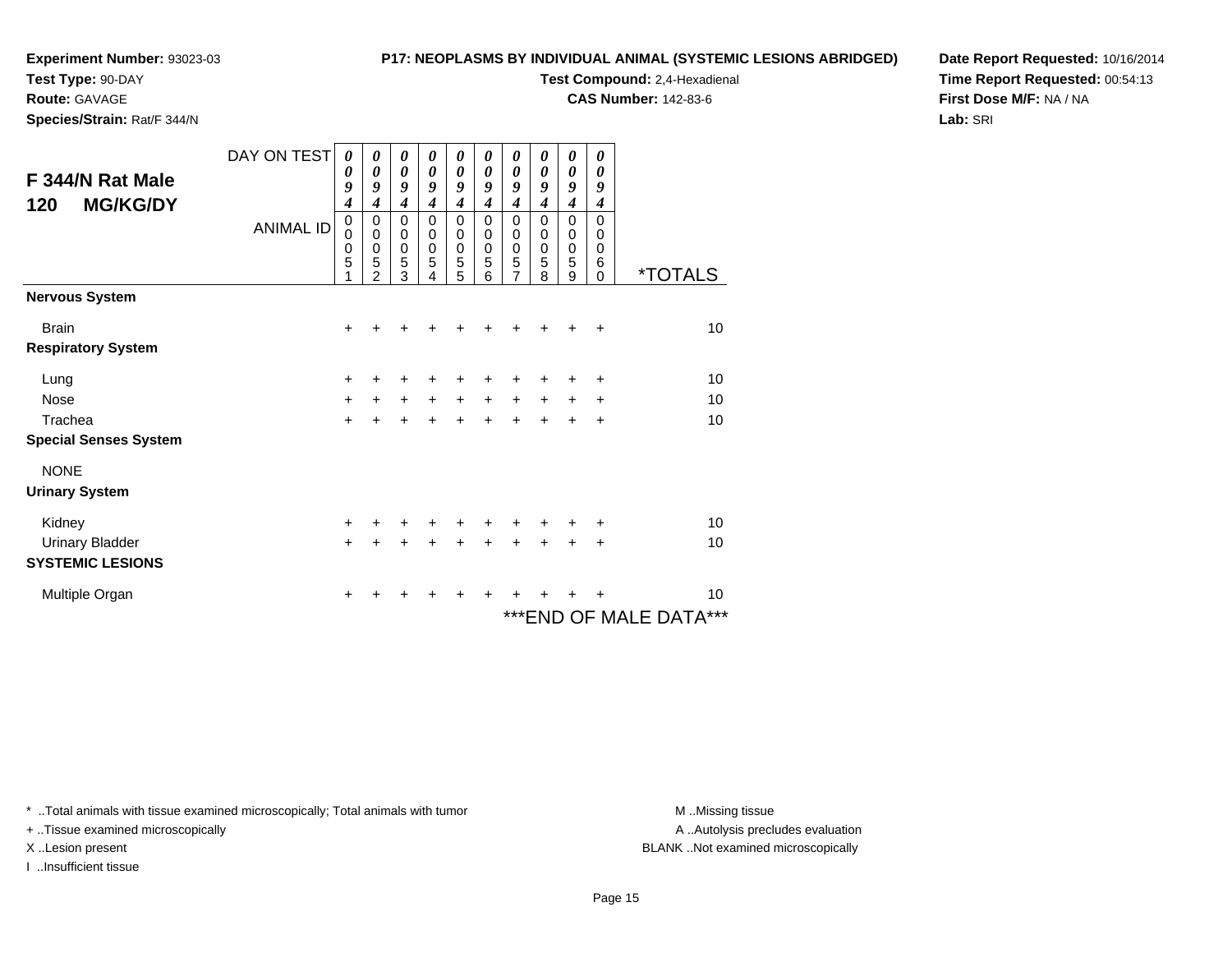**Test Type:** 90-DAY

#### **Route:** GAVAGE

**Species/Strain:** Rat/F 344/N

#### **P17: NEOPLASMS BY INDIVIDUAL ANIMAL (SYSTEMIC LESIONS ABRIDGED)**

**Test Compound:** 2,4-Hexadienal

**CAS Number:** 142-83-6

**Date Report Requested:** 10/16/2014**Time Report Requested:** 00:54:13**First Dose M/F:** NA / NA**Lab:** SRI

| F 344/N Rat Female<br><b>MG/KG/DY</b><br>0       | DAY ON TEST<br><b>ANIMAL ID</b> | $\boldsymbol{\theta}$<br>0<br>9<br>$\overline{\boldsymbol{4}}$<br>0<br>$\Omega$<br>$\mathbf 0$<br>6<br>1 | 0<br>0<br>9<br>$\overline{\boldsymbol{4}}$<br>0<br>$\Omega$<br>$\mathbf 0$<br>6<br>$\overline{2}$ | 0<br>$\boldsymbol{\theta}$<br>9<br>$\overline{\boldsymbol{4}}$<br>$\mathbf 0$<br>$\Omega$<br>$\mathbf 0$<br>6<br>3 | 0<br>$\boldsymbol{\theta}$<br>9<br>$\overline{4}$<br>$\mathbf 0$<br>$\Omega$<br>$\mathbf 0$<br>6<br>4 | 0<br>$\boldsymbol{\theta}$<br>9<br>$\overline{\boldsymbol{4}}$<br>$\mathbf 0$<br>$\mathbf 0$<br>0<br>6<br>5 | 0<br>0<br>9<br>$\overline{4}$<br>$\mathbf 0$<br>$\Omega$<br>$\mathbf 0$<br>6<br>6 | 0<br>$\boldsymbol{\theta}$<br>9<br>$\overline{\boldsymbol{4}}$<br>$\mathbf 0$<br>$\mathbf 0$<br>$\mathbf 0$<br>6<br>7 | 0<br>0<br>9<br>$\overline{\boldsymbol{4}}$<br>$\mathbf 0$<br>$\Omega$<br>$\mathbf 0$<br>6<br>8 | 0<br>0<br>9<br>$\overline{\boldsymbol{4}}$<br>$\mathbf 0$<br>$\mathbf 0$<br>$\mathbf 0$<br>6<br>9 | 0<br>0<br>9<br>$\boldsymbol{4}$<br>$\mathbf 0$<br>$\Omega$<br>0<br>$\overline{7}$<br>$\Omega$ | <i><b>*TOTALS</b></i> |
|--------------------------------------------------|---------------------------------|----------------------------------------------------------------------------------------------------------|---------------------------------------------------------------------------------------------------|--------------------------------------------------------------------------------------------------------------------|-------------------------------------------------------------------------------------------------------|-------------------------------------------------------------------------------------------------------------|-----------------------------------------------------------------------------------|-----------------------------------------------------------------------------------------------------------------------|------------------------------------------------------------------------------------------------|---------------------------------------------------------------------------------------------------|-----------------------------------------------------------------------------------------------|-----------------------|
| <b>Alimentary System</b>                         |                                 |                                                                                                          |                                                                                                   |                                                                                                                    |                                                                                                       |                                                                                                             |                                                                                   |                                                                                                                       |                                                                                                |                                                                                                   |                                                                                               |                       |
| Esophagus                                        |                                 | +                                                                                                        | +                                                                                                 | +                                                                                                                  | +                                                                                                     | +                                                                                                           | +                                                                                 | +                                                                                                                     | +                                                                                              | +                                                                                                 | M                                                                                             | 9                     |
| Intestine Large, Cecum<br>Intestine Large, Colon |                                 | +<br>+                                                                                                   | +<br>+                                                                                            | +<br>+                                                                                                             | +<br>+                                                                                                | $\pm$<br>$\ddot{}$                                                                                          | +<br>+                                                                            | +<br>$\ddot{}$                                                                                                        | +<br>$\ddot{}$                                                                                 | $\ddot{}$<br>+                                                                                    | $\ddot{}$<br>+                                                                                | 10<br>10              |
| Intestine Large, Rectum                          |                                 | $\ddot{}$                                                                                                | $\ddot{}$                                                                                         | $\ddot{}$                                                                                                          | $\ddot{}$                                                                                             | $+$                                                                                                         | $+$                                                                               | $\ddot{}$                                                                                                             | $\ddot{}$                                                                                      | $\ddot{}$                                                                                         | ÷                                                                                             | 10                    |
| Intestine Small, Duodenum                        |                                 | +                                                                                                        | $\ddot{}$                                                                                         | $\ddot{}$                                                                                                          | $\ddot{}$                                                                                             | $+$                                                                                                         | $\ddot{}$                                                                         | $\ddot{}$                                                                                                             | $\ddot{}$                                                                                      | $\ddot{}$                                                                                         | $\ddot{}$                                                                                     | 10                    |
| Intestine Small, Ileum                           |                                 | +                                                                                                        | +                                                                                                 | $\ddot{}$                                                                                                          | $\ddot{}$                                                                                             | $\ddot{}$                                                                                                   | $\ddot{}$                                                                         | $\ddot{}$                                                                                                             | $\ddot{}$                                                                                      | $\ddot{}$                                                                                         | $\ddot{}$                                                                                     | 10                    |
| Intestine Small, Jejunum                         |                                 | $\pm$                                                                                                    | $\ddot{}$                                                                                         | $\ddot{}$                                                                                                          | $\ddot{}$                                                                                             | $+$                                                                                                         | $\ddot{}$                                                                         | $\ddot{}$                                                                                                             | $\ddot{}$                                                                                      | $\ddot{}$                                                                                         | $\ddot{}$                                                                                     | 10                    |
| Liver                                            |                                 | $\ddot{}$                                                                                                | $\ddot{}$                                                                                         | $\ddot{}$                                                                                                          | $\ddot{}$                                                                                             | $+$                                                                                                         | $\ddot{}$                                                                         | $\ddot{}$                                                                                                             | $\ddot{}$                                                                                      | $\ddot{}$                                                                                         | ÷                                                                                             | 10                    |
| Pancreas                                         |                                 | $\ddot{}$                                                                                                | $\ddot{}$                                                                                         | $\ddot{}$                                                                                                          | $\ddot{}$                                                                                             | $+$                                                                                                         | $\ddot{}$                                                                         | $\ddot{}$                                                                                                             | $\ddot{}$                                                                                      | $\ddot{}$                                                                                         | $\ddot{}$                                                                                     | 10                    |
| Salivary Glands                                  |                                 | $\ddot{}$                                                                                                | +                                                                                                 | +                                                                                                                  | $\ddot{}$                                                                                             | $+$                                                                                                         | $\ddot{}$                                                                         | +                                                                                                                     | $\ddot{}$                                                                                      | $\pm$                                                                                             | $\ddot{}$                                                                                     | 10                    |
| Stomach, Forestomach                             |                                 | +                                                                                                        | +                                                                                                 | +                                                                                                                  | $\ddot{}$                                                                                             | $\ddot{}$                                                                                                   | $\ddot{}$                                                                         | $\ddot{}$                                                                                                             | $\ddot{}$                                                                                      | $\ddot{}$                                                                                         | +                                                                                             | 10                    |
| Stomach, Glandular                               |                                 | $\ddot{}$                                                                                                | $\ddot{}$                                                                                         | $\ddot{}$                                                                                                          | ÷                                                                                                     | $\ddot{}$                                                                                                   | ÷                                                                                 | $\ddot{}$                                                                                                             | $\ddot{}$                                                                                      | ÷                                                                                                 | $\ddot{}$                                                                                     | 10                    |
| <b>Cardiovascular System</b>                     |                                 |                                                                                                          |                                                                                                   |                                                                                                                    |                                                                                                       |                                                                                                             |                                                                                   |                                                                                                                       |                                                                                                |                                                                                                   |                                                                                               |                       |
| Heart                                            |                                 | +                                                                                                        |                                                                                                   |                                                                                                                    |                                                                                                       |                                                                                                             |                                                                                   |                                                                                                                       |                                                                                                |                                                                                                   | +                                                                                             | 10                    |
| <b>Endocrine System</b>                          |                                 |                                                                                                          |                                                                                                   |                                                                                                                    |                                                                                                       |                                                                                                             |                                                                                   |                                                                                                                       |                                                                                                |                                                                                                   |                                                                                               |                       |
| <b>Adrenal Cortex</b>                            |                                 | +                                                                                                        | +                                                                                                 | +                                                                                                                  | +                                                                                                     | +                                                                                                           | +                                                                                 | +                                                                                                                     | +                                                                                              | +                                                                                                 | +                                                                                             | 10                    |
| Adrenal Medulla                                  |                                 | +                                                                                                        | +                                                                                                 | +                                                                                                                  | $\ddot{}$                                                                                             | $\pm$                                                                                                       | $\ddot{}$                                                                         | $\ddot{}$                                                                                                             | $\ddot{}$                                                                                      | $\ddot{}$                                                                                         | $\ddot{}$                                                                                     | 10                    |
| Islets, Pancreatic                               |                                 | +                                                                                                        | +                                                                                                 | +                                                                                                                  | +                                                                                                     | $\ddot{}$                                                                                                   | +                                                                                 | $\ddot{}$                                                                                                             | $\ddot{}$                                                                                      | +                                                                                                 | $\ddot{}$                                                                                     | 10                    |
| Parathyroid Gland                                |                                 | $\ddot{}$                                                                                                | +                                                                                                 | +                                                                                                                  | $\ddot{}$                                                                                             | $+$                                                                                                         | $\ddot{}$                                                                         | $\ddot{}$                                                                                                             | $+$                                                                                            | $\ddot{}$                                                                                         | M                                                                                             | 9                     |
| <b>Pituitary Gland</b>                           |                                 | $\ddot{}$                                                                                                | +                                                                                                 | +                                                                                                                  | +                                                                                                     | $\pm$                                                                                                       | +                                                                                 | +                                                                                                                     | +                                                                                              | +                                                                                                 | +                                                                                             | 10                    |

\* ..Total animals with tissue examined microscopically; Total animals with tumor **M** . Missing tissue M ..Missing tissue

+ ..Tissue examined microscopically

I ..Insufficient tissue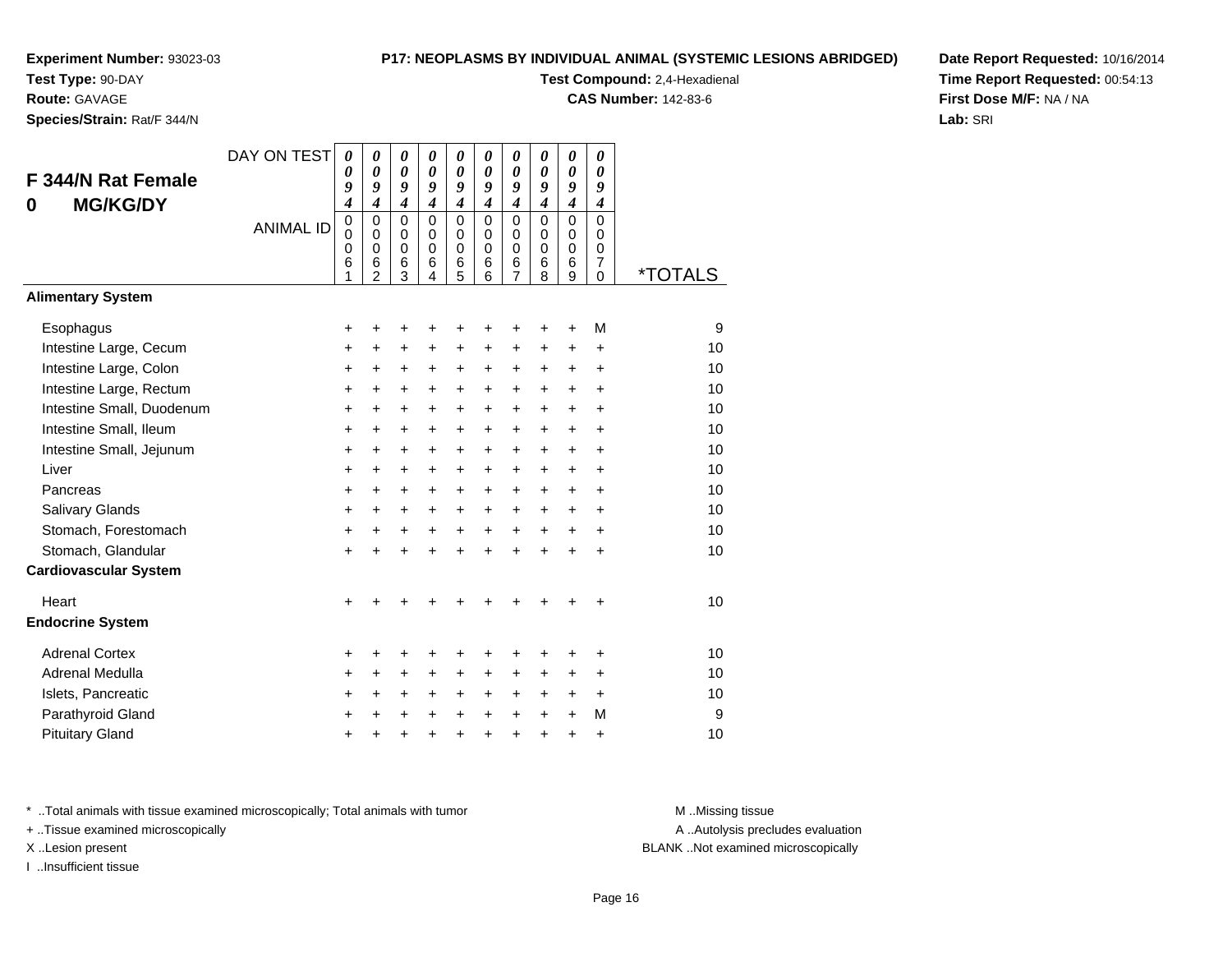**Test Type:** 90-DAY

**Route:** GAVAGE

**Species/Strain:** Rat/F 344/N

#### **P17: NEOPLASMS BY INDIVIDUAL ANIMAL (SYSTEMIC LESIONS ABRIDGED)**

**Test Compound:** 2,4-Hexadienal

**CAS Number:** 142-83-6

**Date Report Requested:** 10/16/2014**Time Report Requested:** 00:54:13**First Dose M/F:** NA / NA**Lab:** SRI

| F 344/N Rat Female<br><b>MG/KG/DY</b><br>0 | DAY ON TEST<br><b>ANIMAL ID</b> | $\boldsymbol{\theta}$<br>0<br>9<br>$\boldsymbol{4}$<br>$\mathbf 0$<br>$\mathbf 0$<br>$\mathbf 0$<br>6 | 0<br>0<br>9<br>$\boldsymbol{4}$<br>$\mathbf 0$<br>0<br>$\mathbf 0$<br>$\,6$ | 0<br>$\boldsymbol{\theta}$<br>9<br>$\boldsymbol{4}$<br>$\mathbf 0$<br>0<br>$\mathbf 0$<br>$\,6$ | 0<br>0<br>9<br>$\boldsymbol{4}$<br>$\mathbf 0$<br>$\mathbf 0$<br>$\mathbf 0$<br>6 | 0<br>0<br>9<br>$\boldsymbol{4}$<br>0<br>$\mathbf 0$<br>$\mathbf 0$<br>6 | 0<br>0<br>9<br>$\boldsymbol{4}$<br>$\mathbf 0$<br>$\Omega$<br>$\Omega$<br>6 | 0<br>$\boldsymbol{\theta}$<br>9<br>$\boldsymbol{4}$<br>$\pmb{0}$<br>$\pmb{0}$<br>$\pmb{0}$<br>$\,6$ | 0<br>0<br>9<br>$\boldsymbol{4}$<br>0<br>$\Omega$<br>0<br>6 | 0<br>0<br>9<br>$\boldsymbol{4}$<br>$\mathsf 0$<br>$\mathbf 0$<br>0<br>6 | 0<br>0<br>9<br>$\boldsymbol{4}$<br>$\mathbf 0$<br>$\Omega$<br>0<br>7 |                       |
|--------------------------------------------|---------------------------------|-------------------------------------------------------------------------------------------------------|-----------------------------------------------------------------------------|-------------------------------------------------------------------------------------------------|-----------------------------------------------------------------------------------|-------------------------------------------------------------------------|-----------------------------------------------------------------------------|-----------------------------------------------------------------------------------------------------|------------------------------------------------------------|-------------------------------------------------------------------------|----------------------------------------------------------------------|-----------------------|
|                                            |                                 | 1                                                                                                     | $\overline{2}$                                                              | $\overline{3}$                                                                                  | 4                                                                                 | 5                                                                       | 6                                                                           | $\overline{7}$                                                                                      | 8                                                          | 9                                                                       | $\Omega$                                                             | <i><b>*TOTALS</b></i> |
| <b>Thyroid Gland</b>                       |                                 | $\ddot{}$                                                                                             | $\ddot{}$                                                                   | $\ddot{}$                                                                                       | $\ddot{}$                                                                         | $\ddot{}$                                                               | $\ddot{}$                                                                   | $\ddot{}$                                                                                           | $\ddot{}$                                                  | $\ddot{}$                                                               | $\ddot{}$                                                            | 10                    |
| <b>General Body System</b>                 |                                 |                                                                                                       |                                                                             |                                                                                                 |                                                                                   |                                                                         |                                                                             |                                                                                                     |                                                            |                                                                         |                                                                      |                       |
| <b>NONE</b>                                |                                 |                                                                                                       |                                                                             |                                                                                                 |                                                                                   |                                                                         |                                                                             |                                                                                                     |                                                            |                                                                         |                                                                      |                       |
| <b>Genital System</b>                      |                                 |                                                                                                       |                                                                             |                                                                                                 |                                                                                   |                                                                         |                                                                             |                                                                                                     |                                                            |                                                                         |                                                                      |                       |
| <b>Clitoral Gland</b>                      |                                 | +                                                                                                     |                                                                             |                                                                                                 |                                                                                   | +                                                                       |                                                                             |                                                                                                     |                                                            |                                                                         | +                                                                    | 10                    |
| Ovary                                      |                                 | +                                                                                                     | +                                                                           | $\ddot{}$                                                                                       | $\ddot{}$                                                                         | $\ddot{}$                                                               | $\ddot{}$                                                                   | $\ddot{}$                                                                                           | $\ddot{}$                                                  | +                                                                       | +                                                                    | 10                    |
| <b>Uterus</b>                              |                                 | +                                                                                                     | +                                                                           | $\ddot{}$                                                                                       | $\ddot{}$                                                                         | $\ddot{}$                                                               | $\ddot{}$                                                                   | $\ddot{}$                                                                                           | $\ddot{}$                                                  | $\ddot{}$                                                               | $\ddot{}$                                                            | 10                    |
| <b>Hematopoietic System</b>                |                                 |                                                                                                       |                                                                             |                                                                                                 |                                                                                   |                                                                         |                                                                             |                                                                                                     |                                                            |                                                                         |                                                                      |                       |
| <b>Bone Marrow</b>                         |                                 | +                                                                                                     | +                                                                           | +                                                                                               | +                                                                                 | +                                                                       | +                                                                           |                                                                                                     |                                                            | +                                                                       | +                                                                    | 10                    |
| Lymph Node, Mandibular                     |                                 | +                                                                                                     | +                                                                           | $\ddot{}$                                                                                       | +                                                                                 | +                                                                       | $\ddot{}$                                                                   | +                                                                                                   | +                                                          | +                                                                       | +                                                                    | 10                    |
| Lymph Node, Mesenteric                     |                                 | +                                                                                                     | $\ddot{}$                                                                   | $\ddot{}$                                                                                       | $+$                                                                               | $+$                                                                     | $+$                                                                         | $\ddot{}$                                                                                           | $+$                                                        | $\ddot{}$                                                               | $\ddot{}$                                                            | 10                    |
| Spleen                                     |                                 | $\ddot{}$                                                                                             | $\ddot{}$                                                                   | $\ddot{}$                                                                                       | $\ddot{}$                                                                         | $\ddot{}$                                                               | $+$                                                                         | $\ddot{}$                                                                                           | $+$                                                        | $+$                                                                     | $\ddot{}$                                                            | 10                    |
| Thymus                                     |                                 | $\ddot{}$                                                                                             | $\ddot{}$                                                                   | $\ddot{}$                                                                                       | $\ddot{}$                                                                         | $\ddot{}$                                                               | $\ddot{}$                                                                   | $+$                                                                                                 | $\ddot{}$                                                  | $\ddot{}$                                                               | $\ddot{}$                                                            | 10                    |
| <b>Integumentary System</b>                |                                 |                                                                                                       |                                                                             |                                                                                                 |                                                                                   |                                                                         |                                                                             |                                                                                                     |                                                            |                                                                         |                                                                      |                       |
| Mammary Gland                              |                                 | +                                                                                                     | +                                                                           | +                                                                                               |                                                                                   | +                                                                       | +                                                                           |                                                                                                     |                                                            | +                                                                       | +                                                                    | 10                    |
| Skin                                       |                                 | $\ddot{}$                                                                                             | $\ddot{}$                                                                   | $\ddot{}$                                                                                       | $\ddot{}$                                                                         | $\ddot{}$                                                               | $\ddot{}$                                                                   | $\ddot{}$                                                                                           | $\ddot{}$                                                  | +                                                                       | +                                                                    | 10                    |
| <b>Musculoskeletal System</b>              |                                 |                                                                                                       |                                                                             |                                                                                                 |                                                                                   |                                                                         |                                                                             |                                                                                                     |                                                            |                                                                         |                                                                      |                       |
| Bone                                       |                                 | +                                                                                                     |                                                                             |                                                                                                 |                                                                                   |                                                                         |                                                                             |                                                                                                     |                                                            | ٠                                                                       | +                                                                    | 10                    |
| <b>Nervous System</b>                      |                                 |                                                                                                       |                                                                             |                                                                                                 |                                                                                   |                                                                         |                                                                             |                                                                                                     |                                                            |                                                                         |                                                                      |                       |

\* ..Total animals with tissue examined microscopically; Total animals with tumor **M** . Missing tissue M ..Missing tissue

+ ..Tissue examined microscopically

I ..Insufficient tissue

A ..Autolysis precludes evaluation

X ..Lesion present BLANK ..Not examined microscopically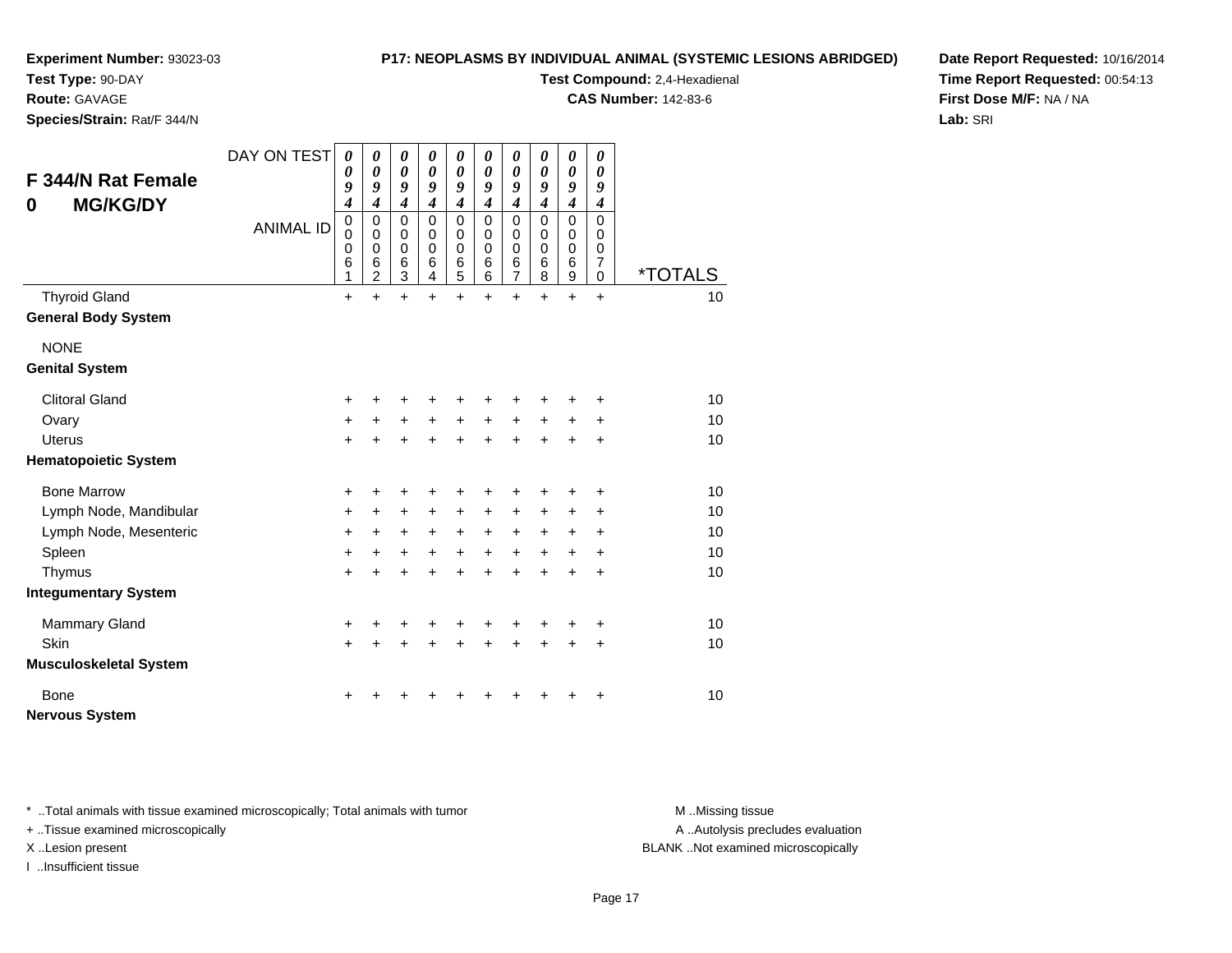#### **Test Type:** 90-DAY

**Route:** GAVAGE

**Species/Strain:** Rat/F 344/N

#### **P17: NEOPLASMS BY INDIVIDUAL ANIMAL (SYSTEMIC LESIONS ABRIDGED)**

**Test Compound:** 2,4-Hexadienal

**CAS Number:** 142-83-6

**Date Report Requested:** 10/16/2014**Time Report Requested:** 00:54:13**First Dose M/F:** NA / NA**Lab:** SRI

| F 344/N Rat Female<br><b>MG/KG/DY</b><br>0        | DAY ON TEST<br><b>ANIMAL ID</b> | 0<br>0<br>9<br>4<br>$\mathbf 0$<br>0<br>0<br>6<br>1 | 0<br>0<br>9<br>4<br>$\mathbf 0$<br>$\mathbf 0$<br>$\mathbf 0$<br>$6\phantom{1}6$<br>$\overline{2}$ | 0<br>0<br>9<br>$\boldsymbol{4}$<br>$\mathbf 0$<br>0<br>0<br>6<br>3 | 0<br>0<br>9<br>4<br>0<br>$\mathbf 0$<br>$\mathbf 0$<br>6<br>4 | 0<br>0<br>9<br>$\overline{\boldsymbol{4}}$<br>0<br>0<br>$\mathbf 0$<br>6<br>5 | 0<br>0<br>9<br>4<br>0<br>0<br>$\mathbf 0$<br>6<br>6 | 0<br>$\boldsymbol{\theta}$<br>9<br>$\boldsymbol{4}$<br>$\mathbf 0$<br>$\mathbf 0$<br>$\mathbf 0$<br>6<br>$\overline{7}$ | 0<br>0<br>9<br>4<br>$\mathbf 0$<br>0<br>0<br>6<br>8 | 0<br>$\boldsymbol{\theta}$<br>9<br>4<br>$\mathbf 0$<br>$\mathbf 0$<br>$\mathbf 0$<br>6<br>9 | 0<br>0<br>9<br>4<br>$\Omega$<br>0<br>$\mathbf 0$<br>$\overline{7}$<br>$\Omega$ | <i><b>*TOTALS</b></i> |
|---------------------------------------------------|---------------------------------|-----------------------------------------------------|----------------------------------------------------------------------------------------------------|--------------------------------------------------------------------|---------------------------------------------------------------|-------------------------------------------------------------------------------|-----------------------------------------------------|-------------------------------------------------------------------------------------------------------------------------|-----------------------------------------------------|---------------------------------------------------------------------------------------------|--------------------------------------------------------------------------------|-----------------------|
| <b>Brain</b>                                      |                                 | $\ddot{}$                                           | $\ddot{}$                                                                                          | $\ddot{}$                                                          | $\ddot{}$                                                     | +                                                                             | $\ddot{}$                                           | $\ddot{}$                                                                                                               | $\ddot{}$                                           | $\ddot{}$                                                                                   | $\ddot{}$                                                                      | 10                    |
| <b>Respiratory System</b>                         |                                 |                                                     |                                                                                                    |                                                                    |                                                               |                                                                               |                                                     |                                                                                                                         |                                                     |                                                                                             |                                                                                |                       |
| Lung                                              |                                 | $\ddot{}$                                           | ÷                                                                                                  | +                                                                  | +                                                             | +                                                                             | +                                                   | +                                                                                                                       | +                                                   | +                                                                                           | +                                                                              | 10                    |
| Nose                                              |                                 | $\ddot{}$                                           | $\ddot{}$                                                                                          | $\ddot{}$                                                          | $\ddot{}$                                                     | $\ddot{}$                                                                     | $\ddot{}$                                           | $\ddot{}$                                                                                                               | $\ddot{}$                                           | $\ddot{}$                                                                                   | $\ddot{}$                                                                      | 10                    |
| Trachea                                           |                                 | $\ddot{}$                                           | $\ddot{}$                                                                                          | $\ddot{}$                                                          | $\ddot{}$                                                     | $\ddot{}$                                                                     | $\ddot{}$                                           | +                                                                                                                       | $\pm$                                               | $\ddot{}$                                                                                   | +                                                                              | 10                    |
| <b>Special Senses System</b>                      |                                 |                                                     |                                                                                                    |                                                                    |                                                               |                                                                               |                                                     |                                                                                                                         |                                                     |                                                                                             |                                                                                |                       |
| <b>NONE</b><br><b>Urinary System</b>              |                                 |                                                     |                                                                                                    |                                                                    |                                                               |                                                                               |                                                     |                                                                                                                         |                                                     |                                                                                             |                                                                                |                       |
| Kidney                                            |                                 | +                                                   | ٠                                                                                                  | +                                                                  | $\ddot{}$                                                     | $\ddot{}$                                                                     | +                                                   | +                                                                                                                       | +                                                   | +                                                                                           | +                                                                              | 10                    |
| <b>Urinary Bladder</b><br><b>SYSTEMIC LESIONS</b> |                                 | $\ddot{}$                                           | +                                                                                                  | +                                                                  | +                                                             | $\pm$                                                                         | +                                                   | $\ddot{}$                                                                                                               | +                                                   | +                                                                                           | +                                                                              | 10                    |
| Multiple Organ                                    |                                 | $\ddot{}$                                           |                                                                                                    |                                                                    |                                                               |                                                                               |                                                     |                                                                                                                         |                                                     |                                                                                             | +                                                                              | 10                    |

\* ..Total animals with tissue examined microscopically; Total animals with tumor **M** . Missing tissue M ..Missing tissue

+ ..Tissue examined microscopically

I ..Insufficient tissue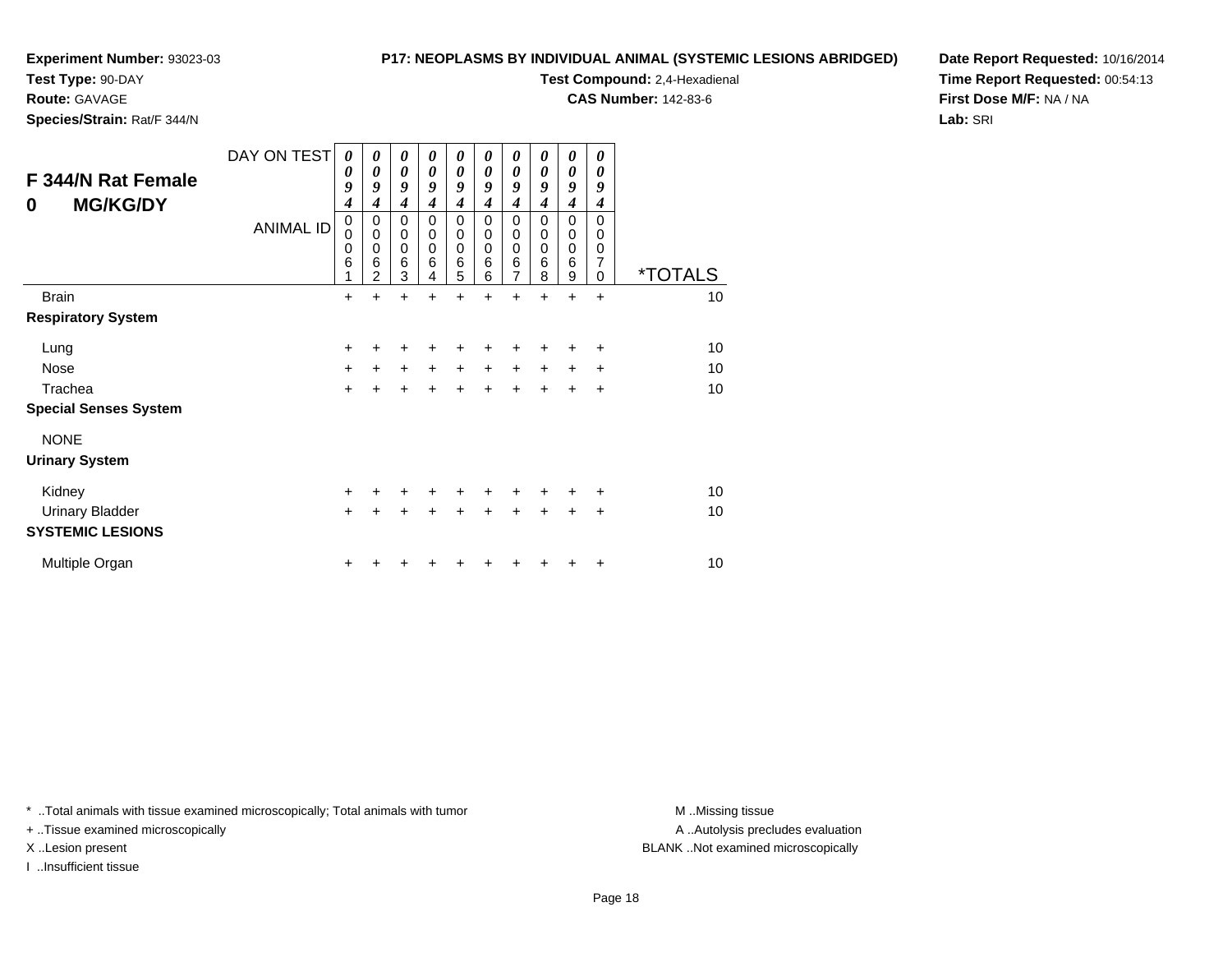**Test Type:** 90-DAY

**Route:** GAVAGE

**Species/Strain:** Rat/F 344/N

#### **P17: NEOPLASMS BY INDIVIDUAL ANIMAL (SYSTEMIC LESIONS ABRIDGED)**

**Test Compound:** 2,4-Hexadienal

**CAS Number:** 142-83-6

**Date Report Requested:** 10/16/2014**Time Report Requested:** 00:54:13**First Dose M/F:** NA / NA**Lab:** SRI

| F 344/N Rat Female<br><b>MG/KG/DY</b><br>7.5         | DAY ON TEST<br><b>ANIMAL ID</b> | $\boldsymbol{\theta}$<br>$\boldsymbol{\theta}$<br>9<br>$\overline{\boldsymbol{4}}$<br>$\mathbf 0$<br>$\mathbf 0$<br>$\mathbf 0$<br>7<br>1 | $\pmb{\theta}$<br>$\boldsymbol{\theta}$<br>9<br>$\boldsymbol{4}$<br>$\mathbf 0$<br>$\mathbf 0$<br>$\mathbf 0$<br>$\overline{7}$<br>$\overline{2}$ | $\boldsymbol{\theta}$<br>$\boldsymbol{\theta}$<br>9<br>$\boldsymbol{4}$<br>$\mathbf 0$<br>$\mathbf 0$<br>$\mathbf 0$<br>$\boldsymbol{7}$<br>$\mathfrak{S}$ | $\boldsymbol{\theta}$<br>$\boldsymbol{\theta}$<br>9<br>$\boldsymbol{4}$<br>$\mathbf 0$<br>$\mathbf 0$<br>$\pmb{0}$<br>$\overline{7}$<br>4 | $\pmb{\theta}$<br>$\boldsymbol{\theta}$<br>9<br>$\boldsymbol{4}$<br>$\mathsf 0$<br>$\mathbf 0$<br>$\pmb{0}$<br>$\boldsymbol{7}$<br>5 | $\pmb{\theta}$<br>$\boldsymbol{\theta}$<br>9<br>$\boldsymbol{4}$<br>$\pmb{0}$<br>$\mathbf 0$<br>$\mathbf 0$<br>$\boldsymbol{7}$<br>6 | $\pmb{\theta}$<br>$\boldsymbol{\theta}$<br>$\boldsymbol{9}$<br>$\boldsymbol{4}$<br>$\pmb{0}$<br>0<br>$\mathbf 0$<br>$\overline{7}$<br>$\overline{7}$ | $\pmb{\theta}$<br>$\pmb{\theta}$<br>9<br>$\boldsymbol{4}$<br>$\pmb{0}$<br>$\mathbf 0$<br>$\pmb{0}$<br>$\boldsymbol{7}$<br>8 | $\pmb{\theta}$<br>$\boldsymbol{\theta}$<br>9<br>$\boldsymbol{4}$<br>$\pmb{0}$<br>$\mathbf 0$<br>$\pmb{0}$<br>$\boldsymbol{7}$<br>9 | $\pmb{\theta}$<br>$\boldsymbol{\theta}$<br>9<br>$\boldsymbol{4}$<br>$\mathbf 0$<br>$\Omega$<br>$\mathbf 0$<br>8<br>$\mathbf 0$ | <i><b>*TOTALS</b></i> |
|------------------------------------------------------|---------------------------------|-------------------------------------------------------------------------------------------------------------------------------------------|---------------------------------------------------------------------------------------------------------------------------------------------------|------------------------------------------------------------------------------------------------------------------------------------------------------------|-------------------------------------------------------------------------------------------------------------------------------------------|--------------------------------------------------------------------------------------------------------------------------------------|--------------------------------------------------------------------------------------------------------------------------------------|------------------------------------------------------------------------------------------------------------------------------------------------------|-----------------------------------------------------------------------------------------------------------------------------|------------------------------------------------------------------------------------------------------------------------------------|--------------------------------------------------------------------------------------------------------------------------------|-----------------------|
| <b>Alimentary System</b>                             |                                 |                                                                                                                                           |                                                                                                                                                   |                                                                                                                                                            |                                                                                                                                           |                                                                                                                                      |                                                                                                                                      |                                                                                                                                                      |                                                                                                                             |                                                                                                                                    |                                                                                                                                |                       |
| Stomach, Forestomach<br><b>Cardiovascular System</b> |                                 | $\ddot{}$                                                                                                                                 |                                                                                                                                                   |                                                                                                                                                            |                                                                                                                                           |                                                                                                                                      |                                                                                                                                      |                                                                                                                                                      |                                                                                                                             | ÷                                                                                                                                  | $\ddot{}$                                                                                                                      | 10 <sup>1</sup>       |
| <b>NONE</b><br><b>Endocrine System</b>               |                                 |                                                                                                                                           |                                                                                                                                                   |                                                                                                                                                            |                                                                                                                                           |                                                                                                                                      |                                                                                                                                      |                                                                                                                                                      |                                                                                                                             |                                                                                                                                    |                                                                                                                                |                       |
| <b>NONE</b><br><b>General Body System</b>            |                                 |                                                                                                                                           |                                                                                                                                                   |                                                                                                                                                            |                                                                                                                                           |                                                                                                                                      |                                                                                                                                      |                                                                                                                                                      |                                                                                                                             |                                                                                                                                    |                                                                                                                                |                       |
| <b>NONE</b><br><b>Genital System</b>                 |                                 |                                                                                                                                           |                                                                                                                                                   |                                                                                                                                                            |                                                                                                                                           |                                                                                                                                      |                                                                                                                                      |                                                                                                                                                      |                                                                                                                             |                                                                                                                                    |                                                                                                                                |                       |
| <b>NONE</b><br><b>Hematopoietic System</b>           |                                 |                                                                                                                                           |                                                                                                                                                   |                                                                                                                                                            |                                                                                                                                           |                                                                                                                                      |                                                                                                                                      |                                                                                                                                                      |                                                                                                                             |                                                                                                                                    |                                                                                                                                |                       |
| <b>NONE</b><br><b>Integumentary System</b>           |                                 |                                                                                                                                           |                                                                                                                                                   |                                                                                                                                                            |                                                                                                                                           |                                                                                                                                      |                                                                                                                                      |                                                                                                                                                      |                                                                                                                             |                                                                                                                                    |                                                                                                                                |                       |
| <b>NONE</b><br><b>Musculoskeletal System</b>         |                                 |                                                                                                                                           |                                                                                                                                                   |                                                                                                                                                            |                                                                                                                                           |                                                                                                                                      |                                                                                                                                      |                                                                                                                                                      |                                                                                                                             |                                                                                                                                    |                                                                                                                                |                       |
| <b>NONE</b><br><b>Nervous System</b>                 |                                 |                                                                                                                                           |                                                                                                                                                   |                                                                                                                                                            |                                                                                                                                           |                                                                                                                                      |                                                                                                                                      |                                                                                                                                                      |                                                                                                                             |                                                                                                                                    |                                                                                                                                |                       |
| <b>NONE</b>                                          |                                 |                                                                                                                                           |                                                                                                                                                   |                                                                                                                                                            |                                                                                                                                           |                                                                                                                                      |                                                                                                                                      |                                                                                                                                                      |                                                                                                                             |                                                                                                                                    |                                                                                                                                |                       |
|                                                      |                                 |                                                                                                                                           |                                                                                                                                                   |                                                                                                                                                            |                                                                                                                                           |                                                                                                                                      |                                                                                                                                      |                                                                                                                                                      |                                                                                                                             |                                                                                                                                    |                                                                                                                                |                       |

\* ..Total animals with tissue examined microscopically; Total animals with tumor **M** . Missing tissue M ..Missing tissue

+ ..Tissue examined microscopically

I ..Insufficient tissue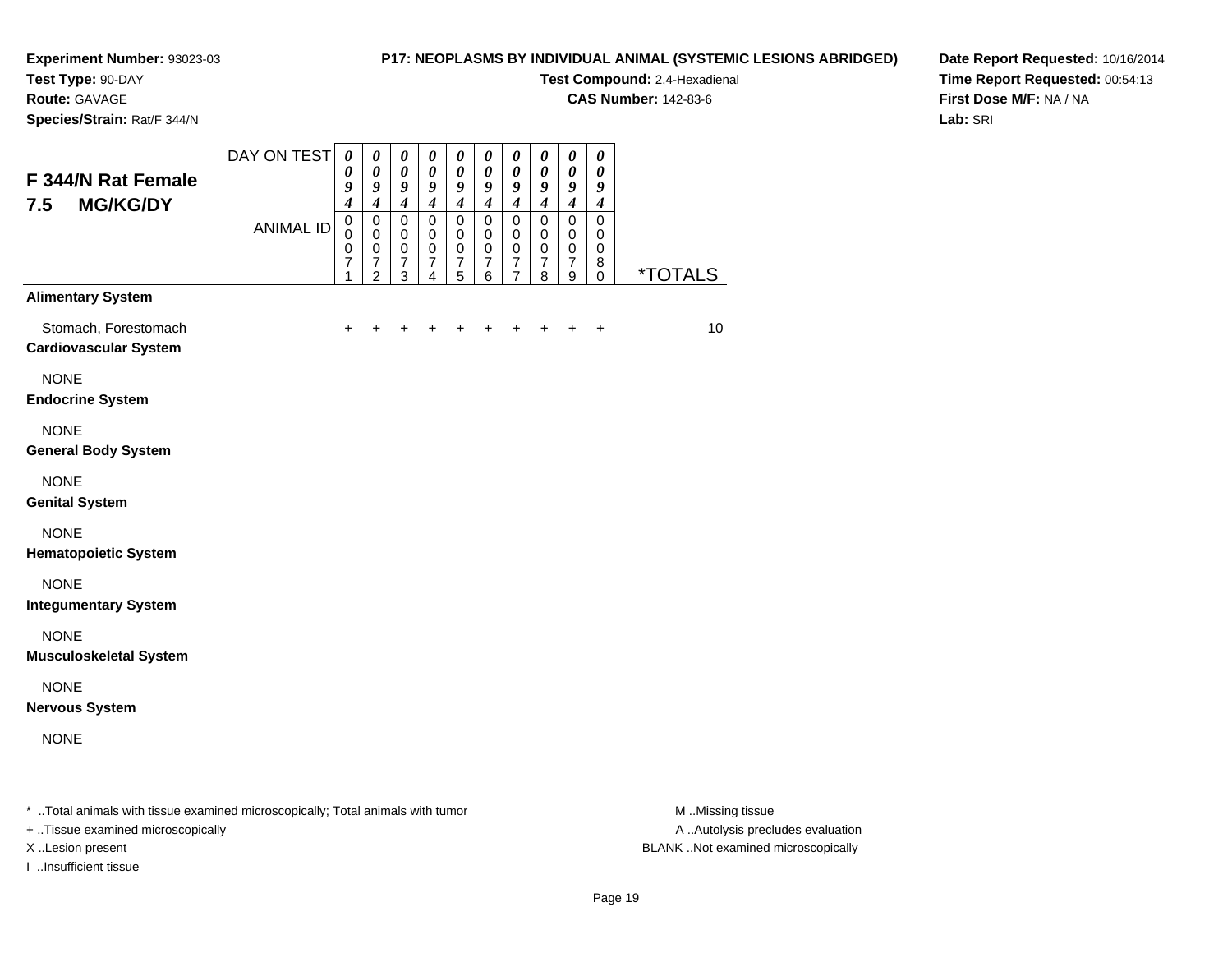#### **Test Type:** 90-DAY

#### **Route:** GAVAGE

**Species/Strain:** Rat/F 344/N

#### **P17: NEOPLASMS BY INDIVIDUAL ANIMAL (SYSTEMIC LESIONS ABRIDGED)**

# **Test Compound:** 2,4-Hexadienal

**CAS Number:** 142-83-6

**Date Report Requested:** 10/16/2014**Time Report Requested:** 00:54:13**First Dose M/F:** NA / NA**Lab:** SRI

| F 344/N Rat Female<br><b>MG/KG/DY</b><br>7.5 | DAY ON TEST      | 0<br>0<br>9<br>4      | 0<br>$\boldsymbol{\theta}$<br>9<br>4                                | $\boldsymbol{\theta}$<br>$\boldsymbol{\theta}$<br>9<br>4         | $\boldsymbol{\theta}$<br>$\theta$<br>9<br>4 | 0<br>$\boldsymbol{\theta}$<br>9<br>4                | $\boldsymbol{\theta}$<br>0<br>9<br>4                          | $\boldsymbol{\theta}$<br>$\boldsymbol{\theta}$<br>9<br>4 | 0<br>$\boldsymbol{\theta}$<br>9<br>4 | $\boldsymbol{\theta}$<br>0<br>9<br>4                     | 0<br>0<br>9<br>4                    |                       |
|----------------------------------------------|------------------|-----------------------|---------------------------------------------------------------------|------------------------------------------------------------------|---------------------------------------------|-----------------------------------------------------|---------------------------------------------------------------|----------------------------------------------------------|--------------------------------------|----------------------------------------------------------|-------------------------------------|-----------------------|
| <b>Respiratory System</b>                    | <b>ANIMAL ID</b> | 0<br>0<br>0<br>7<br>1 | $\mathbf 0$<br>$\mathbf 0$<br>0<br>$\overline{7}$<br>$\mathfrak{p}$ | $\mathbf 0$<br>$\mathbf 0$<br>$\mathbf 0$<br>$\overline{7}$<br>3 | $\mathbf 0$<br>$\mathbf 0$<br>0<br>7<br>4   | $\mathbf 0$<br>$\mathbf 0$<br>$\mathbf 0$<br>7<br>5 | $\Omega$<br>$\mathbf 0$<br>$\mathbf 0$<br>$\overline{7}$<br>6 | $\Omega$<br>$\mathbf 0$<br>0<br>7<br>7                   | 0<br>0<br>0<br>$\overline{7}$<br>8   | $\Omega$<br>0<br>$\boldsymbol{0}$<br>$\overline{7}$<br>9 | $\Omega$<br>0<br>0<br>8<br>$\Omega$ | <i><b>*TOTALS</b></i> |
|                                              |                  |                       |                                                                     |                                                                  |                                             |                                                     |                                                               |                                                          |                                      |                                                          |                                     |                       |
| Nose<br><b>Special Senses System</b>         |                  | $\ddot{}$             | $\ddot{}$                                                           | ÷                                                                | ٠                                           | $\ddot{}$                                           | ÷                                                             | $\pm$                                                    | $\div$                               | $\pm$                                                    | $\ddot{}$                           | 10                    |
| <b>NONE</b><br><b>Urinary System</b>         |                  |                       |                                                                     |                                                                  |                                             |                                                     |                                                               |                                                          |                                      |                                                          |                                     |                       |
| <b>NONE</b><br><b>SYSTEMIC LESIONS</b>       |                  |                       |                                                                     |                                                                  |                                             |                                                     |                                                               |                                                          |                                      |                                                          |                                     |                       |
| Multiple Organ                               |                  | ÷                     |                                                                     |                                                                  |                                             |                                                     |                                                               |                                                          |                                      |                                                          | +                                   | 10                    |

\* ..Total animals with tissue examined microscopically; Total animals with tumor **M** . Missing tissue M ..Missing tissue

+ ..Tissue examined microscopically

I ..Insufficient tissue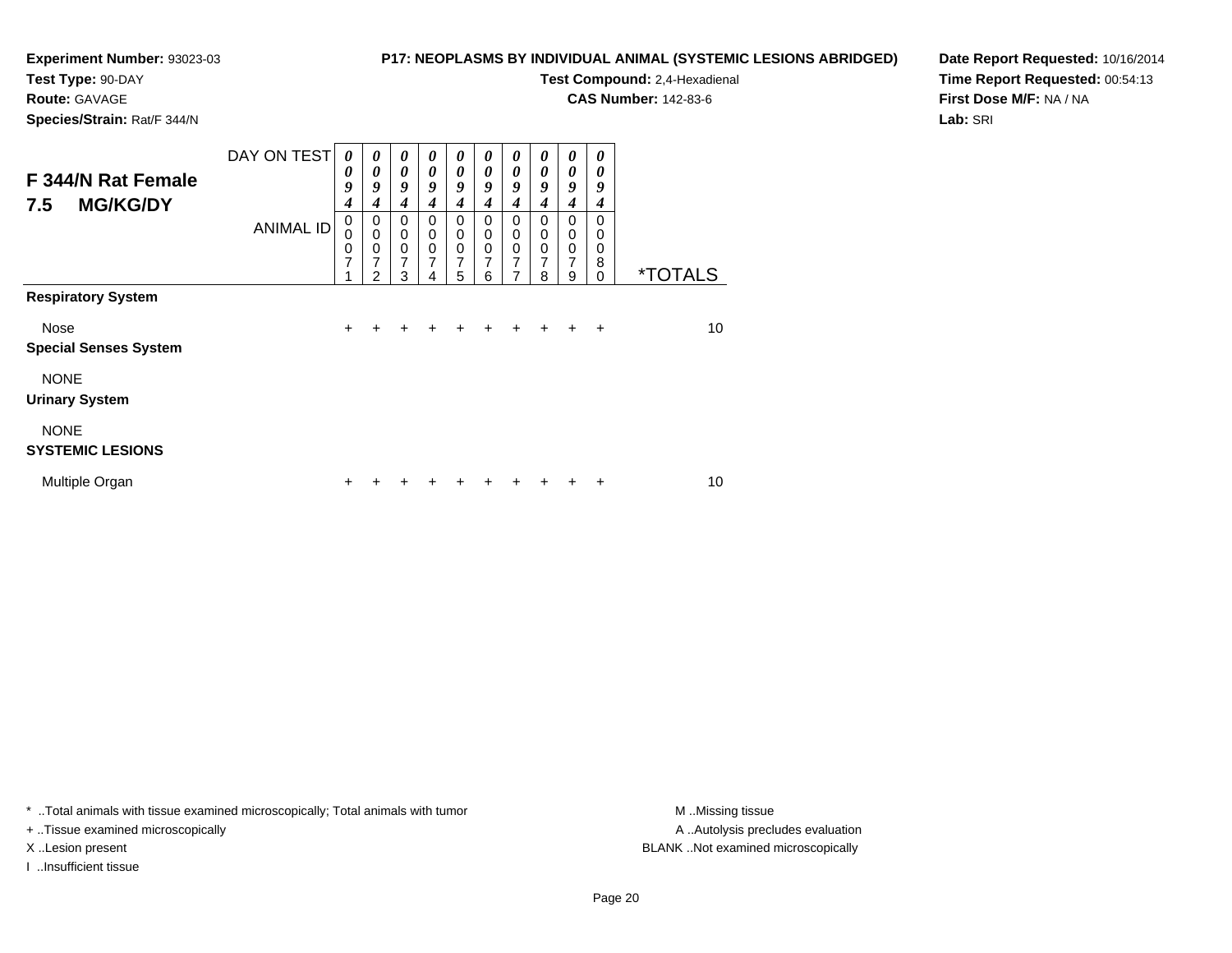# **Test Type:** 90-DAY

**Route:** GAVAGE

**Species/Strain:** Rat/F 344/N

#### **P17: NEOPLASMS BY INDIVIDUAL ANIMAL (SYSTEMIC LESIONS ABRIDGED)**

**Test Compound:** 2,4-Hexadienal

**CAS Number:** 142-83-6

**Date Report Requested:** 10/16/2014**Time Report Requested:** 00:54:14**First Dose M/F:** NA / NA**Lab:** SRI

| F 344/N Rat Female<br>15<br><b>MG/KG/DY</b>                                                                          | DAY ON TEST      | $\boldsymbol{\theta}$<br>$\boldsymbol{\theta}$<br>9<br>$\boldsymbol{4}$ | $\boldsymbol{\theta}$<br>$\boldsymbol{\theta}$<br>9<br>$\overline{\boldsymbol{4}}$ | $\pmb{\theta}$<br>$\boldsymbol{\theta}$<br>9<br>$\boldsymbol{4}$ | $\boldsymbol{\theta}$<br>$\boldsymbol{\theta}$<br>9<br>$\overline{\boldsymbol{4}}$ | $\boldsymbol{\theta}$<br>$\boldsymbol{\theta}$<br>9<br>$\boldsymbol{4}$ | $\boldsymbol{\theta}$<br>0<br>9<br>$\boldsymbol{4}$ | $\boldsymbol{\theta}$<br>$\boldsymbol{\theta}$<br>9<br>$\boldsymbol{4}$ | 0<br>0<br>9<br>$\overline{4}$             | $\pmb{\theta}$<br>$\boldsymbol{\theta}$<br>9<br>$\boldsymbol{4}$ | $\pmb{\theta}$<br>0<br>9<br>$\boldsymbol{4}$     |                                                                                                                                                                                                                                                                                                                                    |
|----------------------------------------------------------------------------------------------------------------------|------------------|-------------------------------------------------------------------------|------------------------------------------------------------------------------------|------------------------------------------------------------------|------------------------------------------------------------------------------------|-------------------------------------------------------------------------|-----------------------------------------------------|-------------------------------------------------------------------------|-------------------------------------------|------------------------------------------------------------------|--------------------------------------------------|------------------------------------------------------------------------------------------------------------------------------------------------------------------------------------------------------------------------------------------------------------------------------------------------------------------------------------|
|                                                                                                                      | <b>ANIMAL ID</b> | $\pmb{0}$<br>$\mathbf 0$<br>$\mathbf 0$<br>8<br>1                       | $\pmb{0}$<br>$\pmb{0}$<br>$\mathbf 0$<br>8<br>$\overline{2}$                       | $\mathbf 0$<br>$\mathbf 0$<br>$\mathbf 0$<br>8<br>3              | $\mathbf 0$<br>$\mathbf 0$<br>$\mathbf 0$<br>8<br>$\overline{4}$                   | $\pmb{0}$<br>$\mathbf 0$<br>$\pmb{0}$<br>$\bf8$<br>5                    | $\mathbf 0$<br>0<br>$\mathbf 0$<br>8<br>6           | $\pmb{0}$<br>$\pmb{0}$<br>$\pmb{0}$<br>8<br>$\overline{7}$              | $\mathbf 0$<br>0<br>$\mathbf 0$<br>8<br>8 | 0<br>0<br>0<br>8<br>9                                            | $\mathbf 0$<br>0<br>$\mathbf 0$<br>9<br>$\Omega$ | *TOTALS                                                                                                                                                                                                                                                                                                                            |
| <b>Alimentary System</b>                                                                                             |                  |                                                                         |                                                                                    |                                                                  |                                                                                    |                                                                         |                                                     |                                                                         |                                           |                                                                  |                                                  |                                                                                                                                                                                                                                                                                                                                    |
| Stomach, Forestomach<br><b>Cardiovascular System</b>                                                                 |                  |                                                                         |                                                                                    |                                                                  |                                                                                    |                                                                         |                                                     |                                                                         |                                           |                                                                  |                                                  | 10                                                                                                                                                                                                                                                                                                                                 |
| <b>NONE</b><br><b>Endocrine System</b>                                                                               |                  |                                                                         |                                                                                    |                                                                  |                                                                                    |                                                                         |                                                     |                                                                         |                                           |                                                                  |                                                  |                                                                                                                                                                                                                                                                                                                                    |
| <b>NONE</b><br><b>General Body System</b>                                                                            |                  |                                                                         |                                                                                    |                                                                  |                                                                                    |                                                                         |                                                     |                                                                         |                                           |                                                                  |                                                  |                                                                                                                                                                                                                                                                                                                                    |
| <b>NONE</b><br><b>Genital System</b>                                                                                 |                  |                                                                         |                                                                                    |                                                                  |                                                                                    |                                                                         |                                                     |                                                                         |                                           |                                                                  |                                                  |                                                                                                                                                                                                                                                                                                                                    |
| <b>NONE</b><br><b>Hematopoietic System</b>                                                                           |                  |                                                                         |                                                                                    |                                                                  |                                                                                    |                                                                         |                                                     |                                                                         |                                           |                                                                  |                                                  |                                                                                                                                                                                                                                                                                                                                    |
| <b>NONE</b><br><b>Integumentary System</b>                                                                           |                  |                                                                         |                                                                                    |                                                                  |                                                                                    |                                                                         |                                                     |                                                                         |                                           |                                                                  |                                                  |                                                                                                                                                                                                                                                                                                                                    |
| <b>NONE</b><br><b>Musculoskeletal System</b>                                                                         |                  |                                                                         |                                                                                    |                                                                  |                                                                                    |                                                                         |                                                     |                                                                         |                                           |                                                                  |                                                  |                                                                                                                                                                                                                                                                                                                                    |
| <b>NONE</b><br><b>Nervous System</b>                                                                                 |                  |                                                                         |                                                                                    |                                                                  |                                                                                    |                                                                         |                                                     |                                                                         |                                           |                                                                  |                                                  |                                                                                                                                                                                                                                                                                                                                    |
| <b>NONE</b>                                                                                                          |                  |                                                                         |                                                                                    |                                                                  |                                                                                    |                                                                         |                                                     |                                                                         |                                           |                                                                  |                                                  |                                                                                                                                                                                                                                                                                                                                    |
| $\pm$ . The contract of the contract of the contract of the contract of the state of the contract of the contract of |                  |                                                                         |                                                                                    |                                                                  |                                                                                    |                                                                         |                                                     |                                                                         |                                           |                                                                  |                                                  | $\mathbf{A}$ $\mathbf{A}$ $\mathbf{A}$ $\mathbf{A}$ $\mathbf{A}$ $\mathbf{A}$ $\mathbf{A}$ $\mathbf{A}$ $\mathbf{A}$ $\mathbf{A}$ $\mathbf{A}$ $\mathbf{A}$ $\mathbf{A}$ $\mathbf{A}$ $\mathbf{A}$ $\mathbf{A}$ $\mathbf{A}$ $\mathbf{A}$ $\mathbf{A}$ $\mathbf{A}$ $\mathbf{A}$ $\mathbf{A}$ $\mathbf{A}$ $\mathbf{A}$ $\mathbf{$ |

..Total animals with tissue examined microscopically; Total animals with tumor M ..Missing tissue M ..Missing tissue

+ ..Tissue examined microscopically

I ..Insufficient tissue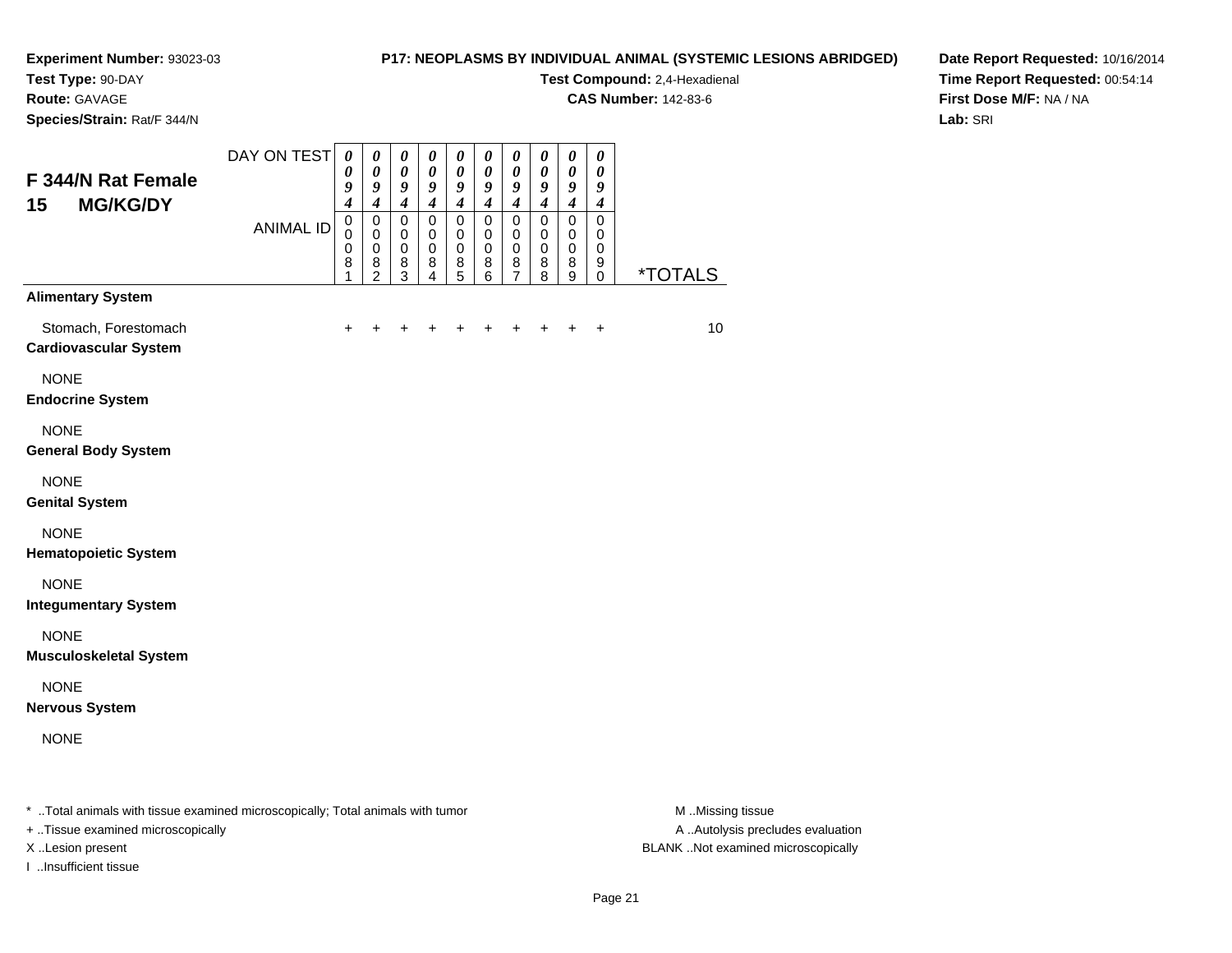### **Test Type:** 90-DAY

**Route:** GAVAGE

**Species/Strain:** Rat/F 344/N

#### **P17: NEOPLASMS BY INDIVIDUAL ANIMAL (SYSTEMIC LESIONS ABRIDGED)**

**Test Compound:** 2,4-Hexadienal

**CAS Number:** 142-83-6

**Date Report Requested:** 10/16/2014**Time Report Requested:** 00:54:14**First Dose M/F:** NA / NA**Lab:** SRI

| F 344/N Rat Female<br><b>MG/KG/DY</b><br>15 | DAY ON TEST      | 0<br>0<br>9<br>$\boldsymbol{4}$ | $\boldsymbol{\theta}$<br>0<br>9<br>4 | 0<br>0<br>9<br>4                | 0<br>0<br>9<br>4                          | $\boldsymbol{\theta}$<br>$\boldsymbol{\theta}$<br>9<br>4 | 0<br>$\boldsymbol{\theta}$<br>9<br>4                | 0<br>$\boldsymbol{\theta}$<br>9<br>4             | 0<br>0<br>9<br>4                       | $\boldsymbol{\theta}$<br>$\boldsymbol{\theta}$<br>9<br>$\boldsymbol{4}$ | 0<br>0<br>9<br>4                    |                       |
|---------------------------------------------|------------------|---------------------------------|--------------------------------------|---------------------------------|-------------------------------------------|----------------------------------------------------------|-----------------------------------------------------|--------------------------------------------------|----------------------------------------|-------------------------------------------------------------------------|-------------------------------------|-----------------------|
| <b>Respiratory System</b>                   | <b>ANIMAL ID</b> | $\mathbf 0$<br>0<br>0<br>8<br>4 | 0<br>0<br>0<br>8<br>2                | $\mathbf 0$<br>0<br>0<br>8<br>3 | $\mathbf 0$<br>$\mathbf 0$<br>0<br>8<br>4 | $\Omega$<br>$\mathbf 0$<br>$\mathbf 0$<br>8<br>5         | $\mathbf 0$<br>$\mathbf 0$<br>$\mathbf 0$<br>8<br>6 | $\Omega$<br>$\mathbf 0$<br>$\mathbf 0$<br>8<br>7 | $\Omega$<br>0<br>$\mathbf 0$<br>8<br>8 | $\Omega$<br>$\mathbf 0$<br>$\pmb{0}$<br>8<br>9                          | $\Omega$<br>0<br>0<br>9<br>$\Omega$ | <i><b>*TOTALS</b></i> |
|                                             |                  |                                 |                                      |                                 |                                           |                                                          |                                                     |                                                  |                                        |                                                                         |                                     |                       |
| Nose<br><b>Special Senses System</b>        |                  | $\ddot{}$                       | +                                    | ٠                               | ٠                                         | ٠                                                        | ÷                                                   | ٠                                                | ÷                                      | $\div$                                                                  | ÷                                   | 10                    |
| <b>NONE</b><br><b>Urinary System</b>        |                  |                                 |                                      |                                 |                                           |                                                          |                                                     |                                                  |                                        |                                                                         |                                     |                       |
| <b>NONE</b><br><b>SYSTEMIC LESIONS</b>      |                  |                                 |                                      |                                 |                                           |                                                          |                                                     |                                                  |                                        |                                                                         |                                     |                       |
| Multiple Organ                              |                  | ÷                               |                                      |                                 |                                           |                                                          |                                                     |                                                  |                                        |                                                                         | +                                   | 10                    |

\* ..Total animals with tissue examined microscopically; Total animals with tumor **M** . Missing tissue M ..Missing tissue

+ ..Tissue examined microscopically

I ..Insufficient tissue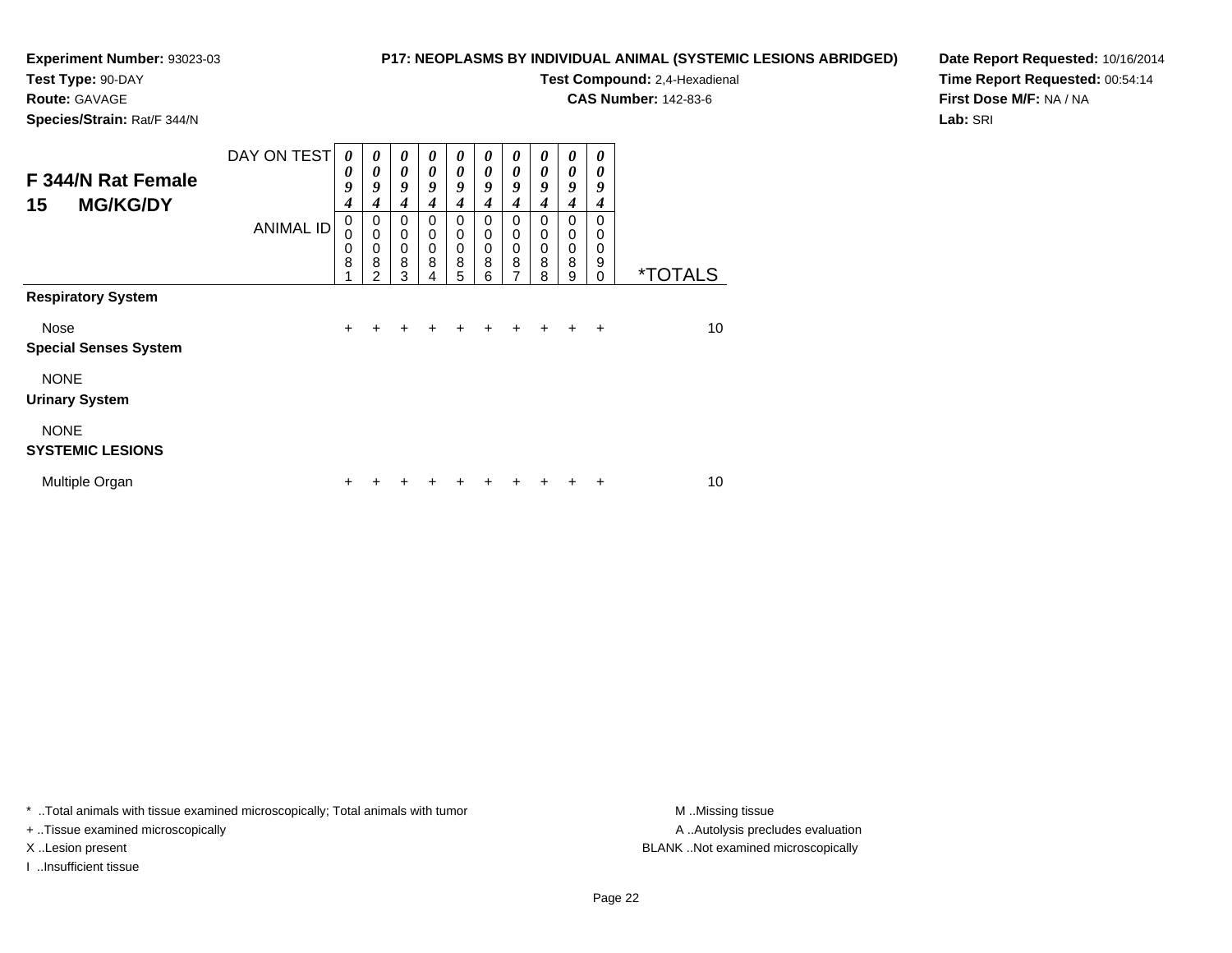# **Test Type:** 90-DAY

**Route:** GAVAGE

**Species/Strain:** Rat/F 344/N

#### **P17: NEOPLASMS BY INDIVIDUAL ANIMAL (SYSTEMIC LESIONS ABRIDGED)**

**Test Compound:** 2,4-Hexadienal

**CAS Number:** 142-83-6

**Date Report Requested:** 10/16/2014**Time Report Requested:** 00:54:14**First Dose M/F:** NA / NA**Lab:** SRI

| F 344/N Rat Female<br><b>MG/KG/DY</b><br>30                   | DAY ON TEST      | $\boldsymbol{\theta}$<br>0<br>9<br>$\boldsymbol{4}$<br>$\mathbf 0$ | 0<br>$\pmb{\theta}$<br>9<br>$\boldsymbol{4}$<br>$\pmb{0}$ | $\pmb{\theta}$<br>$\pmb{\theta}$<br>9<br>$\boldsymbol{4}$<br>$\pmb{0}$ | 0<br>$\boldsymbol{\theta}$<br>9<br>$\boldsymbol{4}$<br>$\mathbf 0$ | $\pmb{\theta}$<br>$\boldsymbol{\theta}$<br>9<br>$\boldsymbol{4}$<br>$\pmb{0}$ | $\pmb{\theta}$<br>$\boldsymbol{\theta}$<br>9<br>$\boldsymbol{4}$<br>$\pmb{0}$ | 0<br>$\boldsymbol{\theta}$<br>9<br>$\boldsymbol{4}$<br>$\pmb{0}$ | 0<br>$\boldsymbol{\theta}$<br>9<br>$\boldsymbol{4}$<br>$\mathbf 0$ | $\pmb{\theta}$<br>$\pmb{\theta}$<br>9<br>$\boldsymbol{4}$<br>$\mathsf 0$ | 0<br>$\boldsymbol{\theta}$<br>9<br>$\boldsymbol{4}$<br>$\mathsf 0$ |                       |
|---------------------------------------------------------------|------------------|--------------------------------------------------------------------|-----------------------------------------------------------|------------------------------------------------------------------------|--------------------------------------------------------------------|-------------------------------------------------------------------------------|-------------------------------------------------------------------------------|------------------------------------------------------------------|--------------------------------------------------------------------|--------------------------------------------------------------------------|--------------------------------------------------------------------|-----------------------|
|                                                               | <b>ANIMAL ID</b> | 0<br>$\mathbf 0$<br>$\boldsymbol{9}$<br>1                          | 0<br>$\pmb{0}$<br>9<br>$\overline{2}$                     | 0<br>$\mathbf 0$<br>$\boldsymbol{9}$<br>3                              | 0<br>$\mathbf 0$<br>9<br>4                                         | 0<br>$\,0\,$<br>$\boldsymbol{9}$<br>5                                         | 0<br>$\pmb{0}$<br>9<br>6                                                      | 0<br>0<br>$\boldsymbol{9}$<br>$\overline{7}$                     | 0<br>0<br>$\boldsymbol{9}$<br>8                                    | 0<br>$\pmb{0}$<br>$\boldsymbol{9}$<br>9                                  | 0<br>1<br>0<br>$\mathbf 0$                                         | <i><b>*TOTALS</b></i> |
| <b>Alimentary System</b>                                      |                  |                                                                    |                                                           |                                                                        |                                                                    |                                                                               |                                                                               |                                                                  |                                                                    |                                                                          |                                                                    |                       |
| Liver<br>Stomach, Forestomach<br><b>Cardiovascular System</b> |                  | $\ddot{}$                                                          | $\ddot{}$                                                 | $\ddot{}$                                                              | $\ddot{}$                                                          | $\ddot{}$                                                                     | $\ddot{}$                                                                     | +<br>$+$                                                         | +<br>$+$                                                           | $\ddot{}$                                                                | $\ddot{}$                                                          | $\overline{2}$<br>10  |
| <b>NONE</b><br><b>Endocrine System</b>                        |                  |                                                                    |                                                           |                                                                        |                                                                    |                                                                               |                                                                               |                                                                  |                                                                    |                                                                          |                                                                    |                       |
| <b>NONE</b><br><b>General Body System</b>                     |                  |                                                                    |                                                           |                                                                        |                                                                    |                                                                               |                                                                               |                                                                  |                                                                    |                                                                          |                                                                    |                       |
| <b>NONE</b><br><b>Genital System</b>                          |                  |                                                                    |                                                           |                                                                        |                                                                    |                                                                               |                                                                               |                                                                  |                                                                    |                                                                          |                                                                    |                       |
| Ovary                                                         |                  |                                                                    |                                                           |                                                                        |                                                                    |                                                                               | $\ddot{}$                                                                     |                                                                  |                                                                    |                                                                          |                                                                    | $\mathbf{1}$          |
| <b>Uterus</b><br><b>Hematopoietic System</b>                  |                  |                                                                    |                                                           |                                                                        |                                                                    |                                                                               | $\ddot{}$                                                                     |                                                                  | $\ddot{}$                                                          |                                                                          |                                                                    | $\overline{2}$        |
| <b>NONE</b><br><b>Integumentary System</b>                    |                  |                                                                    |                                                           |                                                                        |                                                                    |                                                                               |                                                                               |                                                                  |                                                                    |                                                                          |                                                                    |                       |
| <b>NONE</b><br><b>Musculoskeletal System</b>                  |                  |                                                                    |                                                           |                                                                        |                                                                    |                                                                               |                                                                               |                                                                  |                                                                    |                                                                          |                                                                    |                       |
| <b>NONE</b>                                                   |                  |                                                                    |                                                           |                                                                        |                                                                    |                                                                               |                                                                               |                                                                  |                                                                    |                                                                          |                                                                    |                       |

\* ..Total animals with tissue examined microscopically; Total animals with tumor **M** . Missing tissue M ..Missing tissue

+ ..Tissue examined microscopically

I ..Insufficient tissue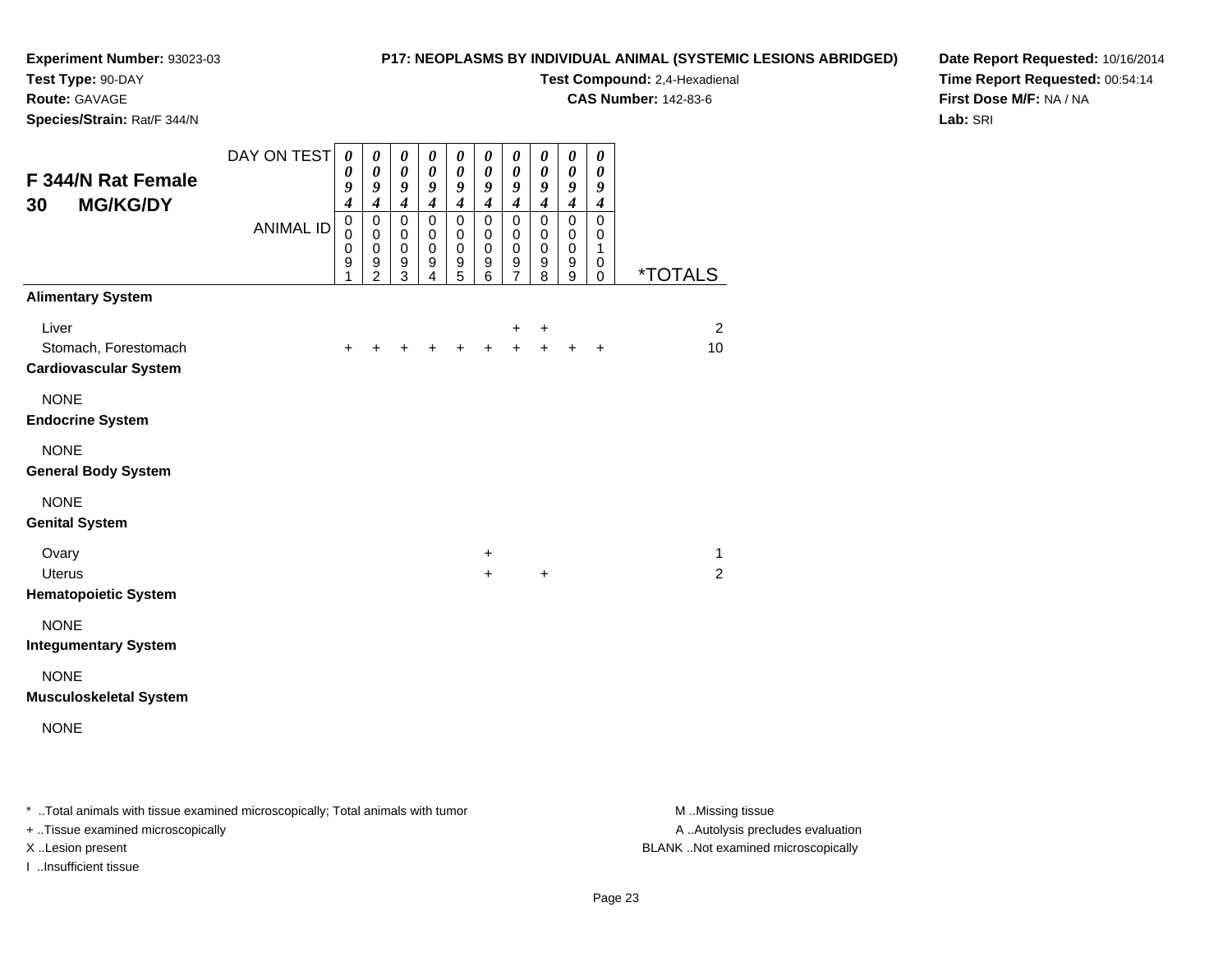**Test Type:** 90-DAY

**Route:** GAVAGE

**Species/Strain:** Rat/F 344/N

#### **P17: NEOPLASMS BY INDIVIDUAL ANIMAL (SYSTEMIC LESIONS ABRIDGED)**

**Test Compound:** 2,4-Hexadienal

**CAS Number:** 142-83-6

**Date Report Requested:** 10/16/2014**Time Report Requested:** 00:54:14**First Dose M/F:** NA / NA**Lab:** SRI

| F 344/N Rat Female<br><b>MG/KG/DY</b><br>30                       | DAY ON TEST<br><b>ANIMAL ID</b> | 0<br>0<br>9<br>4<br>$\mathbf 0$<br>0<br>$\mathbf 0$ | 0<br>0<br>9<br>4<br>0<br>$\mathbf 0$<br>$\mathbf 0$ | 0<br>$\boldsymbol{\theta}$<br>9<br>$\boldsymbol{4}$<br>0<br>$\mathbf 0$<br>$\mathbf 0$ | 0<br>0<br>9<br>4<br>0<br>$\mathbf 0$<br>$\mathbf 0$ | 0<br>$\boldsymbol{\theta}$<br>9<br>4<br>0<br>$\mathbf 0$<br>$\mathbf 0$ | $\boldsymbol{\theta}$<br>$\boldsymbol{\theta}$<br>9<br>4<br>0<br>$\mathbf 0$<br>$\mathbf 0$ | 0<br>$\boldsymbol{\theta}$<br>9<br>$\boldsymbol{4}$<br>0<br>$\pmb{0}$<br>$\pmb{0}$ | 0<br>$\boldsymbol{\theta}$<br>9<br>4<br>$\mathbf 0$<br>$\mathbf 0$<br>$\mathbf 0$ | 0<br>$\boldsymbol{\theta}$<br>9<br>4<br>0<br>$\mathbf 0$<br>0 | 0<br>0<br>9<br>4<br>$\Omega$<br>$\Omega$ |                       |
|-------------------------------------------------------------------|---------------------------------|-----------------------------------------------------|-----------------------------------------------------|----------------------------------------------------------------------------------------|-----------------------------------------------------|-------------------------------------------------------------------------|---------------------------------------------------------------------------------------------|------------------------------------------------------------------------------------|-----------------------------------------------------------------------------------|---------------------------------------------------------------|------------------------------------------|-----------------------|
|                                                                   |                                 | 9                                                   | 9<br>2                                              | $\boldsymbol{9}$<br>3                                                                  | 9<br>4                                              | $\boldsymbol{9}$<br>5                                                   | $\boldsymbol{9}$<br>6                                                                       | $\boldsymbol{9}$<br>7                                                              | $9\,$<br>8                                                                        | 9<br>9                                                        | 0<br>$\Omega$                            | <i><b>*TOTALS</b></i> |
| <b>Nervous System</b><br><b>NONE</b><br><b>Respiratory System</b> |                                 |                                                     |                                                     |                                                                                        |                                                     |                                                                         |                                                                                             |                                                                                    |                                                                                   |                                                               |                                          |                       |
| <b>Nose</b><br><b>Special Senses System</b>                       |                                 | $\ddot{}$                                           | $\div$                                              | $\div$                                                                                 | $\div$                                              | $\ddot{}$                                                               | ÷                                                                                           | $\div$                                                                             | $+$                                                                               | $\div$                                                        | $\ddot{}$                                | 10                    |
| <b>NONE</b><br><b>Urinary System</b>                              |                                 |                                                     |                                                     |                                                                                        |                                                     |                                                                         |                                                                                             |                                                                                    |                                                                                   |                                                               |                                          |                       |
| <b>NONE</b><br><b>SYSTEMIC LESIONS</b>                            |                                 |                                                     |                                                     |                                                                                        |                                                     |                                                                         |                                                                                             |                                                                                    |                                                                                   |                                                               |                                          |                       |
| Multiple Organ                                                    |                                 | ÷                                                   |                                                     |                                                                                        |                                                     |                                                                         |                                                                                             |                                                                                    |                                                                                   |                                                               |                                          | 10                    |

\* ..Total animals with tissue examined microscopically; Total animals with tumor **M** . Missing tissue M ..Missing tissue

+ ..Tissue examined microscopically

I ..Insufficient tissue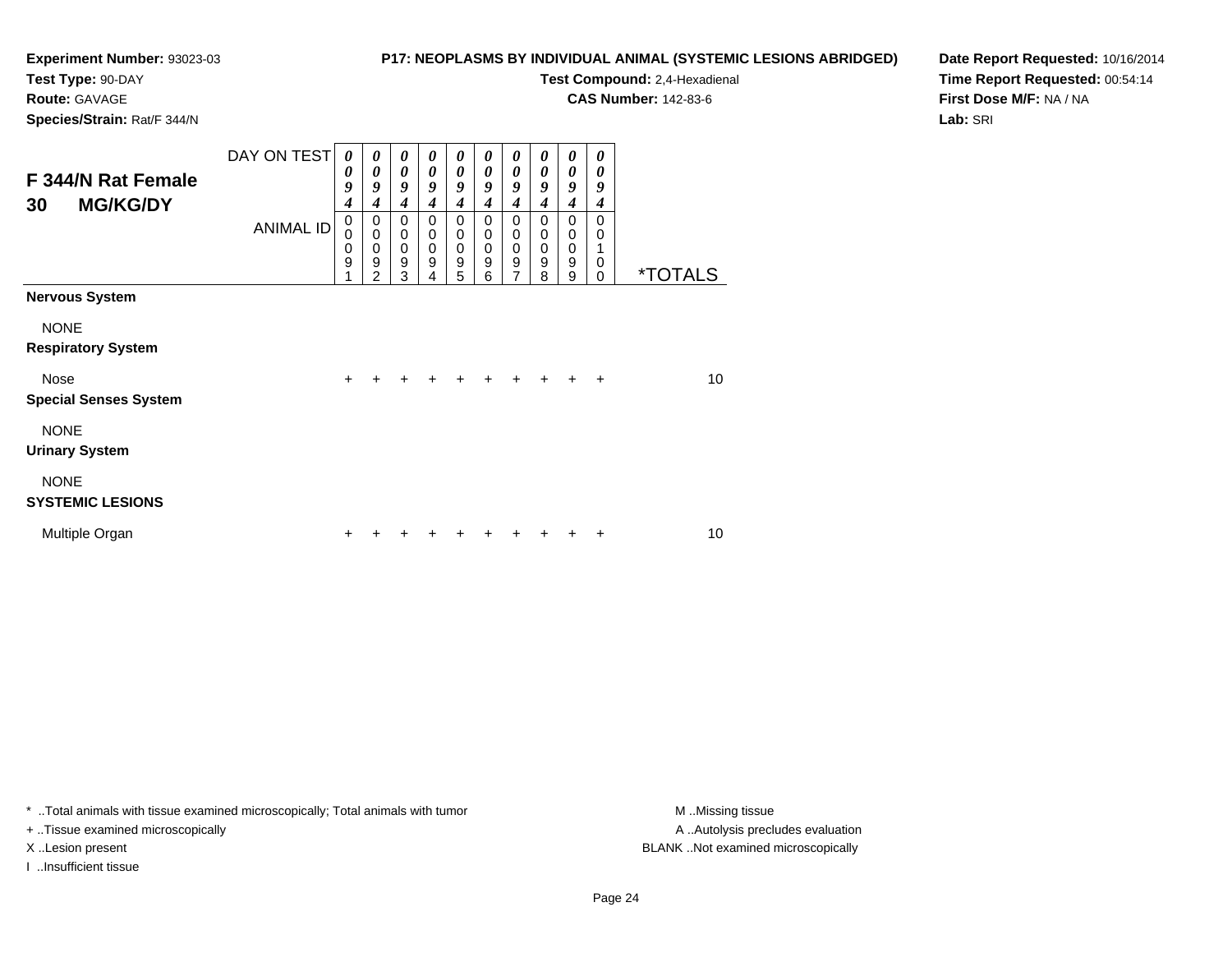# **Test Type:** 90-DAY

**Route:** GAVAGE

**Species/Strain:** Rat/F 344/N

#### **P17: NEOPLASMS BY INDIVIDUAL ANIMAL (SYSTEMIC LESIONS ABRIDGED)**

**Test Compound:** 2,4-Hexadienal

**CAS Number:** 142-83-6

**Date Report Requested:** 10/16/2014**Time Report Requested:** 00:54:14**First Dose M/F:** NA / NA**Lab:** SRI

| <b>F 344/N Rat Female</b><br><b>MG/KG/DY</b><br>60            | DAY ON TEST      | 0<br>0<br>9<br>$\overline{\boldsymbol{4}}$        | 0<br>$\pmb{\theta}$<br>9<br>$\boldsymbol{4}$                 | 0<br>$\pmb{\theta}$<br>9<br>$\boldsymbol{4}$                 | 0<br>$\pmb{\theta}$<br>9<br>$\boldsymbol{4}$    | 0<br>$\pmb{\theta}$<br>$\boldsymbol{g}$<br>$\boldsymbol{4}$    | 0<br>$\pmb{\theta}$<br>9<br>$\boldsymbol{4}$                   | 0<br>$\pmb{\theta}$<br>$\boldsymbol{g}$<br>$\boldsymbol{4}$  | 0<br>$\pmb{\theta}$<br>9<br>$\boldsymbol{4}$                   | $\boldsymbol{\theta}$<br>$\pmb{\theta}$<br>9<br>$\boldsymbol{4}$ | $\boldsymbol{\theta}$<br>$\boldsymbol{\theta}$<br>9<br>$\boldsymbol{4}$ |                              |
|---------------------------------------------------------------|------------------|---------------------------------------------------|--------------------------------------------------------------|--------------------------------------------------------------|-------------------------------------------------|----------------------------------------------------------------|----------------------------------------------------------------|--------------------------------------------------------------|----------------------------------------------------------------|------------------------------------------------------------------|-------------------------------------------------------------------------|------------------------------|
|                                                               | <b>ANIMAL ID</b> | $\pmb{0}$<br>$\mathbf 0$<br>1<br>$\mathbf 0$<br>1 | $\pmb{0}$<br>$\mathbf 0$<br>$\mathbf{1}$<br>$\mathbf 0$<br>2 | $\mathbf 0$<br>$\mathbf 0$<br>$\mathbf{1}$<br>$\pmb{0}$<br>3 | $\pmb{0}$<br>$\mathbf 0$<br>1<br>$\pmb{0}$<br>4 | $\mathbf 0$<br>$\mathbf 0$<br>$\mathbf{1}$<br>$\mathbf 0$<br>5 | $\mathbf 0$<br>$\mathbf 0$<br>$\mathbf{1}$<br>$\mathbf 0$<br>6 | $\pmb{0}$<br>$\mathbf 0$<br>$\mathbf{1}$<br>$\mathbf 0$<br>7 | $\mathbf 0$<br>$\mathbf 0$<br>$\mathbf{1}$<br>$\mathbf 0$<br>8 | $\mathbf 0$<br>$\mathbf 0$<br>$\mathbf{1}$<br>$\mathbf 0$<br>9   | $\Omega$<br>$\mathbf 0$<br>1<br>1<br>$\mathbf 0$                        | *TOTALS                      |
| <b>Alimentary System</b>                                      |                  |                                                   |                                                              |                                                              |                                                 |                                                                |                                                                |                                                              |                                                                |                                                                  |                                                                         |                              |
| Liver<br>Stomach, Forestomach<br><b>Cardiovascular System</b> |                  | $\ddot{}$                                         | +<br>$\ddot{}$                                               | $\ddot{}$                                                    | $\ddot{}$                                       | $\ddot{}$                                                      | +<br>$+$                                                       | $+$                                                          | $+$                                                            | ÷                                                                | +<br>$\ddot{}$                                                          | 3<br>10                      |
| <b>NONE</b><br><b>Endocrine System</b>                        |                  |                                                   |                                                              |                                                              |                                                 |                                                                |                                                                |                                                              |                                                                |                                                                  |                                                                         |                              |
| <b>NONE</b><br><b>General Body System</b>                     |                  |                                                   |                                                              |                                                              |                                                 |                                                                |                                                                |                                                              |                                                                |                                                                  |                                                                         |                              |
| <b>NONE</b><br><b>Genital System</b>                          |                  |                                                   |                                                              |                                                              |                                                 |                                                                |                                                                |                                                              |                                                                |                                                                  |                                                                         |                              |
| <b>Clitoral Gland</b>                                         |                  |                                                   | $\ddot{}$                                                    |                                                              |                                                 | $\ddot{}$                                                      | +                                                              |                                                              |                                                                |                                                                  |                                                                         | $\mathbf{3}$                 |
| Ovary<br><b>Uterus</b><br><b>Hematopoietic System</b>         |                  |                                                   | $+$                                                          | $\ddot{}$                                                    | +                                               |                                                                | $\ddot{}$                                                      |                                                              |                                                                |                                                                  | $\ddot{}$                                                               | $\sqrt{3}$<br>$\overline{2}$ |
| <b>NONE</b><br><b>Integumentary System</b>                    |                  |                                                   |                                                              |                                                              |                                                 |                                                                |                                                                |                                                              |                                                                |                                                                  |                                                                         |                              |
| <b>NONE</b><br><b>Musculoskeletal System</b>                  |                  |                                                   |                                                              |                                                              |                                                 |                                                                |                                                                |                                                              |                                                                |                                                                  |                                                                         |                              |
|                                                               |                  |                                                   |                                                              |                                                              |                                                 |                                                                |                                                                |                                                              |                                                                |                                                                  |                                                                         |                              |

\* ..Total animals with tissue examined microscopically; Total animals with tumor **M** . Missing tissue M ..Missing tissue

+ ..Tissue examined microscopically

I ..Insufficient tissue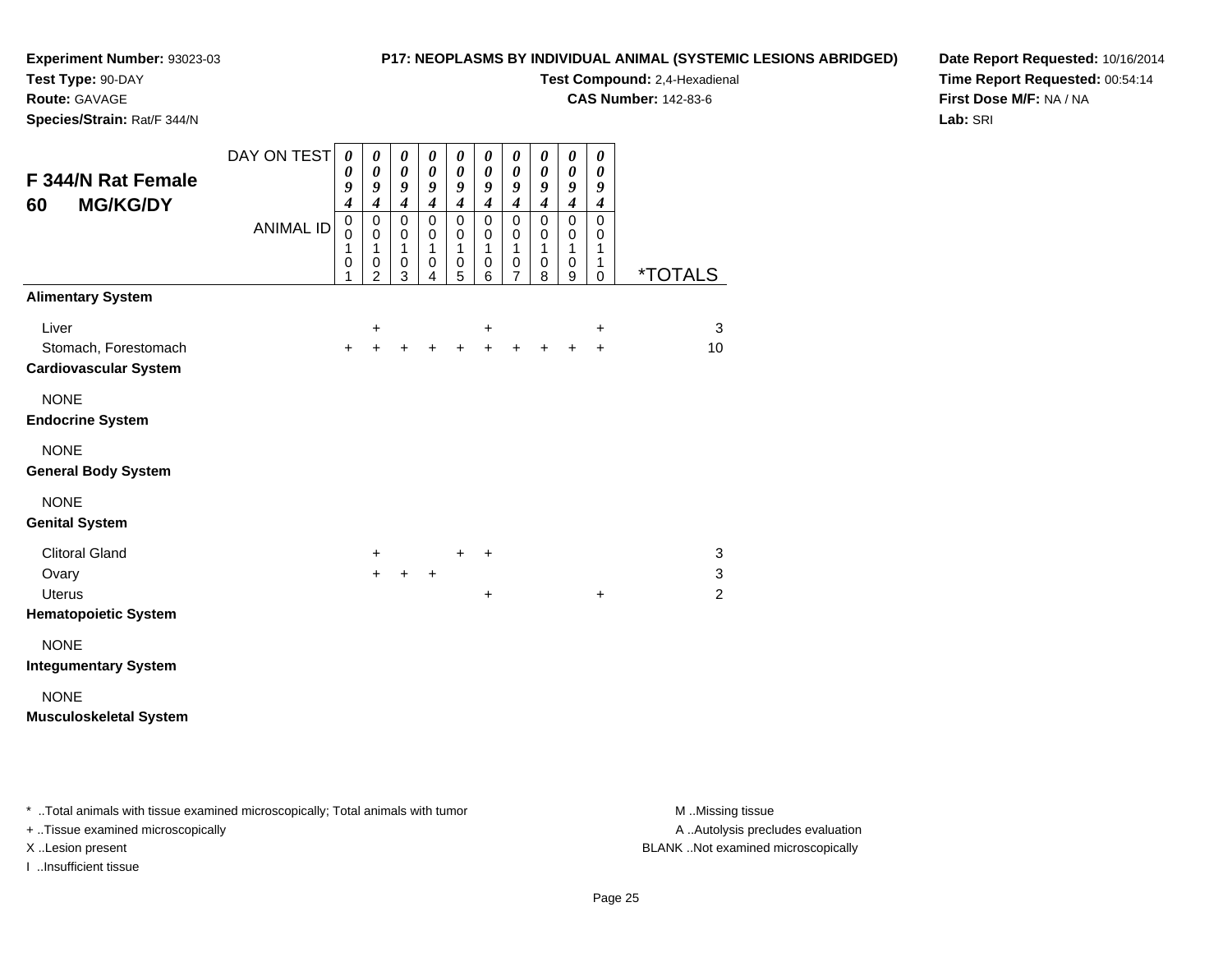**Test Type:** 90-DAY

**Route:** GAVAGE

**Species/Strain:** Rat/F 344/N

#### **P17: NEOPLASMS BY INDIVIDUAL ANIMAL (SYSTEMIC LESIONS ABRIDGED)**

**Test Compound:** 2,4-Hexadienal

**CAS Number:** 142-83-6

**Date Report Requested:** 10/16/2014**Time Report Requested:** 00:54:14**First Dose M/F:** NA / NA**Lab:** SRI

| F 344/N Rat Female<br><b>MG/KG/DY</b><br>60 | DAY ON TEST<br>ANIMAL ID | $\boldsymbol{\theta}$<br>0<br>9<br>4<br>$\pmb{0}$<br>$\Omega$<br>1<br>0 | 0<br>0<br>9<br>4<br>0<br>$\mathbf 0$<br>1<br>0<br>2 | 0<br>$\boldsymbol{\theta}$<br>9<br>4<br>0<br>$\boldsymbol{0}$<br>1<br>0<br>3 | 0<br>0<br>9<br>4<br>0<br>0<br>1<br>0<br>4 | 0<br>0<br>9<br>4<br>$\mathbf 0$<br>$\mathbf 0$<br>$\mathbf 0$<br>5 | 0<br>0<br>9<br>4<br>$\Omega$<br>$\mathbf 0$<br>$\mathbf 0$<br>6 | 0<br>$\boldsymbol{\theta}$<br>9<br>4<br>$\mathbf 0$<br>$\mathbf 0$<br>1<br>$\mathbf 0$<br>7 | 0<br>0<br>$\boldsymbol{g}$<br>4<br>$\Omega$<br>$\mathbf 0$<br>1<br>$\mathbf 0$<br>8 | 0<br>0<br>$\boldsymbol{g}$<br>4<br>$\mathbf 0$<br>$\mathbf 0$<br>0<br>9 | 0<br>$\boldsymbol{\theta}$<br>9<br>4<br>$\Omega$<br>0<br>1<br>1<br>0 | <i><b>*TOTALS</b></i> |
|---------------------------------------------|--------------------------|-------------------------------------------------------------------------|-----------------------------------------------------|------------------------------------------------------------------------------|-------------------------------------------|--------------------------------------------------------------------|-----------------------------------------------------------------|---------------------------------------------------------------------------------------------|-------------------------------------------------------------------------------------|-------------------------------------------------------------------------|----------------------------------------------------------------------|-----------------------|
| <b>NONE</b><br><b>Nervous System</b>        |                          |                                                                         |                                                     |                                                                              |                                           |                                                                    |                                                                 |                                                                                             |                                                                                     |                                                                         |                                                                      |                       |
| <b>NONE</b><br><b>Respiratory System</b>    |                          |                                                                         |                                                     |                                                                              |                                           |                                                                    |                                                                 |                                                                                             |                                                                                     |                                                                         |                                                                      |                       |
| <b>Nose</b><br><b>Special Senses System</b> |                          | $\ddot{}$                                                               |                                                     |                                                                              |                                           |                                                                    |                                                                 |                                                                                             |                                                                                     |                                                                         | $\ddot{}$                                                            | 10                    |
| <b>NONE</b><br><b>Urinary System</b>        |                          |                                                                         |                                                     |                                                                              |                                           |                                                                    |                                                                 |                                                                                             |                                                                                     |                                                                         |                                                                      |                       |
| <b>NONE</b><br><b>SYSTEMIC LESIONS</b>      |                          |                                                                         |                                                     |                                                                              |                                           |                                                                    |                                                                 |                                                                                             |                                                                                     |                                                                         |                                                                      |                       |
| Multiple Organ                              |                          | ٠                                                                       |                                                     |                                                                              |                                           |                                                                    |                                                                 |                                                                                             |                                                                                     |                                                                         | +                                                                    | 10                    |

\* ..Total animals with tissue examined microscopically; Total animals with tumor **M** . Missing tissue M ..Missing tissue

+ ..Tissue examined microscopically

I ..Insufficient tissue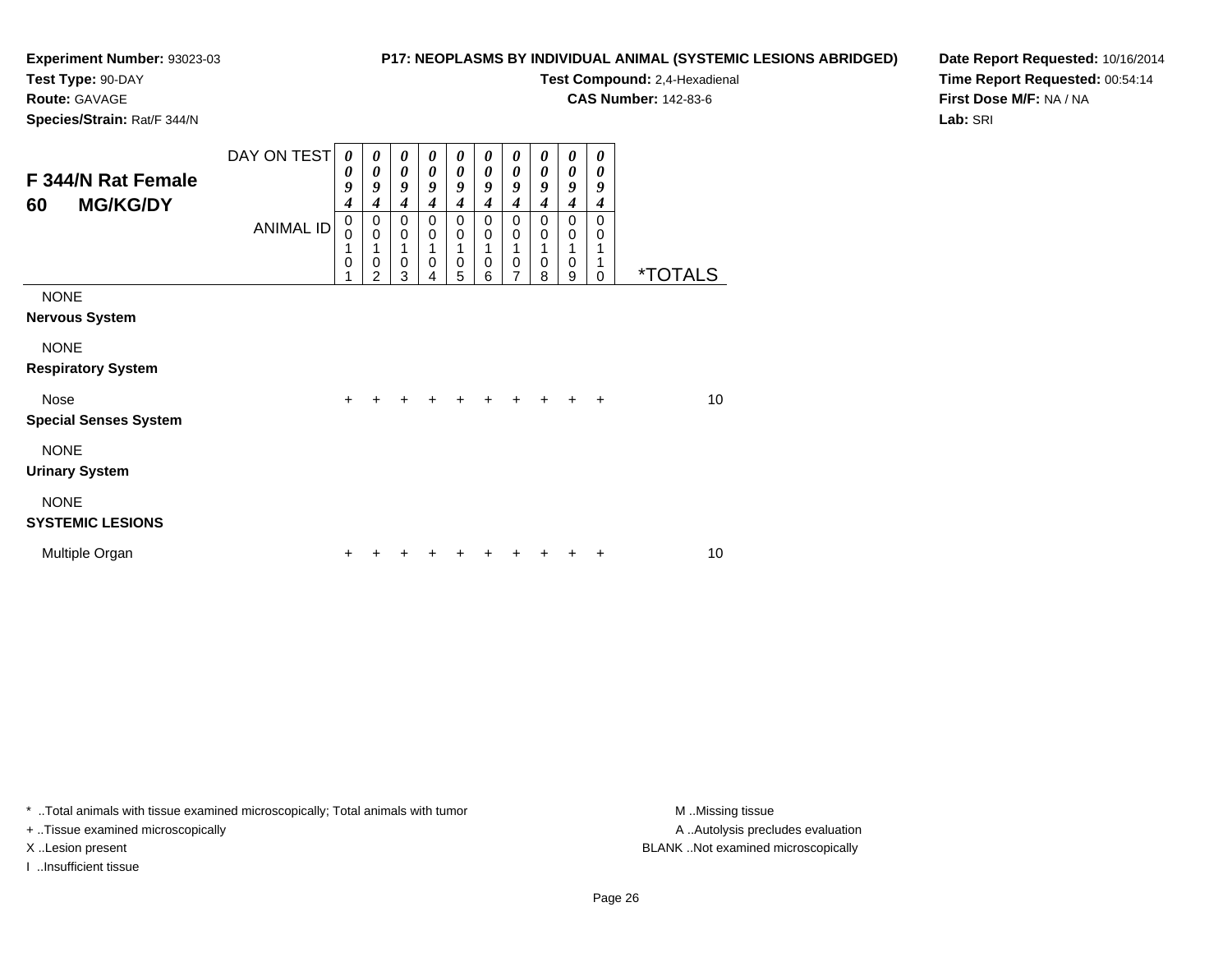**Test Type:** 90-DAY

### **Route:** GAVAGE

**Species/Strain:** Rat/F 344/N

#### **P17: NEOPLASMS BY INDIVIDUAL ANIMAL (SYSTEMIC LESIONS ABRIDGED)**

**Test Compound:** 2,4-Hexadienal

**CAS Number:** 142-83-6

**Date Report Requested:** 10/16/2014**Time Report Requested:** 00:54:14**First Dose M/F:** NA / NA**Lab:** SRI

| F 344/N Rat Female<br><b>MG/KG/DY</b><br>120 | DAY ON TEST      | 0<br>0<br>9<br>$\boldsymbol{4}$ | 0<br>0<br>9<br>$\boldsymbol{4}$              | 0<br>0<br>9<br>$\boldsymbol{4}$         | 0<br>0<br>9<br>$\boldsymbol{4}$     | 0<br>0<br>9<br>$\overline{\boldsymbol{4}}$ | 0<br>0<br>9<br>4                    | 0<br>$\boldsymbol{\theta}$<br>9<br>$\boldsymbol{4}$ | 0<br>$\boldsymbol{\theta}$<br>9<br>$\boldsymbol{4}$ | 0<br>0<br>9<br>$\boldsymbol{4}$                           | 0<br>0<br>9<br>$\boldsymbol{4}$                      |                       |
|----------------------------------------------|------------------|---------------------------------|----------------------------------------------|-----------------------------------------|-------------------------------------|--------------------------------------------|-------------------------------------|-----------------------------------------------------|-----------------------------------------------------|-----------------------------------------------------------|------------------------------------------------------|-----------------------|
|                                              | <b>ANIMAL ID</b> | 0<br>$\mathbf 0$<br>1<br>1<br>1 | $\mathbf 0$<br>0<br>1<br>1<br>$\overline{2}$ | $\Omega$<br>0<br>$\mathbf{1}$<br>1<br>3 | $\Omega$<br>$\Omega$<br>1<br>1<br>4 | 0<br>0<br>1<br>1<br>5                      | $\Omega$<br>$\Omega$<br>1<br>1<br>6 | $\Omega$<br>0<br>1<br>1<br>$\overline{7}$           | $\mathbf 0$<br>$\Omega$<br>$\mathbf{1}$<br>1<br>8   | $\Omega$<br>$\Omega$<br>$\mathbf{1}$<br>$\mathbf{1}$<br>9 | $\Omega$<br>0<br>$\mathbf{1}$<br>$\overline{c}$<br>0 | <i><b>*TOTALS</b></i> |
| <b>Alimentary System</b>                     |                  |                                 |                                              |                                         |                                     |                                            |                                     |                                                     |                                                     |                                                           |                                                      |                       |
| Esophagus                                    |                  | +                               | +                                            | +                                       | +                                   | M                                          | +                                   |                                                     |                                                     | +                                                         | +                                                    | 9                     |
| Intestine Large, Cecum                       |                  | +                               | +                                            | +                                       | +                                   | +                                          | +                                   | +                                                   | +                                                   | +                                                         | +                                                    | 10                    |
| Intestine Large, Colon                       |                  | +                               | +                                            | +                                       | $\ddot{}$                           | +                                          | $\ddot{}$                           | $\ddot{}$                                           | $\ddot{}$                                           | $\ddot{}$                                                 | +                                                    | 10                    |
| Intestine Large, Rectum                      |                  | $\ddot{}$                       | $\ddot{}$                                    | $\ddot{}$                               | $\pm$                               | $\pm$                                      | $\ddot{}$                           | $\pm$                                               | $\pm$                                               | $\ddot{}$                                                 | +                                                    | 10                    |
| Intestine Small, Duodenum                    |                  | $\ddot{}$                       | $\ddot{}$                                    | $\ddot{}$                               | $\ddot{}$                           | +                                          | $\ddot{}$                           | $+$                                                 | $+$                                                 | $\ddot{}$                                                 | $\ddot{}$                                            | 10                    |
| Intestine Small, Ileum                       |                  | $\ddot{}$                       | +                                            | +                                       | +                                   | +                                          | $\ddot{}$                           | +                                                   | +                                                   | +                                                         | +                                                    | 10                    |
| Intestine Small, Jejunum                     |                  | $\ddot{}$                       | $\ddot{}$                                    | $\ddot{}$                               | $\ddot{}$                           | +                                          | $\ddot{}$                           | $\ddot{}$                                           | $\ddot{}$                                           | $\ddot{}$                                                 | $\ddot{}$                                            | 10                    |
| Liver                                        |                  | +                               | +                                            | +                                       | +                                   | +                                          | $\ddot{}$                           | $\ddot{}$                                           | $\ddot{}$                                           | +                                                         | +                                                    | 10                    |
| Pancreas                                     |                  | $\ddot{}$                       | $\ddot{}$                                    | $\ddot{}$                               | $\ddot{}$                           | $+$                                        | $\ddot{}$                           | $\ddot{}$                                           | $\ddot{}$                                           | $\ddot{}$                                                 | $\ddot{}$                                            | 10                    |
| Salivary Glands                              |                  | $\ddot{}$                       | +                                            | +                                       | +                                   | +                                          | $\ddot{}$                           | $\ddot{}$                                           | $\ddot{}$                                           | +                                                         | +                                                    | 10                    |
| Stomach, Forestomach                         |                  | $\ddot{}$                       | $\ddot{}$                                    | $\ddot{}$                               | $\ddot{}$                           | $\ddot{}$                                  | $\ddot{}$                           | $\ddot{}$                                           | $\ddot{}$                                           | $+$                                                       | $\ddot{}$                                            | 10                    |
| Stomach, Glandular                           |                  | $\ddot{}$                       | $\ddot{}$                                    | $\ddot{}$                               | $\ddot{}$                           | $\ddot{}$                                  | $\ddot{}$                           | $\ddot{}$                                           | $\ddot{}$                                           | $\ddot{}$                                                 | $\ddot{}$                                            | 10                    |
| <b>Cardiovascular System</b>                 |                  |                                 |                                              |                                         |                                     |                                            |                                     |                                                     |                                                     |                                                           |                                                      |                       |
| Heart                                        |                  | $\ddot{}$                       |                                              |                                         |                                     |                                            |                                     |                                                     |                                                     |                                                           | +                                                    | 10                    |
| <b>Endocrine System</b>                      |                  |                                 |                                              |                                         |                                     |                                            |                                     |                                                     |                                                     |                                                           |                                                      |                       |
| <b>Adrenal Cortex</b>                        |                  | +                               | +                                            | +                                       | +                                   | +                                          | +                                   | +                                                   | +                                                   | +                                                         | +                                                    | 10                    |
| Adrenal Medulla                              |                  | $\ddot{}$                       | $\ddot{}$                                    | $\ddot{}$                               | $\ddot{}$                           | $\ddot{}$                                  | $\ddot{}$                           | $\ddot{}$                                           | $\ddot{}$                                           | $\ddot{}$                                                 | $\ddot{}$                                            | 10                    |
| Islets, Pancreatic                           |                  | +                               | +                                            | +                                       | $\ddot{}$                           | +                                          | $\ddot{}$                           | $\ddot{}$                                           | $\ddot{}$                                           | $\ddot{}$                                                 | $\ddot{}$                                            | 10                    |
| Parathyroid Gland                            |                  | $\ddot{}$                       | ÷                                            | $\ddot{}$                               | $\ddot{}$                           | М                                          | $\ddot{}$                           | М                                                   | $\ddot{}$                                           | $\ddot{}$                                                 | М                                                    | $\overline{7}$        |
| <b>Pituitary Gland</b>                       |                  | +                               | +                                            | $\ddot{}$                               | $\ddot{}$                           | $\ddot{}$                                  | $\ddot{}$                           | +                                                   | +                                                   | $\ddot{}$                                                 | +                                                    | 10                    |

\* ..Total animals with tissue examined microscopically; Total animals with tumor **M** . Missing tissue M ..Missing tissue

+ ..Tissue examined microscopically

I ..Insufficient tissue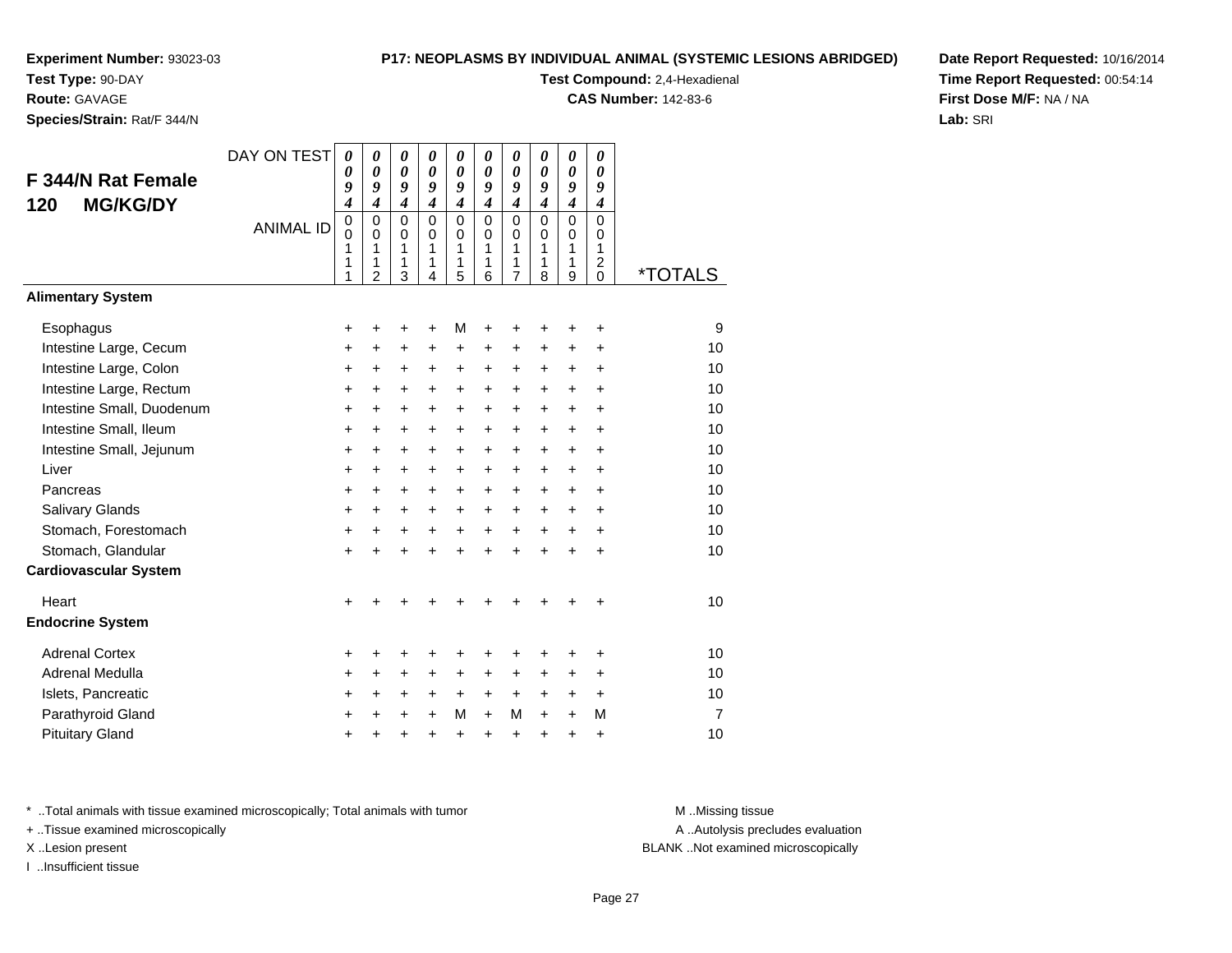#### **P17: NEOPLASMS BY INDIVIDUAL ANIMAL (SYSTEMIC LESIONS ABRIDGED)**

**Experiment Number:** 93023-03

**Test Type:** 90-DAY

**Route:** GAVAGE

**Species/Strain:** Rat/F 344/N

**Test Compound:** 2,4-Hexadienal

**CAS Number:** 142-83-6

**Date Report Requested:** 10/16/2014**Time Report Requested:** 00:54:14**First Dose M/F:** NA / NA**Lab:** SRI

| <b>F 344/N Rat Female</b><br><b>MG/KG/DY</b><br>120 | DAY ON TEST      | $\boldsymbol{\theta}$<br>$\boldsymbol{\theta}$<br>9<br>4<br>$\overline{0}$ | $\boldsymbol{\theta}$<br>0<br>9<br>$\overline{4}$<br>$\mathbf 0$ | $\boldsymbol{\theta}$<br>$\boldsymbol{\theta}$<br>9<br>$\boldsymbol{4}$<br>$\mathbf 0$ | 0<br>0<br>9<br>$\boldsymbol{4}$<br>$\Omega$ | $\boldsymbol{\theta}$<br>$\boldsymbol{\theta}$<br>9<br>$\boldsymbol{4}$<br>0 | $\boldsymbol{\theta}$<br>0<br>9<br>$\boldsymbol{4}$<br>$\mathbf 0$ | 0<br>$\pmb{\theta}$<br>9<br>$\overline{\boldsymbol{4}}$<br>$\mathbf 0$ | 0<br>0<br>9<br>$\overline{4}$<br>$\Omega$ | $\pmb{\theta}$<br>$\boldsymbol{\theta}$<br>9<br>$\boldsymbol{4}$<br>$\mathbf 0$ | $\boldsymbol{\theta}$<br>0<br>9<br>$\boldsymbol{4}$<br>$\mathbf 0$ |                       |
|-----------------------------------------------------|------------------|----------------------------------------------------------------------------|------------------------------------------------------------------|----------------------------------------------------------------------------------------|---------------------------------------------|------------------------------------------------------------------------------|--------------------------------------------------------------------|------------------------------------------------------------------------|-------------------------------------------|---------------------------------------------------------------------------------|--------------------------------------------------------------------|-----------------------|
|                                                     | <b>ANIMAL ID</b> | $\mathbf 0$<br>1<br>1<br>1                                                 | 0<br>1<br>1<br>$\overline{2}$                                    | $\mathbf 0$<br>$\mathbf{1}$<br>1<br>3                                                  | 0<br>1<br>1<br>4                            | $\mathbf 0$<br>1<br>1<br>5                                                   | 0<br>1<br>1<br>6                                                   | 0<br>1<br>1<br>$\overline{7}$                                          | 0<br>1<br>1<br>8                          | $\pmb{0}$<br>1<br>1<br>9                                                        | 0<br>1<br>$\overline{c}$<br>$\mathbf 0$                            | <i><b>*TOTALS</b></i> |
| <b>Thyroid Gland</b>                                |                  | +                                                                          | $\ddot{}$                                                        | $\ddot{}$                                                                              | $\ddot{}$                                   | $\ddot{}$                                                                    | $\ddot{}$                                                          | $\ddot{}$                                                              | $\ddot{}$                                 | $\ddot{}$                                                                       | $+$                                                                | 10                    |
| <b>General Body System</b>                          |                  |                                                                            |                                                                  |                                                                                        |                                             |                                                                              |                                                                    |                                                                        |                                           |                                                                                 |                                                                    |                       |
| <b>NONE</b>                                         |                  |                                                                            |                                                                  |                                                                                        |                                             |                                                                              |                                                                    |                                                                        |                                           |                                                                                 |                                                                    |                       |
| <b>Genital System</b>                               |                  |                                                                            |                                                                  |                                                                                        |                                             |                                                                              |                                                                    |                                                                        |                                           |                                                                                 |                                                                    |                       |
| <b>Clitoral Gland</b>                               |                  | +                                                                          |                                                                  | ٠                                                                                      | +                                           | ٠                                                                            | ٠                                                                  | +                                                                      |                                           |                                                                                 |                                                                    | 10                    |
| Ovary                                               |                  | $\ddot{}$                                                                  | +                                                                | $\ddot{}$                                                                              | $+$                                         | $+$                                                                          | $+$                                                                | $+$                                                                    | $+$                                       | $\ddot{}$                                                                       | $\ddot{}$                                                          | 10                    |
| <b>Uterus</b>                                       |                  | $+$                                                                        |                                                                  | $+$                                                                                    | $\ddot{}$                                   | $+$                                                                          | $+$                                                                | $+$                                                                    | $\ddot{}$                                 | $\ddot{}$                                                                       | $\ddot{}$                                                          | 10                    |
| <b>Hematopoietic System</b>                         |                  |                                                                            |                                                                  |                                                                                        |                                             |                                                                              |                                                                    |                                                                        |                                           |                                                                                 |                                                                    |                       |
| <b>Bone Marrow</b>                                  |                  | +                                                                          |                                                                  | +                                                                                      | +                                           | +                                                                            | +                                                                  | +                                                                      |                                           |                                                                                 | +                                                                  | 10                    |
| Lymph Node, Mandibular                              |                  | $\ddot{}$                                                                  | $\ddot{}$                                                        | $\ddot{}$                                                                              | $\ddot{}$                                   | $\ddot{}$                                                                    | $\ddot{}$                                                          | $\ddot{}$                                                              | +                                         | +                                                                               | $\ddot{}$                                                          | 10                    |
| Lymph Node, Mesenteric                              |                  | +                                                                          | $\ddot{}$                                                        | $\ddot{}$                                                                              | $\ddot{}$                                   | $\ddot{}$                                                                    | $+$                                                                | $+$                                                                    | $\ddot{}$                                 | $\ddot{}$                                                                       | $\ddot{}$                                                          | 10                    |
| Spleen                                              |                  | $\ddot{}$                                                                  | $\ddot{}$                                                        | $\ddot{}$                                                                              | $\ddot{}$                                   | $\ddot{}$                                                                    | $+$                                                                | $+$                                                                    | $+$                                       | $\ddot{}$                                                                       | $\ddot{}$                                                          | 10                    |
| Thymus                                              |                  | $\ddot{}$                                                                  |                                                                  | $\ddot{}$                                                                              | $\ddot{}$                                   | $\ddot{}$                                                                    | $\ddot{}$                                                          | $\ddot{}$                                                              | $\ddot{}$                                 | $\ddot{}$                                                                       | $\ddot{}$                                                          | 10                    |
| <b>Integumentary System</b>                         |                  |                                                                            |                                                                  |                                                                                        |                                             |                                                                              |                                                                    |                                                                        |                                           |                                                                                 |                                                                    |                       |
| <b>Mammary Gland</b>                                |                  | +                                                                          |                                                                  |                                                                                        | +                                           | +                                                                            |                                                                    |                                                                        |                                           | +                                                                               | $\ddot{}$                                                          | 10                    |
| Skin                                                |                  | $+$                                                                        |                                                                  | $\ddot{}$                                                                              | $\ddot{}$                                   | $\ddot{}$                                                                    | $\ddot{}$                                                          | $\ddot{}$                                                              | $\ddot{}$                                 | $\ddot{}$                                                                       | $\ddot{}$                                                          | 10                    |
| <b>Musculoskeletal System</b>                       |                  |                                                                            |                                                                  |                                                                                        |                                             |                                                                              |                                                                    |                                                                        |                                           |                                                                                 |                                                                    |                       |
| <b>Bone</b><br><b>Nervous System</b>                |                  | +                                                                          |                                                                  |                                                                                        |                                             |                                                                              |                                                                    |                                                                        |                                           |                                                                                 | +                                                                  | 10                    |

\* ..Total animals with tissue examined microscopically; Total animals with tumor **M** . Missing tissue M ..Missing tissue

+ ..Tissue examined microscopically

I ..Insufficient tissue

A ..Autolysis precludes evaluation

X ..Lesion present BLANK ..Not examined microscopically